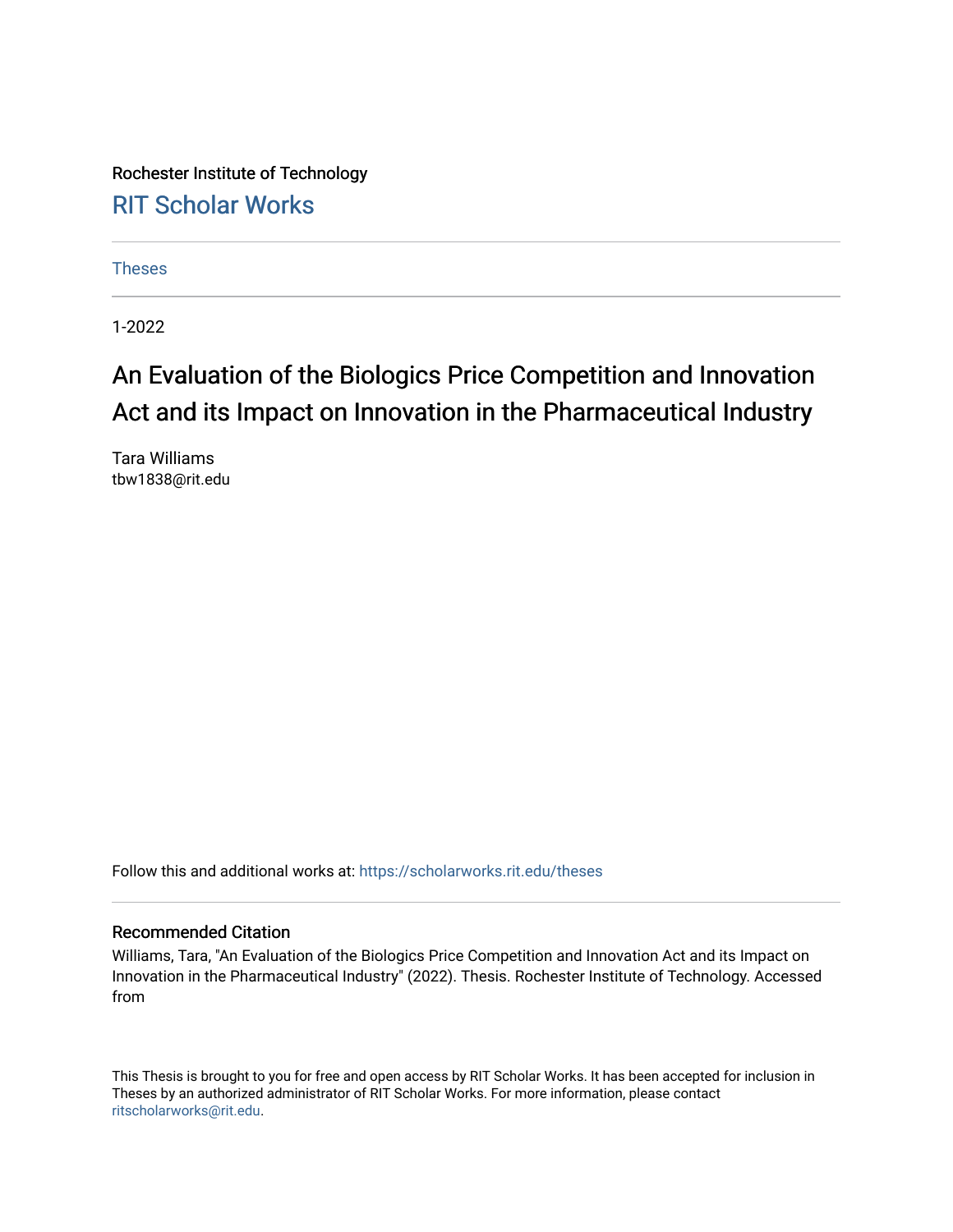# RIT

# **An Evaluation of the Biologics Price Competition and Innovation Act and its Impact on Innovation in the Pharmaceutical Industry**

by

Tara Williams

*A Thesis Submitted in Partial Fulfillment of the Requirements for the Degree of Master of Science in Science, Technology, and Public Policy*

> Department of Public Policy College of Liberal Arts

Rochester Institute of Technology Rochester, NY

January 2022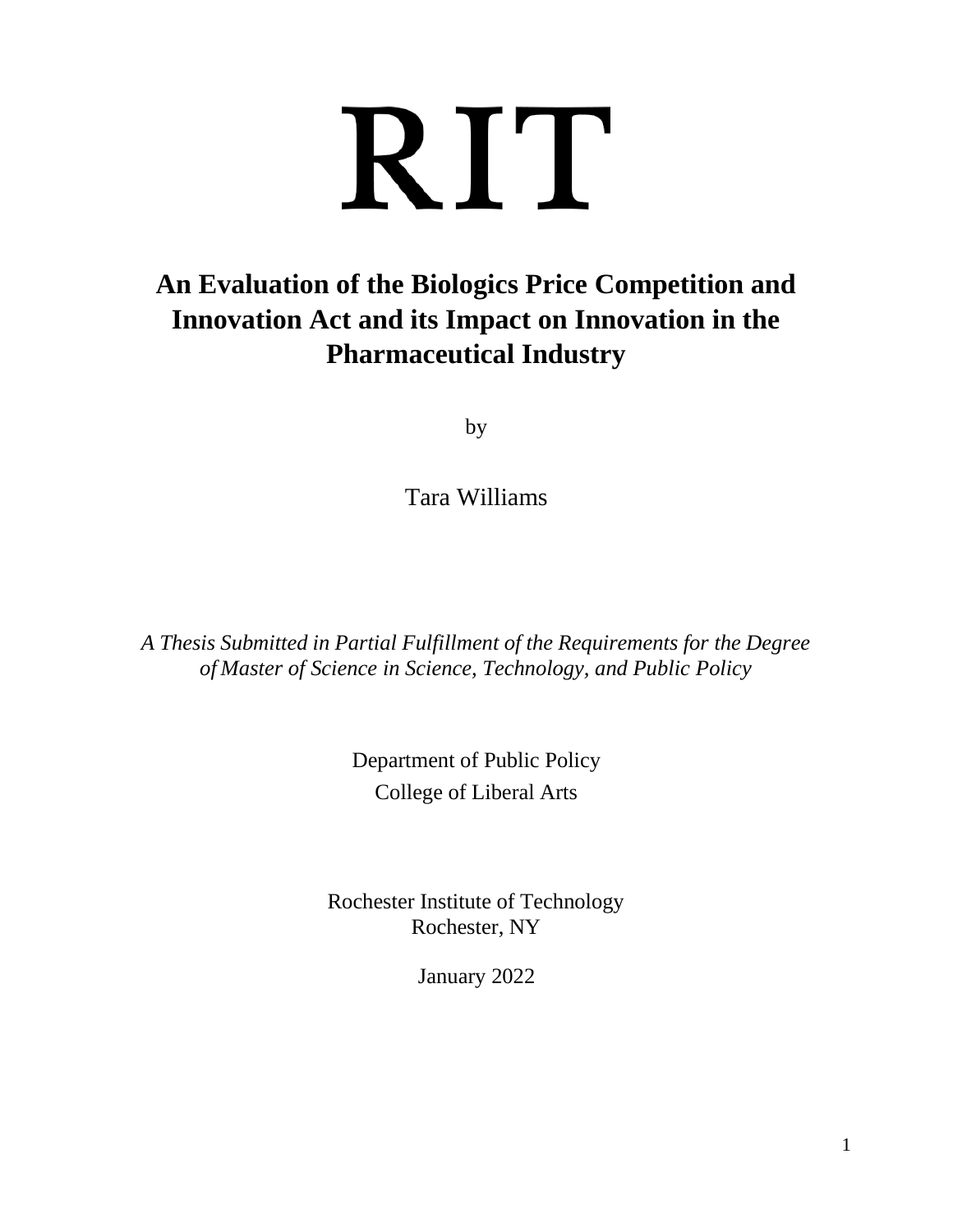# Committee Approval:

| Dr. Qing Miao<br>Faculty Thesis Advisor/Department of Public Policy                  | Date |
|--------------------------------------------------------------------------------------|------|
| Dr. Eric Hittinger<br>Committee Member/Department of Public Policy                   | Date |
| Dr. Suzanne O'Handley<br>Committee Member/College of Chemistry and Materials Science | Date |

**Dr. Franz Foltz** Date Public Policy Graduate Director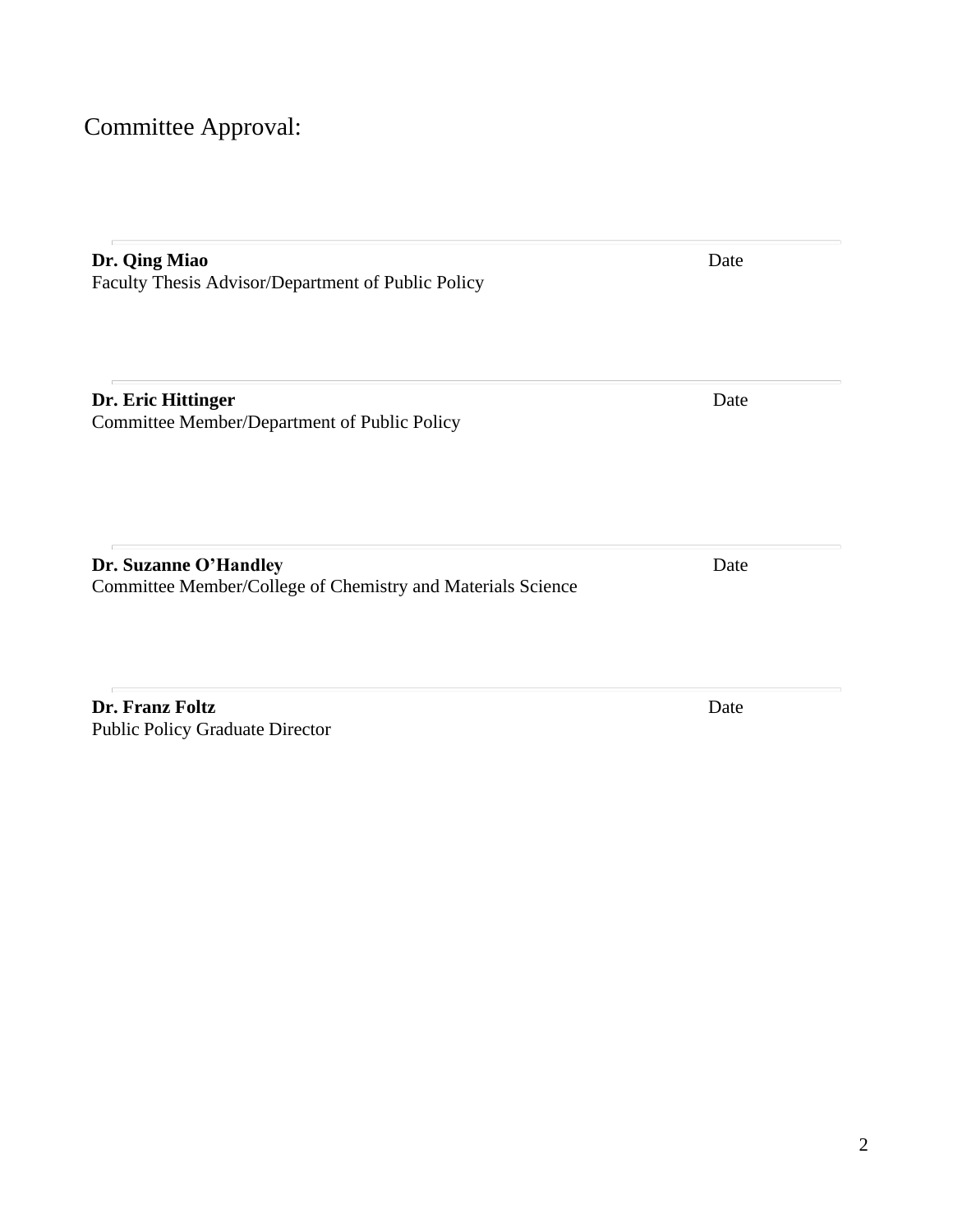## <span id="page-3-0"></span>**ABSTRACT**

In the pharmaceutical industry, innovation is vital to bring more life-saving treatment options to patients. However, pharmaceutical manufacturers face strict safety and effectiveness guidelines set forth by the U.S. Food and Drug Administration (FDA), before being able to place their innovations on the market. In attempts to balance the need for continuous innovation and stringent regulation, policymakers created the Biologics Price Competition and Innovation Act (BPCIA) of 2009. The BPCIA allows biosimilars manufacturers to enter a shortened FDA approval pathway and provides incentives for biologics manufacturers with the aims to decrease cost and increase access to medications for patients by stimulating innovation within the industry.

In this thesis, I empirically investigate the impact of the BPCIA on biopharmaceutical innovation. I utilize public data from the FDA and United States Patent and Trademark Office (USPTO) to measure these innovations and conduct regression analyses to estimate the effects of the BPCIA on related drug and patent approvals. My analysis shows that since its enactment, the BPCIA has increased innovation in biopharmaceuticals. Based on my results, I discuss implications for policymakers and future researchers.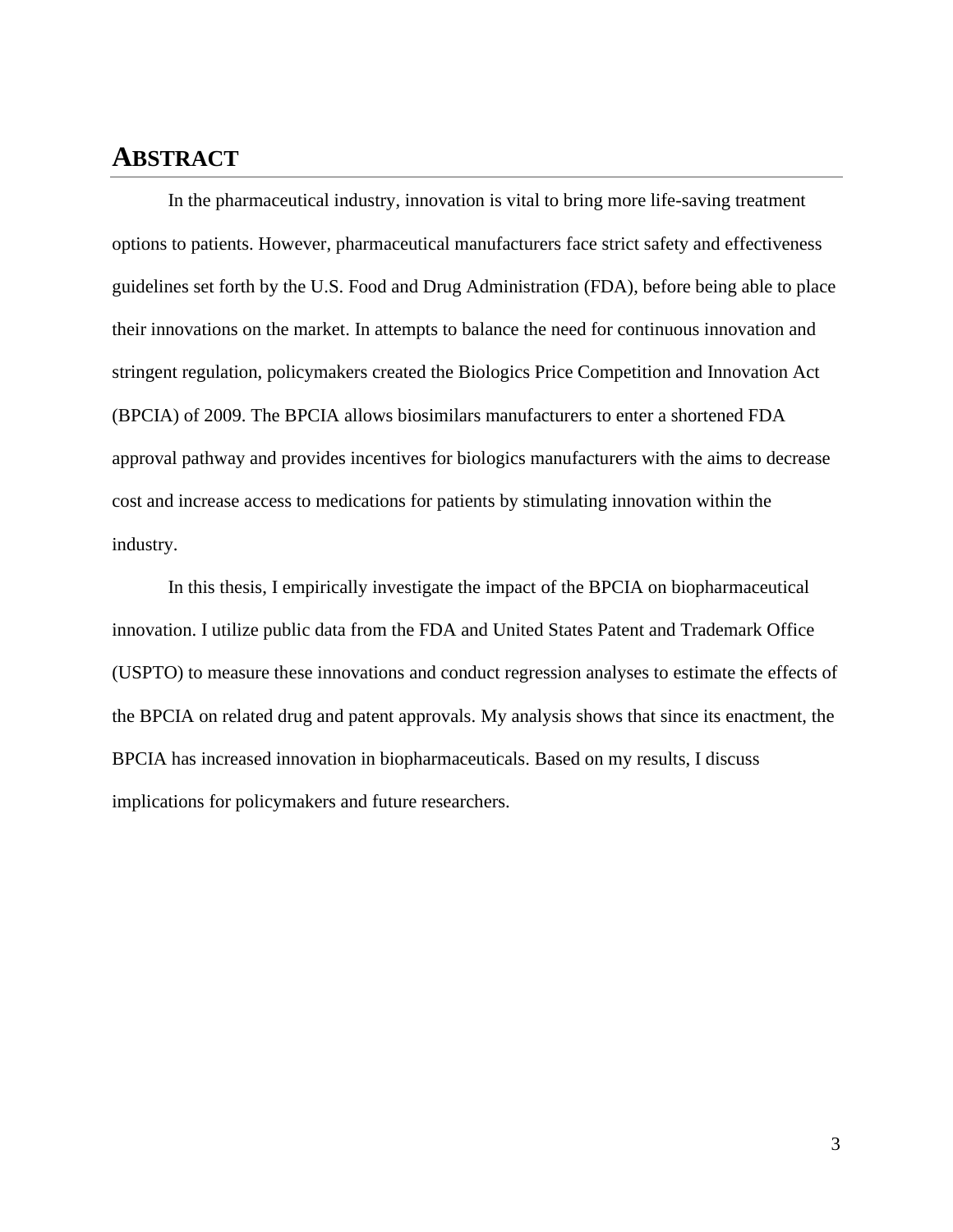# **TABLE OF CONTENTS**

| 1              |     |       |                                                                             |  |
|----------------|-----|-------|-----------------------------------------------------------------------------|--|
| $\overline{2}$ |     |       |                                                                             |  |
|                | 2.1 |       |                                                                             |  |
|                |     | 2.1.1 |                                                                             |  |
|                |     | 2.1.2 |                                                                             |  |
|                | 2.2 |       |                                                                             |  |
|                |     | 2.2.1 |                                                                             |  |
|                |     | 2.2.2 |                                                                             |  |
|                |     | 2.2.3 |                                                                             |  |
|                |     | 2.2.4 |                                                                             |  |
| 3              |     |       |                                                                             |  |
|                | 3.1 |       |                                                                             |  |
|                |     | 3.1.1 |                                                                             |  |
|                |     | 3.1.2 |                                                                             |  |
|                | 3.2 |       |                                                                             |  |
|                | 3.3 |       |                                                                             |  |
|                | 3.4 |       |                                                                             |  |
| $\overline{4}$ |     |       |                                                                             |  |
|                | 4.1 |       |                                                                             |  |
|                |     | 4.1.1 |                                                                             |  |
|                |     | 4.1.2 |                                                                             |  |
|                |     |       |                                                                             |  |
| 5              |     |       |                                                                             |  |
|                | 5.1 |       |                                                                             |  |
|                |     | 5.1.1 |                                                                             |  |
|                |     | 5.1.2 |                                                                             |  |
|                |     | 5.1.3 | Estimated Effects of BPCIA on Biologics Innovation Using Firm-Level Data 36 |  |
|                | 5.2 |       |                                                                             |  |
|                |     | 5.2.1 |                                                                             |  |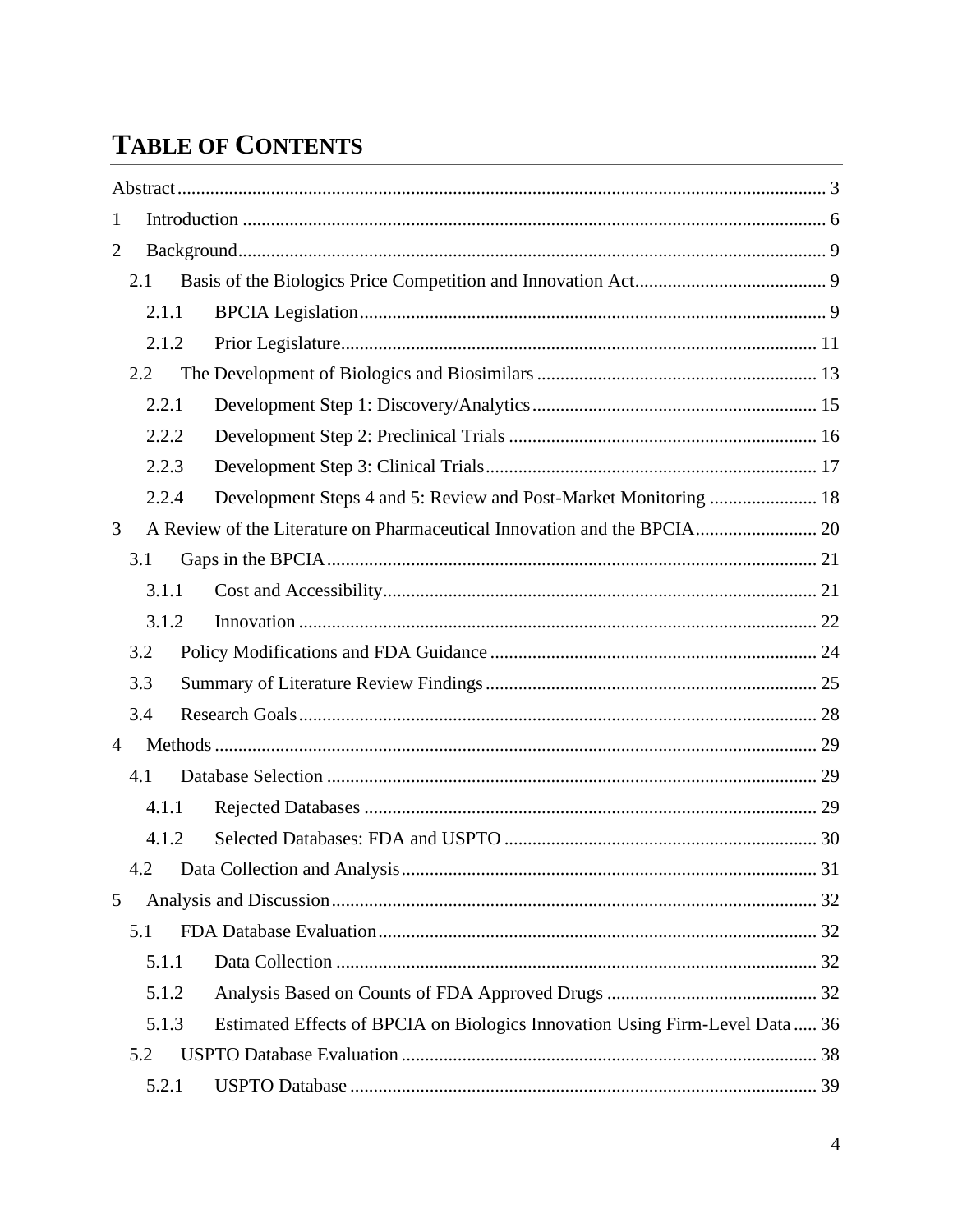|                | 5.2.2 |                                                                                |  |
|----------------|-------|--------------------------------------------------------------------------------|--|
|                | 5.2.3 |                                                                                |  |
|                | 5.2.4 | Analysis of Patenting Trends for US-Based as Compared to Foreign Companies. 47 |  |
|                | 5.2.5 |                                                                                |  |
| 6              |       |                                                                                |  |
|                | 6.1   |                                                                                |  |
|                | 6.2   |                                                                                |  |
|                | 6.3   |                                                                                |  |
| 7 <sup>7</sup> |       |                                                                                |  |
|                |       |                                                                                |  |
|                |       |                                                                                |  |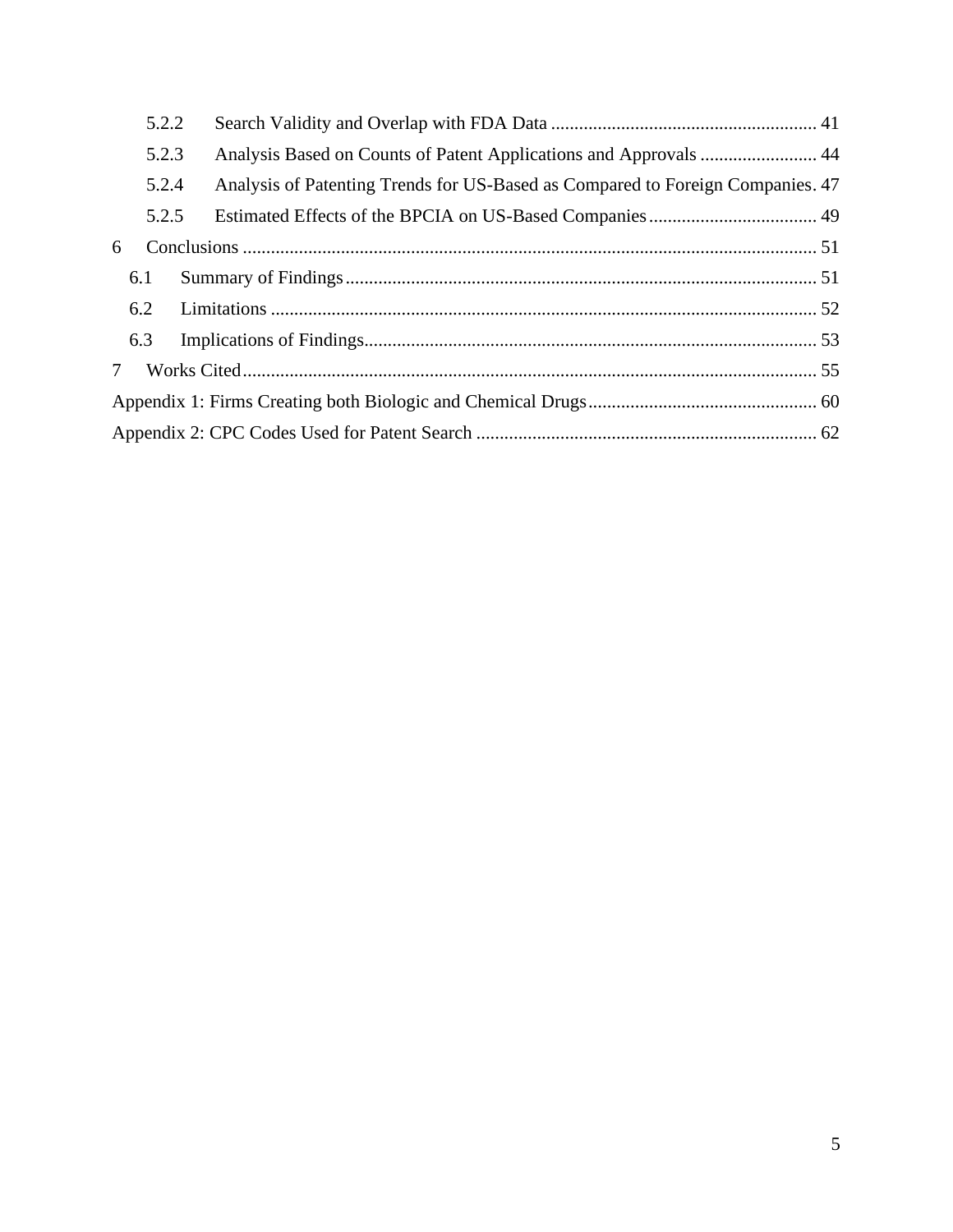## <span id="page-6-0"></span>**1 INTRODUCTION**

The continuous creation of new ideas and products to maintain market standing is known as innovation—more so defined as the creation of novel inventions that are then used to further the knowledge of the industry and produce new products for consumers (Soon, 2013; U.S. Department of Health and Human Services, 2020). Manufacturers need to innovate to maintain market standing, which is especially important in the pharmaceutical industry because pharmaceutical manufacturers face strict guidelines before they can market their innovations.

The government highly regulates pharmaceutical development and manufacturing to protect the health and safety of consumers. This government control is necessary; there is a fine line between beneficial and harmful effects when it comes to medicine, so development and manufacturing must be closely monitored. However, this can discourage companies from working on breakthrough innovations. The United States Food and Drug Administration (FDA) is the agency that oversees pharmaceuticals, creates strict regulations and a time-consuming review process to confirm that a new drug is both safe and effective. To meet these standards, pharmaceutical manufacturers must spend large amounts of both time and money to get their product approved, which slows down how fast they can place their innovations on the market.

Policymakers are aware of the laborious process needed to approve pharmaceutical innovations and have made steps to lessen the burden for manufacturers, such as creating streamlined drug approval pathways. One of the newest attempts is the Biologics Price Competition and Innovation Act (BPCIA) of 2009, which has the goal "to provide more treatment options, increase access to lifesaving medications, and potentially lower health care costs through competition" (U.S. Food and Drug Administration, 2019). To achieve this goal, the BPCIA creates an expedited FDA approval pathway for the creation of biosimilars and provides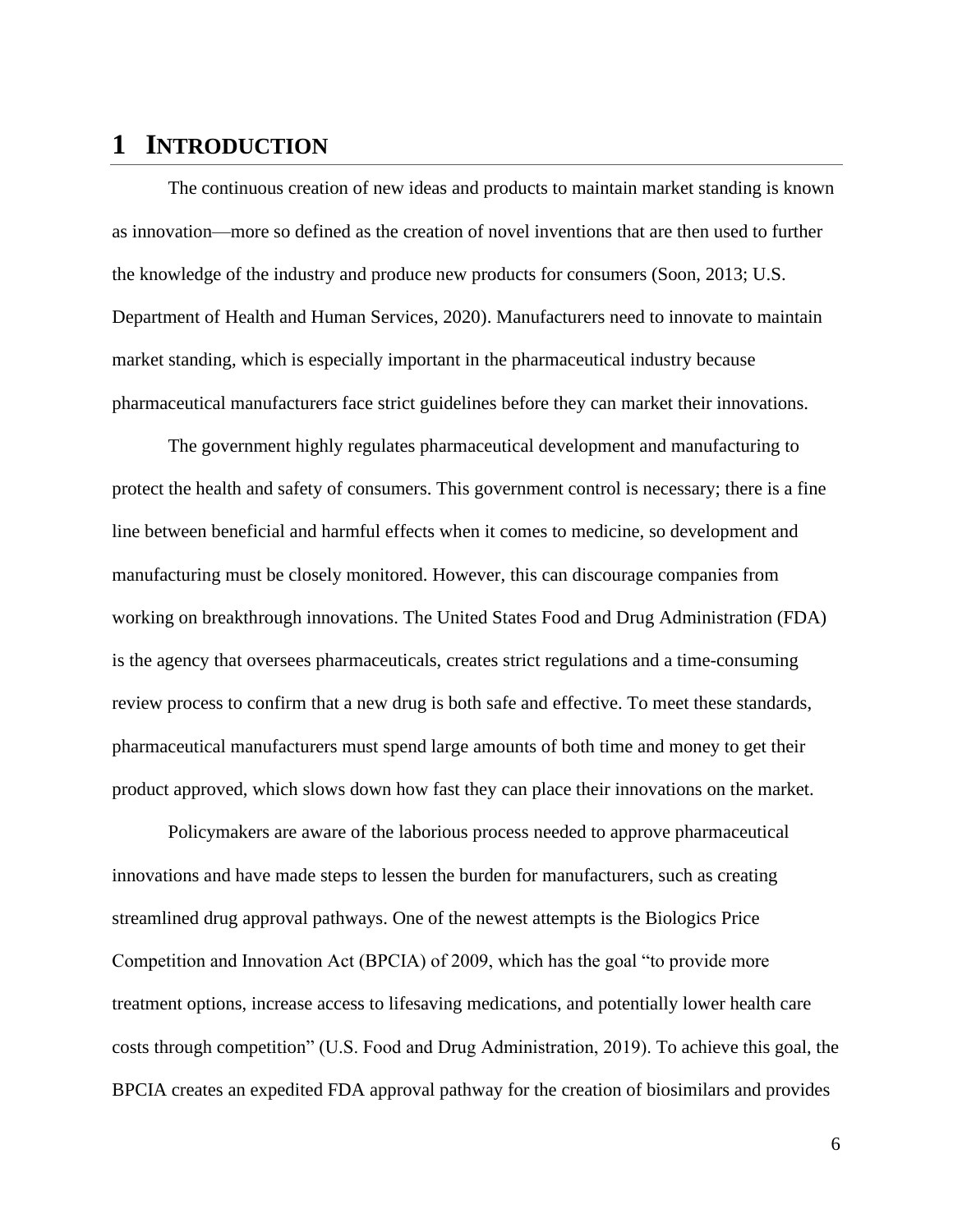other incentives to biologics manufacturers to promote the creation of new drugs, which I will explain in detail in Section 2.1.

As with any new policy, it is important to evaluate its outcomes to assess the level of success to provide recommendations. Despite the importance of evaluating the BPCIA, only one researcher has empirically examined its outcomes suggesting that the BPCIA increases innovation, but could use some improvements (Addivinola, 2018). As I will discuss in the literature review (Section 3), other research indicates that the BPCIA creates a more complex set of outcomes than originally expected, with its outcomes of patient accessibility and price reduction relying on innovation occurring. Additionally, researchers express doubts that the incentive of market exclusivity provided by the BPCIA is aiding in meeting its goals (Blackstone & Fuhr, 2012; Shepherd, 2015).

Due to the lack of research assessing the BPCIA and the doubts cast by scholars, it is critically important to evaluate this policy to determine if it has successful outcomes or if policy changes are recommended. Specifically, the effect the BPCIA has on pharmaceutical innovation needs to be studied because it is required for other goals to be met. Therefore, the goal of this thesis is to take an in-depth look at the BPCIA and empirically assess its impact on pharmaceutical innovation since its enactment in 2010 using statistical analysis.

To do this, I utilized the FDA "Purple Book: Lists of Biological Products" and the USPTO PatentsView databases to compile my data. To collect patent data, I created a list of relevant Cooperative Patent Classification (CPC) codes to pull only relevant patents from the database. Such a list has not been made before; the search method I created as well as list of CPC codes will be useful for future researchers studying patents. With this data, I both graphically and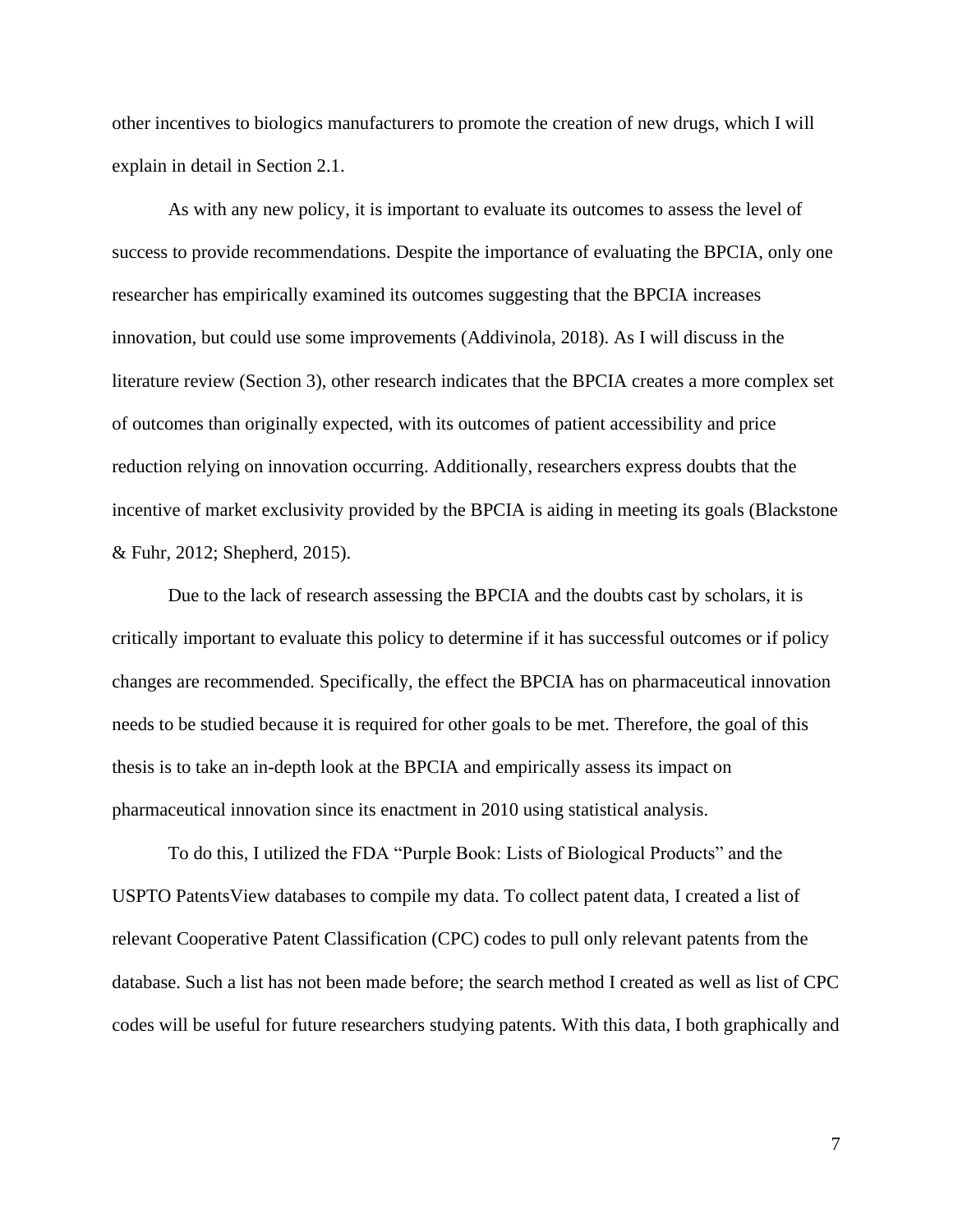statistically analyzed the estimated effects of the policy on innovation. After presenting my findings, I discuss the implications my research presents for policymakers and future researchers.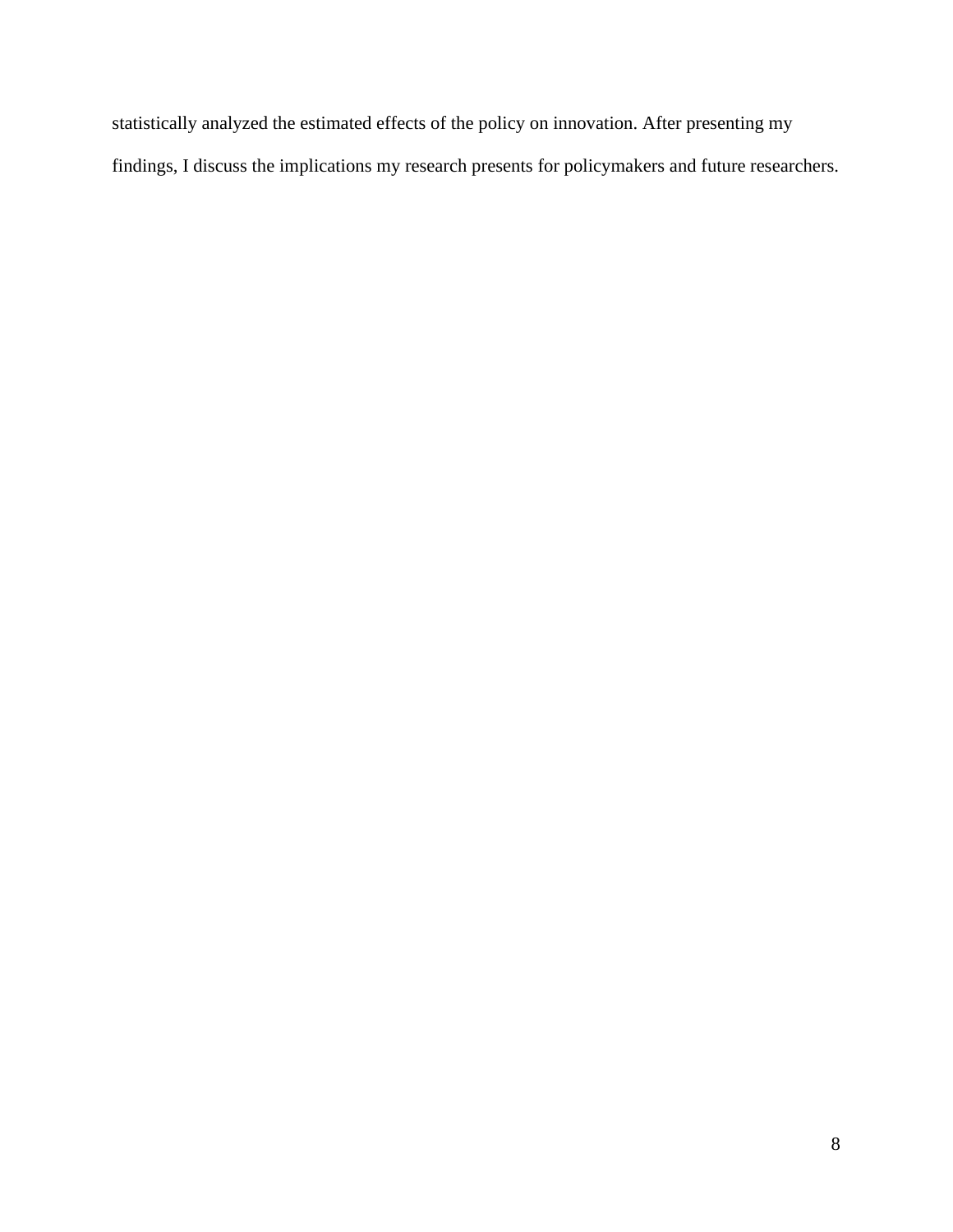## <span id="page-9-0"></span>**2 BACKGROUND**

## <span id="page-9-1"></span>**2.1 BASIS OF THE BIOLOGICS PRICE COMPETITION AND INNOVATION ACT**

#### <span id="page-9-2"></span>2.1.1 BPCIA LEGISLATION

Biologics became more commonplace in the late 1990s, which prompted the amendment of the Public Health Service Act (PHSA) in 1999, allowing for biologics to be approved under a Biologics License Application (BLA) (Biological Products Regulated Under Section 351 of the Public Health Service Act, 1999). Before this guidance, the FDA approved biologics via a New Drug Application (NDA), despite biologics being inherently different and more complex than the chemical drugs typically approved under an NDA (Thakore, 2016).

The BPCIA, which is part of the Patient Protection and Affordable Care Act, amended the Public Health Service Act (PHSA) to include section 351(k) in 2009 under the Obama Administration. The BPICA authorized the U.S. Food and Drug Administration (FDA) to create a streamlined approval pathway for biosimilars via an FDA Biologics License Application (BLA) in place of the typical 351(a) pathway (Lietzen et al., 2010 & Rifkin, 2018).

The FDA states that the goals of the BPICA are "to provide more treatment options, increase access to lifesaving medications, and potentially lower health care costs through competition" (U.S. Food and Drug Administration, 2019). To reach these goals, the FDA relies on manufacturers to continue to innovate. The Act itself creates an incentive for biosimilar manufacturers: there is a streamlined approval process. The BPCIA also provides exclusivity periods for biologics: a 4-year exclusivity period from the time a reference product is first licensed where a biosimilar application may not be submitted and a 12-year exclusivity period where a biosimilar application cannot be approved (U.S. Department of Health and Human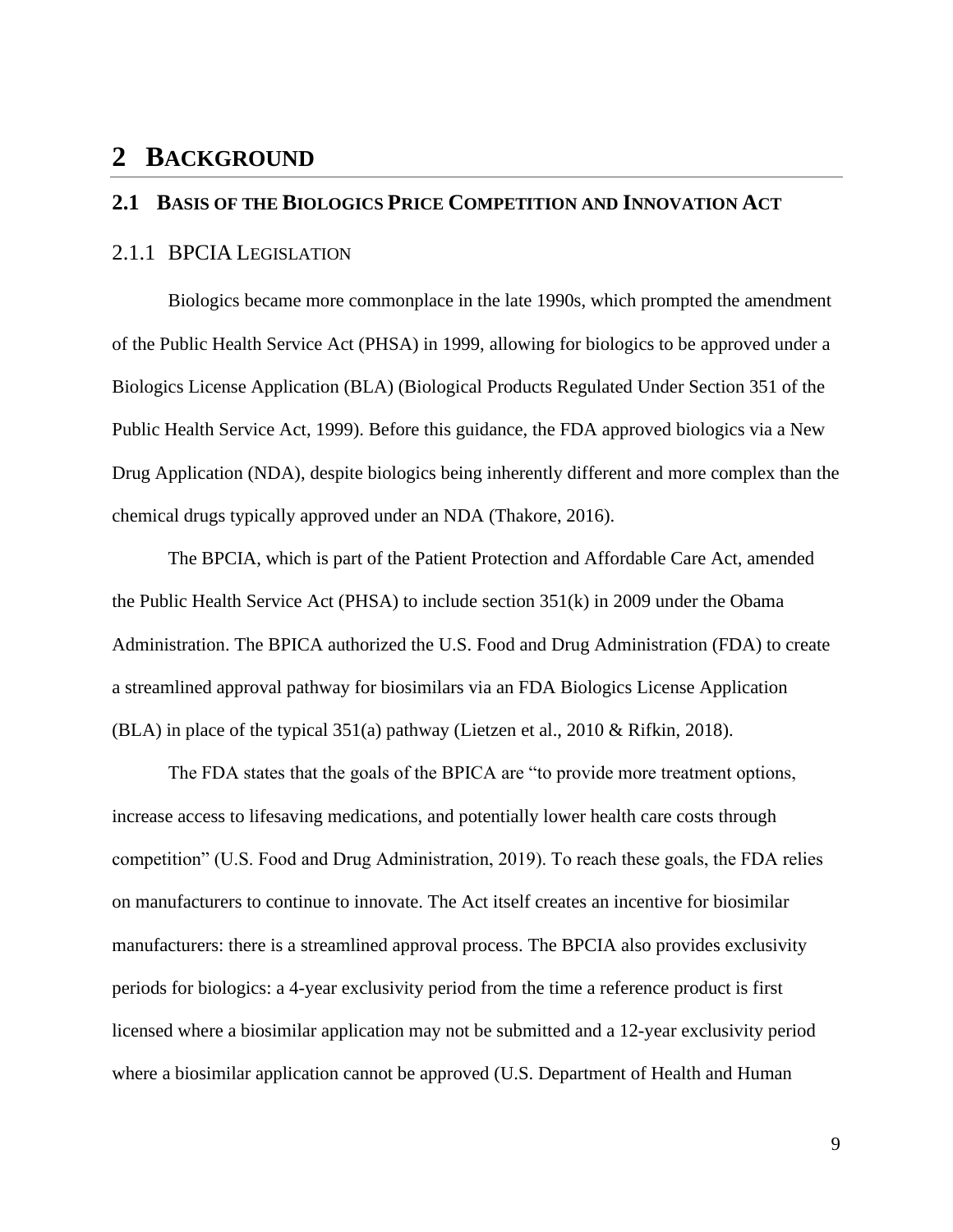Services [USDHHS] et al., 2015a). These exclusivity periods give the original manufacturer time to make profit on their product without facing competition from others, which incentivizes companies to continue innovating new products (Shepherd, 2015).

The BPCIA does not protect biosimilar manufacturers from patent infringement, a key concern for biosimilar manufacturers. Instead, the BPCIA lays out a framework for patent litigation, with the aim to settle any patent disputes between the biosimilar applicant and reference company prior to FDA approval of the biosimilar (Calvo & Shea, 2020). A biosimilar applicant must notify the reference company when they first submit an application, and then the reference company must identify any patents that could be infringed upon. Since the biosimilar company relies on data from the original biologic to create their drug, it is highly likely that they will end up using intellectual property owned by the reference company (Ainsworth & Wyatt, 2019). The companies then communicate back and forth to settle any disputes that arise, which policymakers call the "patent dance" (Ainsworth &Wyatt, 2019; Calvo & Shea, 2020).

However, the patent litigation process set forth by the BPCIA is quite vague, meaning a biosimilar company is not legally obligated to disclose their application or a reference company their related patents (Margolis; 2013). While patent litigation is necessary, it can actually discourage companies from creating both biosimilar and original biologic drugs. Instead of innovating new drugs, reference companies focus on blocking biosimilar companies during the "patent dance," and biosimilar manufacturers are discouraged due to fear of patent infringement (Balckstone & Fuhr, 2012; Shepherd, 2015).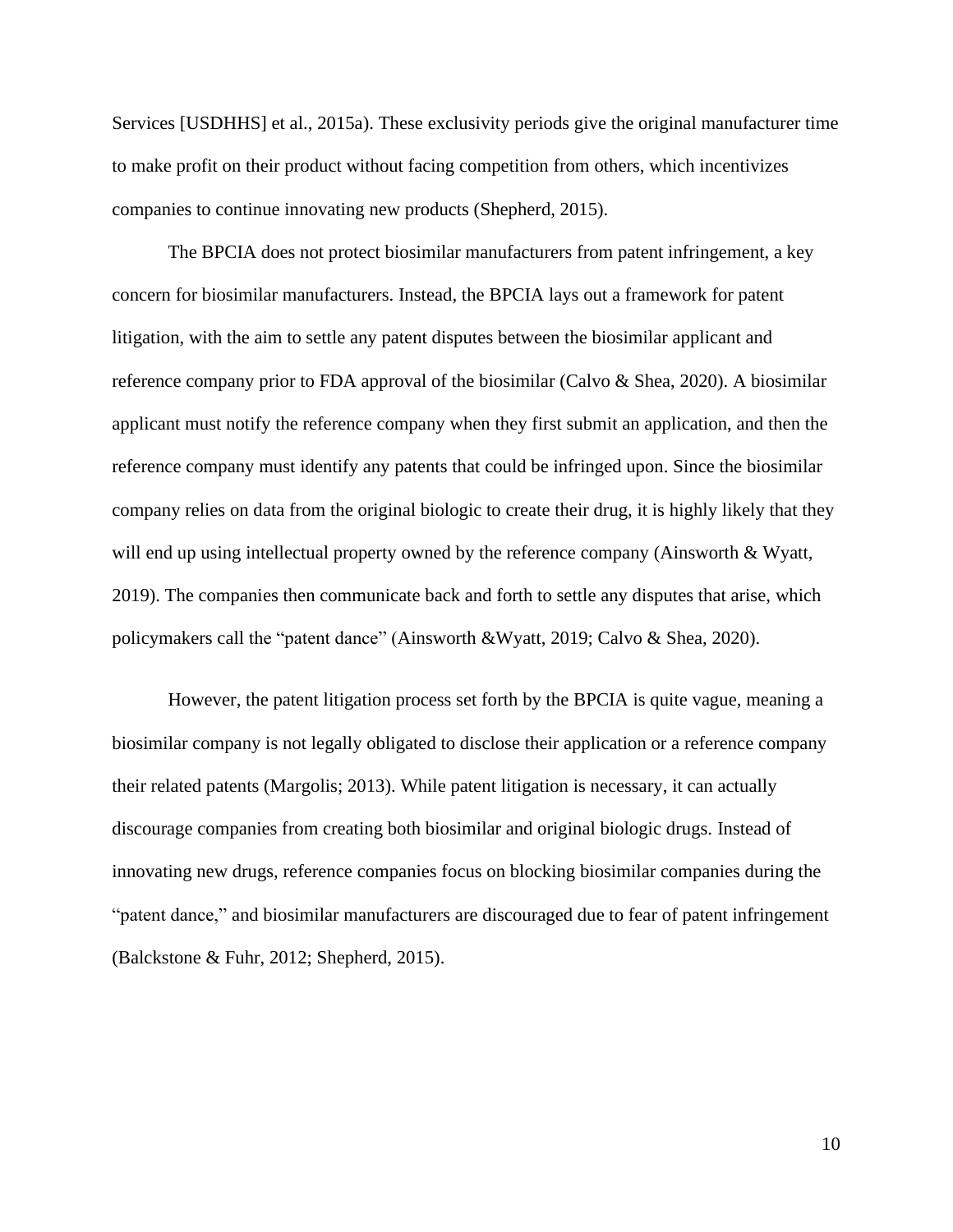## <span id="page-11-0"></span>2.1.2 PRIOR LEGISLATURE

The BPICA is not an entirely new legislation. It is modeled after the Drug Price Competition and Patent Term Restoration Act of 1984, also known as the Hatch-Waxman Act, as well as the European Medicines Agency's successful 2004 biosimilar approval pathway, which I discuss in more detail next (Tvetenstrand, 2015). As technological advances increased in the years after the Hatch-Waxman Act, many pharmaceutical companies began manufacturing biologic drugs, which are difficult to fit within the provisions of the existing act. Similar issues to those that preceded the Hatch-Waxman, such as patent disputes and a long, costly approval process, as well as seeing the success of the European Union's (EU) biosimilar pathway, prompted Congress to enact the BPCIA. While these laws are not the focus of this research, their passage and ultimate success are some of the main reasons the BPCIA came to fruition.

## *2.1.2.1 The Hatch-Waxman Act*

In the early 1980s, the United States Congress became re-focused on medical innovation and the cost of healthcare due to industry shortcomings highlighted by patent disputes at the time and the work of Representative Henry Waxman and Senator Orrin Hatch. Numerous patent disputes were occurring because it was not legal for a generic company to utilize a reference company's data until after the patent expired (Schacht & Thomas, 2012). Additionally, drug manufacturers were unhappy because they would lose time on their patent period while waiting for FDA approval (Thomas, 2016).

Under Waxman and Hatch's guidance, Congress addressed these concerns by passing the Hatch-Waxman Act to increase market competition between drug manufacturers and lower the cost of medicines for patients (Billings, n.d.). This established an abbreviated FDA approval pathway for generic drugs, the Abbreviated New Drug Application (ANDA), which allows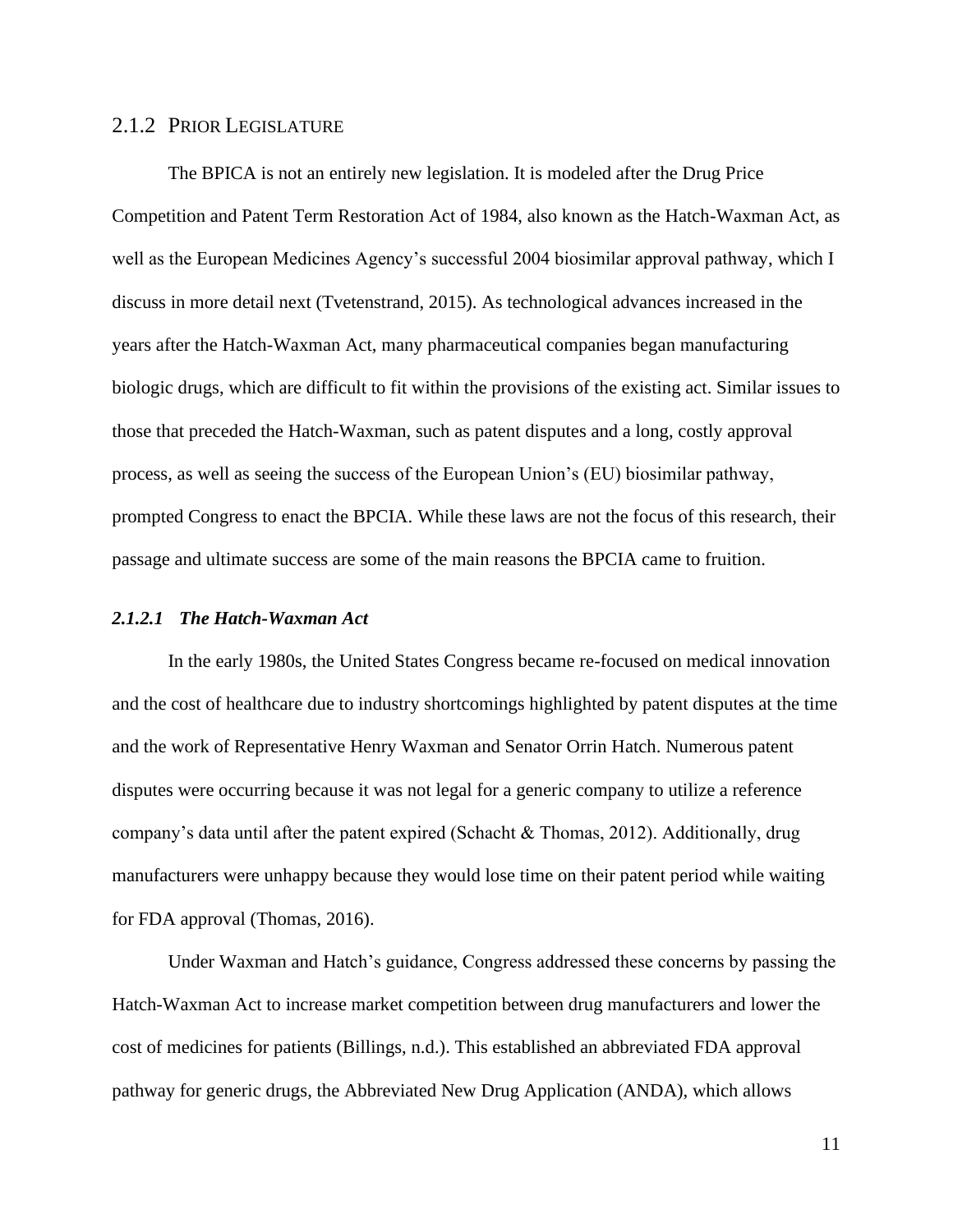generic manufacturers to use data compiled by the original manufacturer when establishing safety and efficacy (Schacht & Thomas, 2012). Generic companies could also utilize this data while the original company's patent was still in effect: Hatch-Waxman protects the generic company from patent infringement, provided it does not file an approval to market their generic until the original patent term has expired (Thomas, 2016). While the BPCIA does not include these protections, it does set forth a framework for related patent litigation.

The infringement protections encouraged generic companies to produce drugs, but original manufacturers still needed the incentive to innovate new medicines. Therefore, the Hatch-Waxman Act also provides patent term restoration. Typically, a patent term is set from the date it is first filed and continues to run even while a company conducts clinical trials and waits for FDA approval. Hatch-Waxman allowed for the patent term to be extended to make up for time lost waiting for approval (Schact & Thomas, 2012). This provides original manufacturers the incentive to continue innovating because they will have more time to collect revenue on their products without competition (Billings, n.d.). Again, the BPCIA modifies Hatch-Waxman by instead providing a 12-year exclusivity period for original biologics.

There is some evidence of the Hatch-Waxman Act's success. The Congressional Budget Office (CBO) has attributed the of rise from 18.6% in 1984 to 63% in 2007 of prescriptions filled for generic drugs to the Hatch-Waxman Act (Schacht & Thomas, 2012). Additionally, the CBO reported that drug company increased their research and development (R&D) spending steadily after congress passed Hatch-Waxman, reaching \$50 billion in 2008 (Thomas, 2016). This indicates that companies were innovating more and therefore increasing market competition as per the law's goal. These successes have saved consumers an estimated \$300 billion annually, reaching the second goal of lower cost for consumers (Billings, n.d.).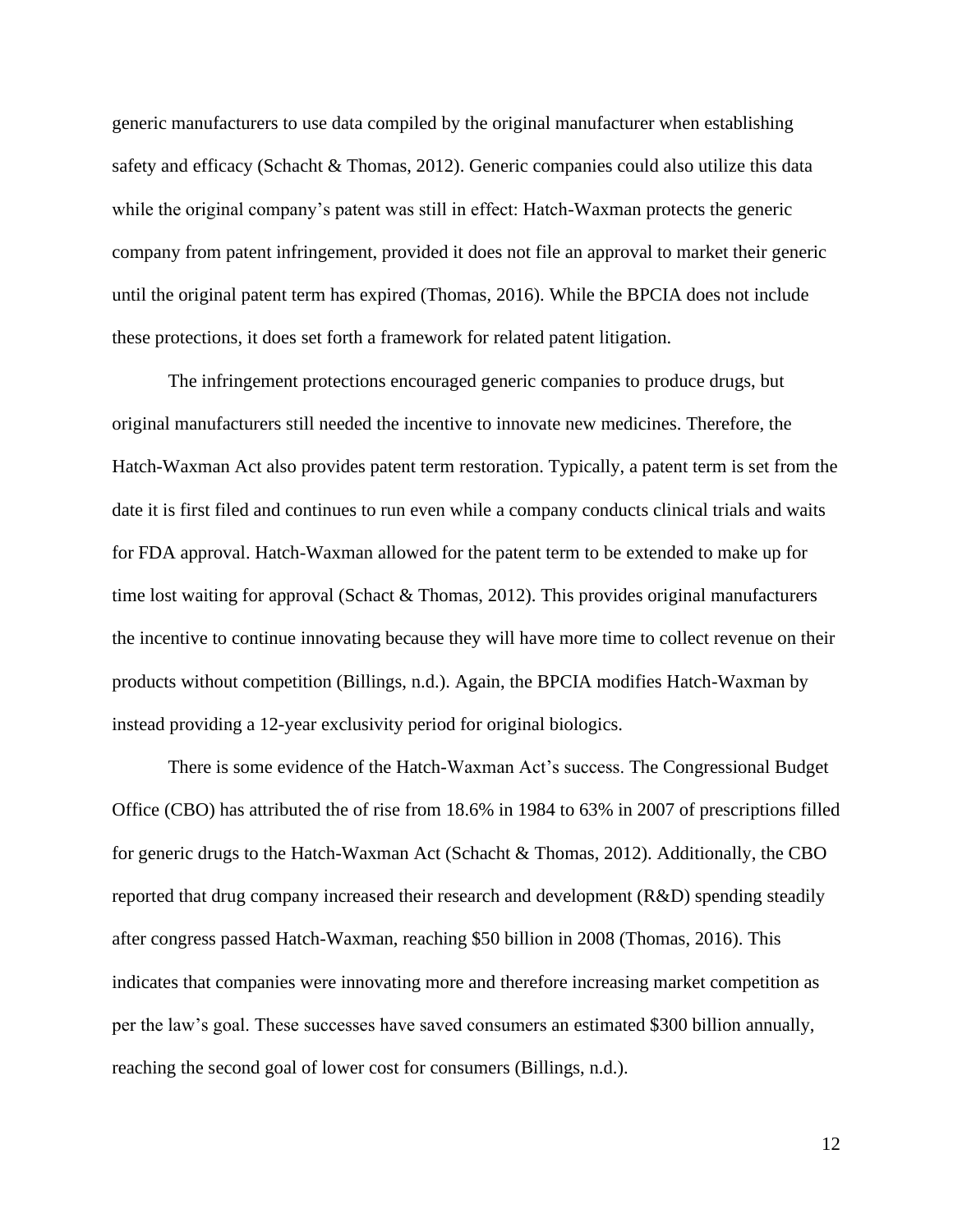#### *2.1.2.2 European Medicines Agency Biosimilar Regulation*

In 2004, the European Union (EU) introduced the first formal regulatory pathway for biosimilar drugs. In the EU, the European Medicines Agency (EMA) oversees pharmaceutical regulation. This organization brought its biosimilar pathway to fruition with the intention of "balance[ing] patient safety and sound science with the goal of delivering biologic therapies at lower cost" (European Union Experience, 2019). This biosimilars medicine pathway relies on showing that the biosimilar is "highly similar" to a reference medicine "in terms of structure, biological activity and efficacy, safety, and immunogenicity profile" (European Medicines Agency [EMA] & European Commission, 2019). Because researchers are using a reference medicine as the basis for development, the EU pathway allows for a shift in data requirements for approval of a biosimilar medicine.

Research for a biosimilar medicine requires comparative quality studies, resulting in less time in the clinical studies phase, which creates a faster path to the market (EMA  $\&$  European Commission, 2019). This framework showed success when the EU approved the first biosimilar in 2006. Since then, the EU biosimilars pathway has been used as a framework for biosimilar development across the globe; lawmakers utilized knowledge of this pathway when drafting the BPCIA (European Union Experience, 2019).

#### <span id="page-13-0"></span>**2.2 THE DEVELOPMENT OF BIOLOGICS AND BIOSIMILARS**

All pharmaceuticals move through a development and approval process that follows the same basic timeline. However, chemical and biologic drugs are vastly different from each other. Chemical drugs have simple, easy to manufacture structures; this means that they can move through FDA approval quickly and are relatively inexpensive to manufacture and purchase (Thakore, 2016). Biologics are large, complex molecules that are produced in a living system.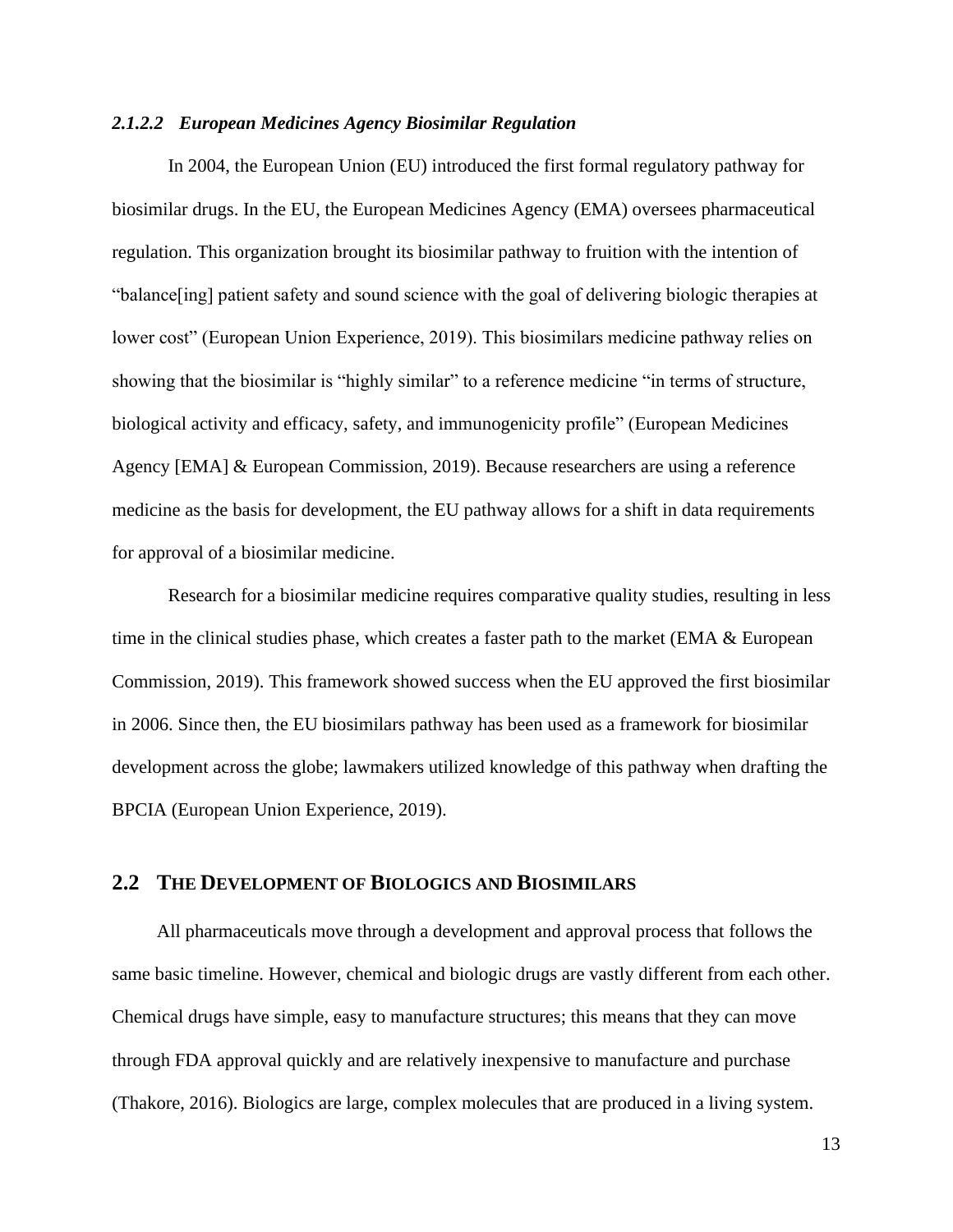This complicated nature makes them difficult to manufacture and requires a lengthy FDA approval process (U.S. Food and Drug Administration, 2017). A comparison of the size and complexity of chemical and biological drugs can be seen in Figure 1.



*Figure 1*. Aspirin on the left compared to an Immunoglobulin G Antibody on the right (Tvetenstrand, 2015).

Despite the inherent differences between small and large molecule drugs, such as the size and complexity, as seen in Figure 1, the general development process for all pharmaceuticals is the same: Discovery, Preclinical Research, Clinical Research, Review, and Post-Market Safety Monitoring. However, policies such as the Hatch-Waxman Act and BPCIA redistribute or shorten the time spent in each phase of development, which is best visualized as an inverted pyramid, as shown in Figure 2.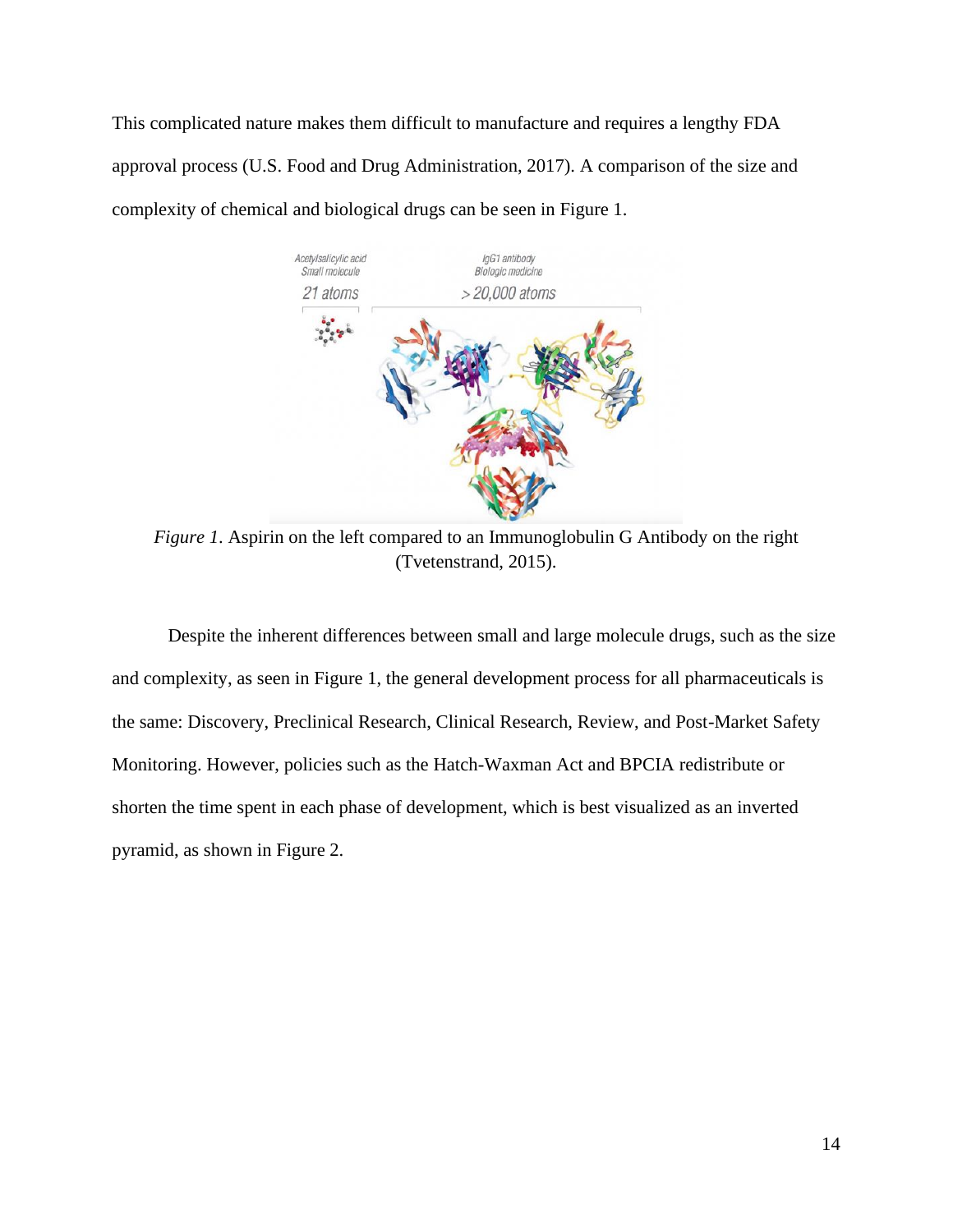

*Figure 2.* Redistribution of importance and time spent in biosimilar drug development as compared to reference drug development (Cohen, 2019).

As seen in Figure 2, the phases of development that are the most demanding for each type of drug are the largest parts of the pyramid. While the figure excludes the last steps, both types of drugs move on to FDA approval and post-market monitoring after completing phase III trials. Despite the redistributed pathway, biosimilars must still go through a meticulous approval process to prove that they are just as safe and effective as their biologic reference product, which I will explain in detail in the following subsections (42 U.S. Code § 262(k)).

## <span id="page-15-0"></span>2.2.1 DEVELOPMENT STEP 1: DISCOVERY/ANALYTICS

Before manufacturing on a large scale, companies and/or researchers must determine the compounds that have the best promise for having beneficial effects on various conditions. This is also called the analytical stage of development, as per Figure 2 (Cohen, 2019). For the creation of a new biologic drug, researchers test thousands of compounds until a few are determined to be effective enough for further study (Office of the Commissioner, n.d.). These candidates are then tested to determine parameters such as metabolization, interaction with other drugs, drug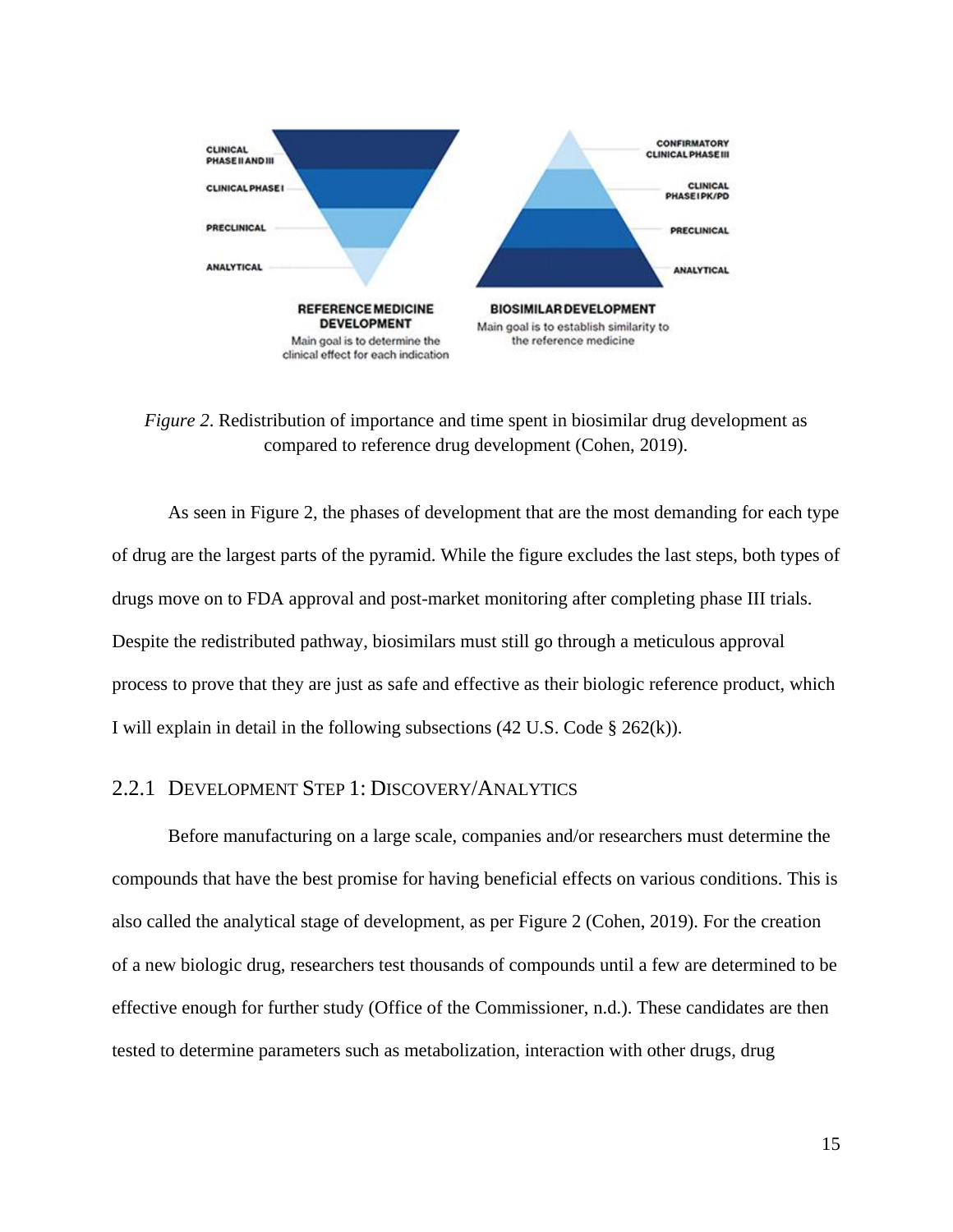delivery method, and dosage (Office of the Commissioner, n.d.). Once all necessary parameters have been determined, further testing can begin.

In the case of biosimilars, analytical evaluation is needed to show that the drug is similar to the reference biologic (Biosimilar Resource Center, n.d.). These studies need to show that the biosimilar has both a structural and functional match to the reference, which is tested using multiple bioassays that measure structure, protein content, thermal stability, and other factors (Cohen, 2019). While more emphasis is placed on this stage during biosimilar development, the tests conducted in this stage of development are done on a small scale. This means that they are not as expensive or time-consuming as later-stage testing typically required for a reference biologic (Cohen, 2019).

## <span id="page-16-0"></span>2.2.2 DEVELOPMENT STEP 2: PRECLINICAL TRIALS

During the preclinical research phase, sometimes referred to as Phase 0, laboratories test the drug using both *in vitro* and *in vivo* methods. *In vitro* refers to running experiments outside of a living organism, while *in vivo* refers to running the tests on a living organism, also referred to as animal testing (MPKB, n.d.). These studies are completed to further determine the correct dosage and toxicity before moving to human subject testing. If the drug is determined to be safe enough, larger trials begin (Office of the Commissioner, n.d.). When ready to move on from this development step, manufacturers must submit an Investigational New Drug Application (IND), which the FDA must approve before human trials can commence (Office of the Commissioner, n.d.).

Again, more emphasis is placed on this stage for biosimilar development than it is for the development of a reference biologic. During this stage, biosimilar manufacturers must show that their drug has highly similar toxicity results to that of the reference (Dabrowska, 2019). This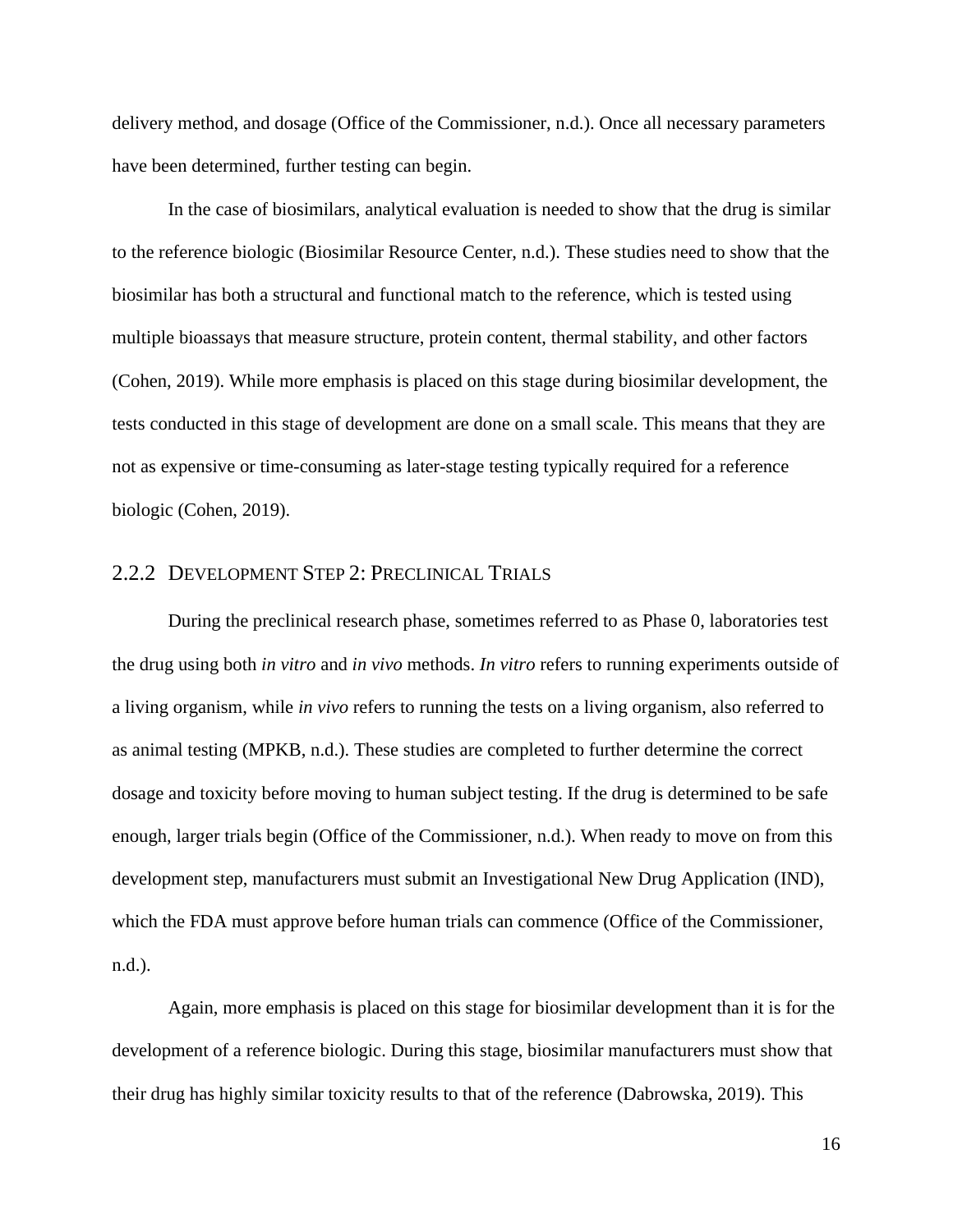type of testing is again less time-consuming and costly than later-stage human testing, further simplifying the process for biosimilar creators.

## <span id="page-17-0"></span>2.2.3 DEVELOPMENT STEP 3: CLINICAL TRIALS

Clinical trials are studies conducted on people to learn how a drug will interact with the human body. Researchers decide who participates in the study, the length, and what specific data will be analyzed (Office of the Commissioner, n.d.). There are also different phases of clinical trials, each building on top of the other. Phase I studies the drug in a small group of under 100 people to further learn about safety and identify side effects (USDHHS, 2017).

After the drug is determined to be safe enough, the trials move to Phase II. In this phase, the drug is given to a larger group of participants to determine effectiveness and therapeutic dosage (USDHHS, 2017). In Phase III, there are typically up to 3,000 subjects participating in the study which lasts up to four years (Office of the Commissioner, n.d.). During this phase, the efficacy and side effects continue to be monitored. Additionally, researchers compare the results to similar treatments (HSDHHS, 2017).

These clinical trial steps are represented as the two bars closest to the top of Figure 2, which are of the most importance for reference biologics, and less importance for biosimilars. Reference biologics are required to go through all three phases of clinical trials since they are a new drug and must be tested completely prior to approval. Biosimilars must also enter Phase I clinical trials to show that the intended effects of the drug are similar to that of the reference (Cohen, 2019). However, biosimilars typically do not enter Phase II trials. This is because the dosage will be the same as the reference drug because of their similarity, and therefore does not need to be tested extensively (Dabrowska, 2019). Biosimilars then enter Phase III clinical trials to confirm that the dose is effective and the drug continues to be safe (Cohen, 2019).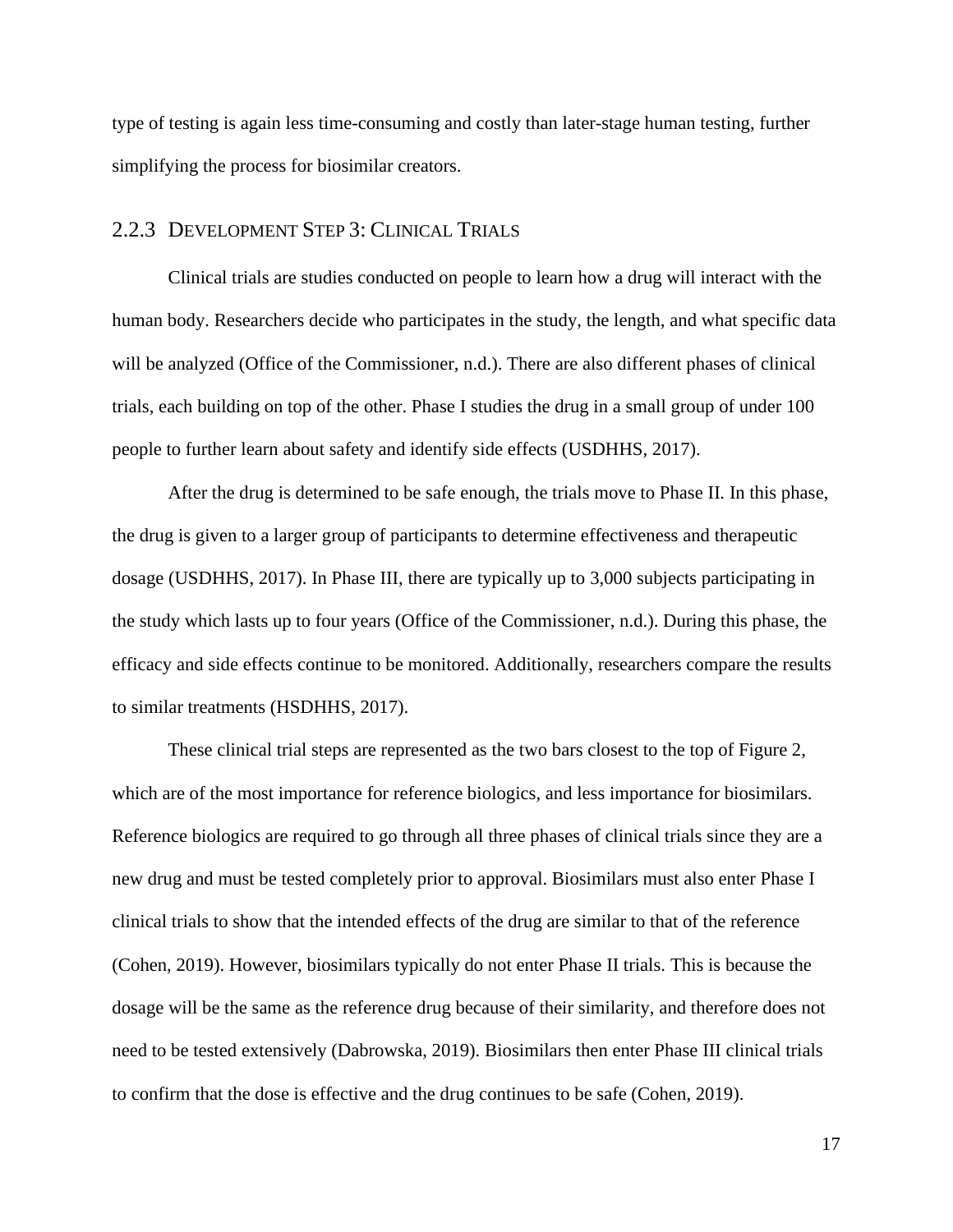Starting with the IND application, the FDA becomes more heavily involved during these phases. During clinical trials, companies must comply with Good Laboratory Practices (GLP) and Good Manufacturing Practice (GMP) regulations. These regulations ensure that everything is documented (Center for Drug Evaluation and Research, 2018). Additionally, the FDA has the right to visit clinical trial data collection sites to observe. These regulations keep companies on track with both documentation and patient safety, because if the FDA discovers something unacceptable, the drug will not get approved and the money invested in research will be lost. The FDA involvement is the same for both biosimilars and their reference products to ensure safety and efficacy.

## <span id="page-18-0"></span>2.2.4 DEVELOPMENT STEPS 4 AND 5: REVIEW AND POST-MARKET MONITORING

Once a company concludes its clinical trials, it must file a Biologics License Application (BLA) to begin the FDA review process. These applications include all the data associated with the drug, from discovery through clinical trials. Multiple FDA committees examine the data and determine if it is sufficient. While one team reviews data for patient safety, another looks for the maintenance of GLP, and so on. There is overlap within all of these committees, which means all of the data for a drug is thoroughly reviewed. If all committees are in agreement that the new drug is safe and effective, it is approved for market (Office of the Commissioner, n.d.).

While the BPCIA provides the incentive of streamlined development throughout the process for biosimilars, reference biologics manufacturers only begin to experience incentives after a BLA is filed. Under the BPCIA, biosimilar companies are required to inform the reference company when they file a BLA. Using the "patent dance" process outlined by the BPCIA, the two companies are then able to work out any patent disputes before FDA approval. By litigating any issues before approval, it allows biosimilars to remain on the market once they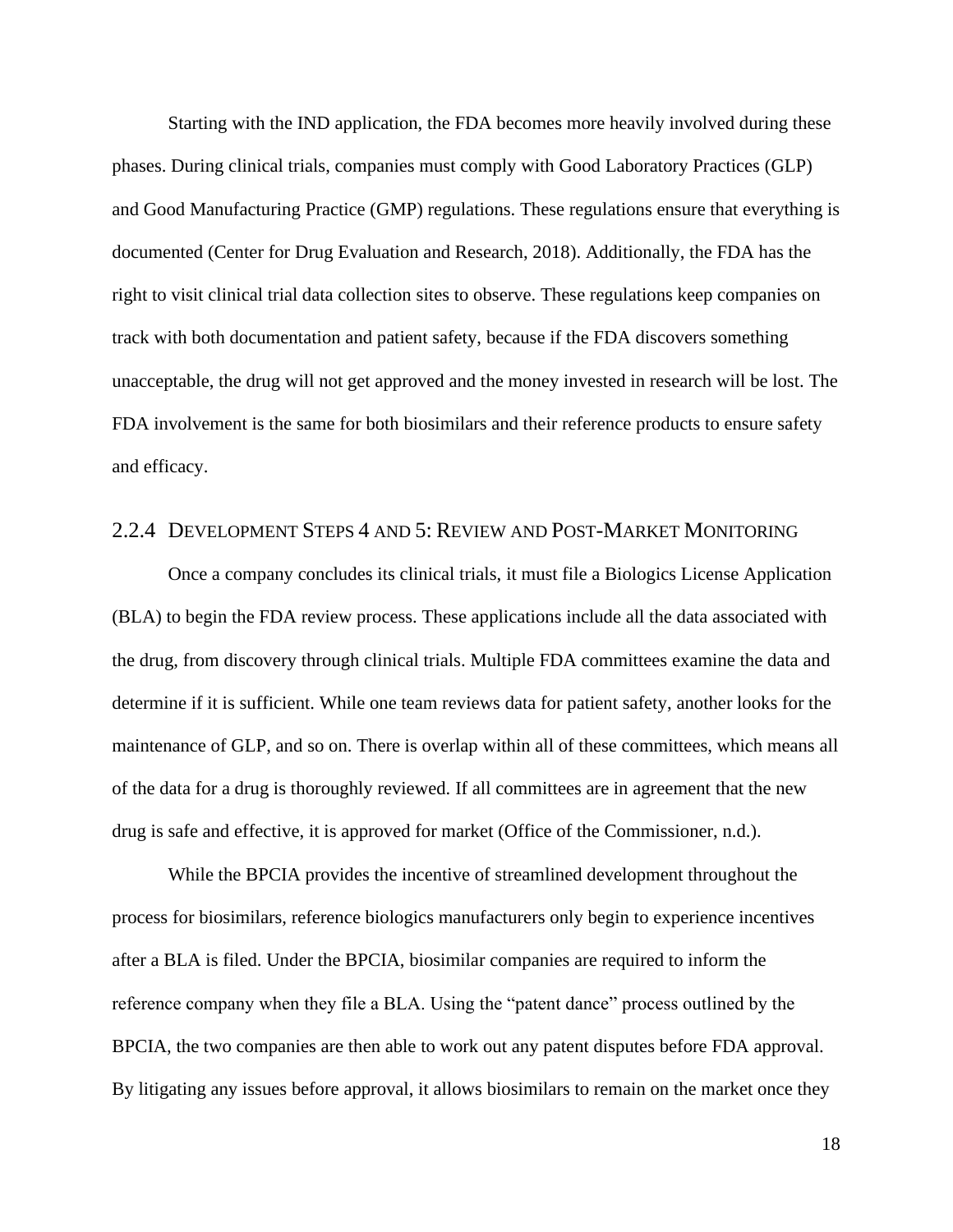are approved and provides reference manufacturers with settlement payouts (Calvo & Shea, 2020). The other incentive of 12-year market exclusivity for original biologics is granted during this time, when the FDA approves the BLA, giving those companies time to collect revenue without competition (U.S. Department of Health and Human Services et al, 2015a).

The final stage of development occurs after the product is released on the market. Drug manufacturers conduct post-market monitoring, sometimes considered a Phase IV clinical trial, to ensure safety and efficacy remain the same. Additionally, further testing and approval must be done if manufacturers want to change labels, update dosing, or add improvements (Office of the Commissioner, n.d.)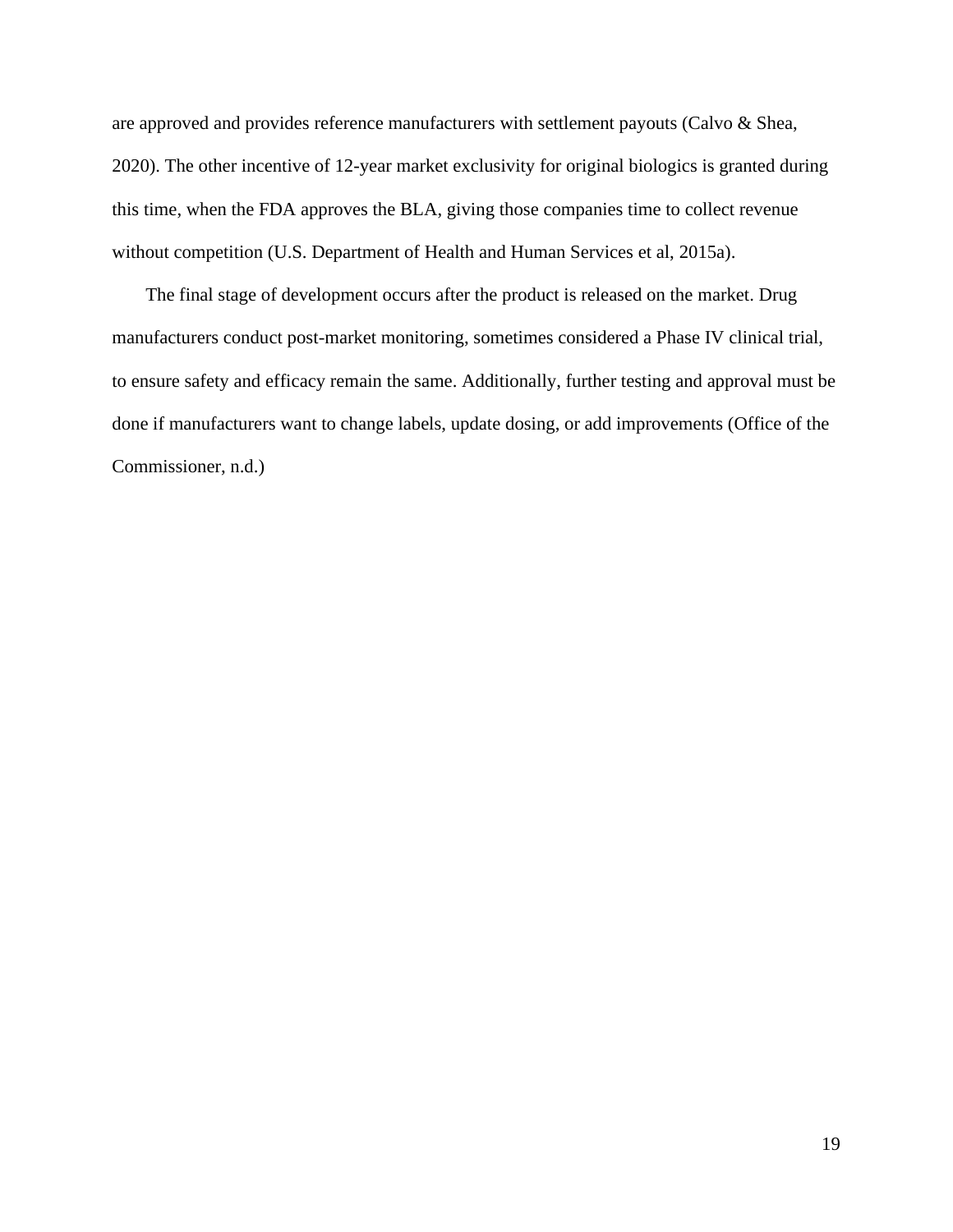## <span id="page-20-0"></span>**3 A REVIEW OF THE LITERATURE ON PHARMACEUTICAL INNOVATION AND THE BPCIA**

Existing research mainly focuses on the FDA's specified goals for the BPCIA: "to provide more treatment options, increase access to lifesaving medications, and potentially lower health care costs through competition" (U.S. Food and Drug Administration, 2019). Original biologic and biosimilar manufacturers are under the reach of the BPCIA. Biosimilar manufacturers have the incentive of a simpler approval process, while original biologics companies receive exclusivity rights. Both incentives are in place to encourage companies to produce more new drugs; increased creation of new products is innovation (Grabowski et al., 2014). More production of drugs leads to greater FDA approvals of biologics and biosimilars, which is an indicator of innovation. Approval of more drugs creates competition because there is a larger number of drugs on the market, resulting in better access and lower cost to patients (Grabowski et al, 2014; Singh & Bagnato, 2015).

Since its enactment in 2010, researchers have been studying the outcomes of the BPCIA to determine if its goals have been met and if changes need to be made to the legislature. Much of the literature focuses on two main subjects: patient accessibility and cost (Grabowski et al., 2011; Grabowski et al., 2014; Lyman et al., 2018; Mulcahy et al., 2018; Singh & Bagnato, 2015). While assessing these subjects is necessary when analyzing the BPCIA, both rely on a single precursor: innovation. The FDA aims to meet the BPCIA's goals "through competition," which can only occur if companies are innovating and having more products approved (U.S. Food and Drug Administration, 2019). However, few scholars have investigated the effects the BPCIA has had on innovation (Addivinola, 2018; Shepherd, 2015). This makes pharmaceutical innovation an important subject to investigate, as there is only a small amount of related existing research.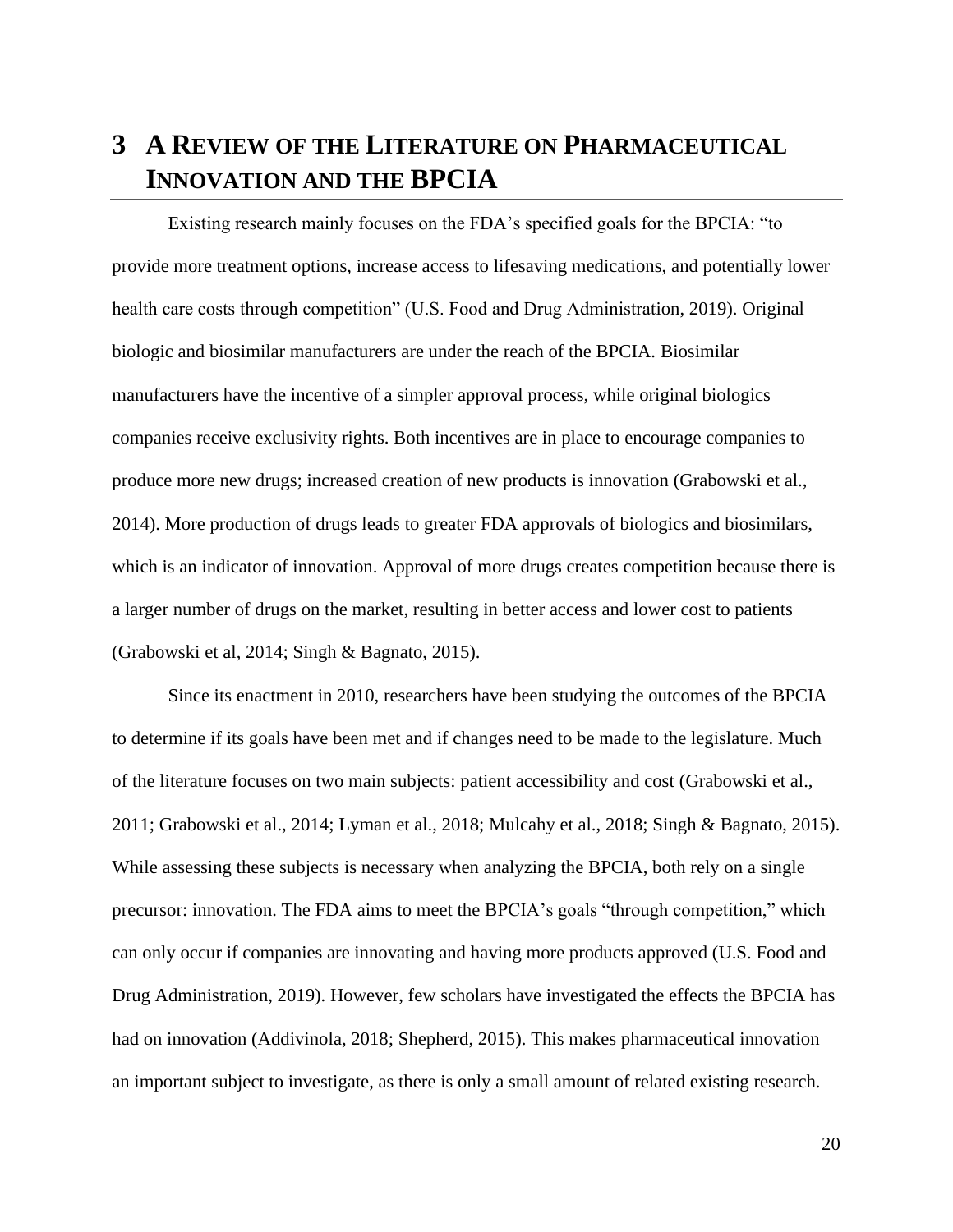## <span id="page-21-0"></span>**3.1 GAPS IN THE BPCIA**

Despite the relatively simple process and outcomes the FDA suggests for the BPCIA, the existing research provides commentary that suggests otherwise. Some studies suggested areas for improvements to the BPCIA, leading the FDA to draft new guidance documents to clarify the process.

## <span id="page-21-1"></span>3.1.1 COST AND ACCESSIBILITY

When determining the success of the BPCIA, cost and accessibility are the typical metrics that researchers study because data is more accessible. Grabowski et al., 2011 estimated a savings of up to 40% for biosimilars, leading to an estimated \$25-54 billion saved during the years 2014-2026 (Grabowski et al., 2014; Mulcahy et al., 2018). These results were based on a study of the Hatch-Waxman Act, which concluded generic drugs saw a discount of 40-80%, suggesting that the BPCIA may not be as impactful (Grabowski et al., 2011).

Patient accessibility is directly related to the cost of a drug; a lower price provides patients with a more affordable treatment option. However, multiple studies have identified potential problems with accessibility: provider reluctance and the biosimilar "interchangeable" classification (Grawboski et al., 2014; Lyman et al., 2018; Singh & Bagnato, 2015). Biosimilars are relatively new, and many physicians do not have enough knowledge of them to feel confident prescribing them, meaning they will continue to prescribe the original biologic (Lyman et al., 2018; Singh & Bagnato, 2015). Additionally, pharmacies cannot substitute the biosimilar for the original biologic unless the biosimilar has an "interchangeable" classification denoted by the FDA (Grabowski et al., 2014).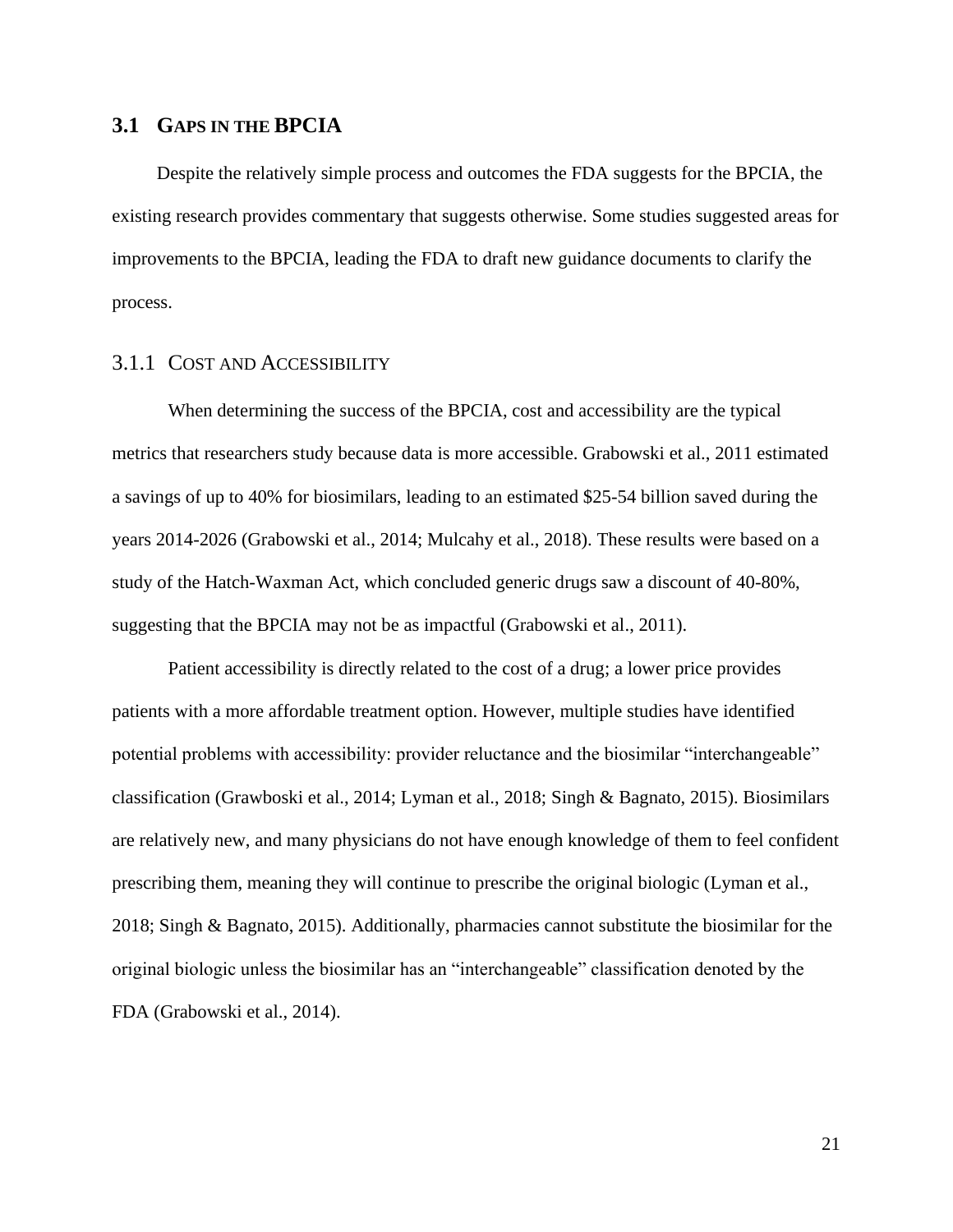## <span id="page-22-0"></span>3.1.2 INNOVATION

The United States Department of Health and Human Services (2020) defines innovation as the increased output of new products to maintain market standing. In the case of pharmaceuticals, this means the output of new drugs. While there has been research on innovation in the pharmaceutical industry, most relies on theoretical analysis or is not specific to biologics. Innovation is harder to measure than other metrics such as cost, which is likely the reason not as much relevant research has been done.

A large portion of the discussion surrounding pharmaceutical innovation focuses on time and money (Shepherd, 2015; Singh & Bagnato, 2015). It takes both a tremendous amount of time and money to bring a new drug to market, which means it takes longer for a company to make back their money invested in R&D on a drug once it has been approved (Munos & Chin, 2011). Therefore, companies are more likely to focus on getting additional approvals for drugs they already have on the market, such as additional delivery methods or for use in the treatment of a new condition. While the work towards these additional approvals is innovative, it is not the type of breakthrough innovation needed.

Congress approved the Hatch-Waxman Act to promote innovation; this is the same goal for the BPCIA. Prior to its passage, only 19 percent of prescriptions were filled with generics, but as of 2019, almost 90 percent of prescriptions are filled with generics (Wilbur, 2019). This means that companies were creating new drugs, both original and generic. The Hatch-Waxman Act was successful at promoting innovation because of its provisions to protect generic companies from patent infringement and provide patent term restoration (Schact & Thomas, 2012).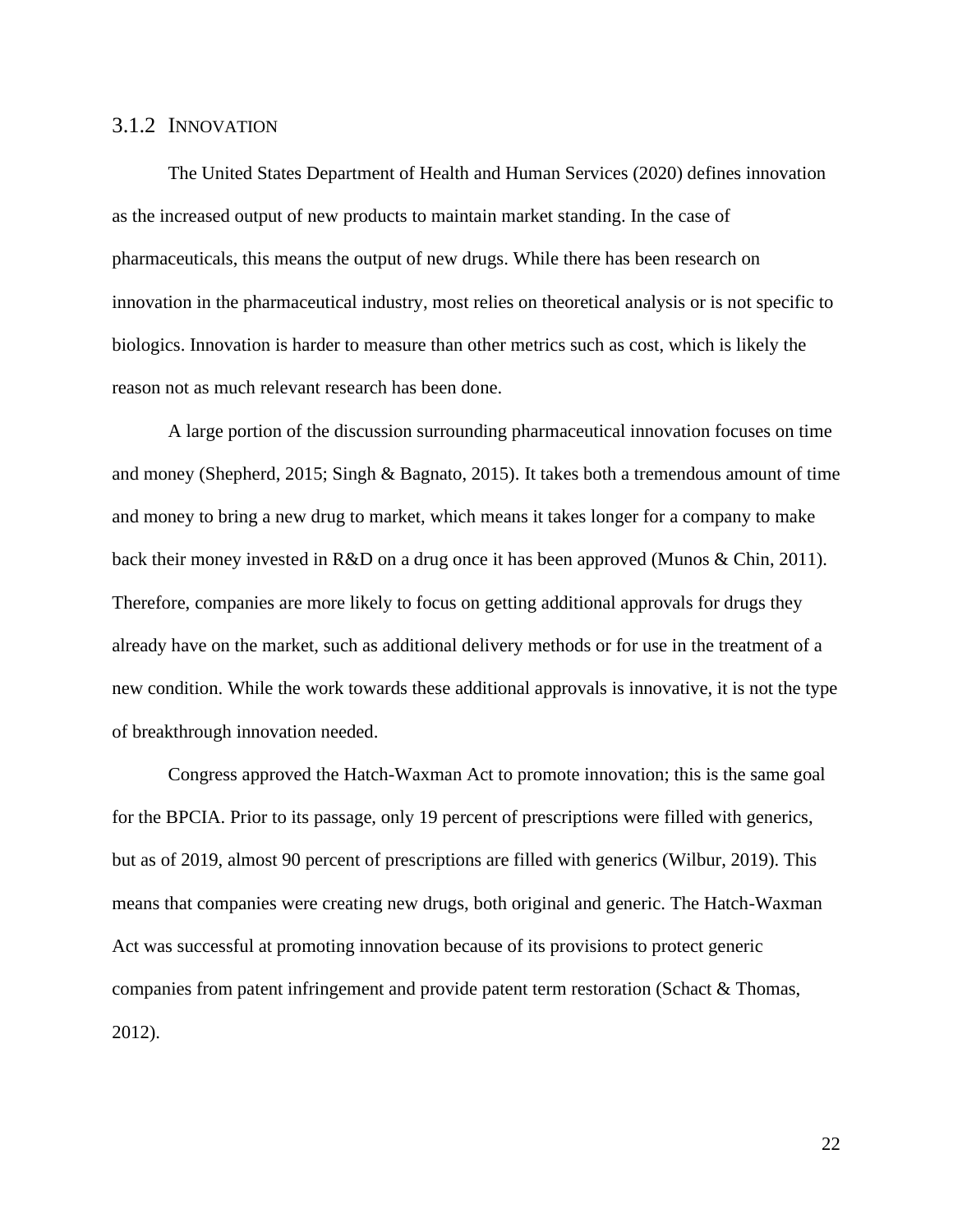Since the BPCIA is modeled after the Hatch-Waxman Act, it can be expected that the outcomes regarding innovation will be similar. However, creating drugs today is much different than it was in 1984; the pathway and incentives that worked back then will not work now. Because biologics and biosimilars are so much more complex than chemical drugs, the approval pathway is still a long and intensive process, despite the passing of the BCPIA (Singh & Bagnato, 2015).

Researchers hypothesize that the policy provisions contained within the BCPIA discourage innovation instead of promoting it (Blackstone & Fuhr, 2012; Shepherd, 2015). While the 12-year exclusivity period is great for original biologics manufacturers, this long period discourages companies from producing biosimilars (Shepherd, 2015). Additionally, original biologics companies spend time and money in efforts to thwart biosimilar companies' efforts to enter the market; they work on maintaining their "monopoly" on a specific drug rather than working to create new ones (Shepherd, 2015). While the BPCIA does include a patent resolution process, it is still vague and needs improvement (Blackstone & Fuhr, 2012).

Very few scholars have examined BPCIA outcomes empirically; empirical studies are important as they aid in tracking policy effects over time. Addivinola (2018) aimed to "analyze the impact of the BPCIA and its market exclusivity protections on biopharmaceutical innovation" by using clinical trial and drug approval data. He additionally tracked clinical trials and drug approvals after two other milestones—the European biologics pathway of 2004 and in 2007 at the start of negotiations for a biosimilars pathway in the US—to use as controls. Addivinola (2018) found that overall, the number of clinical trials rose following the enactment of the BPICA, which suggests the goal of innovation was achieved. However, industry-funded clinical trials significantly decreased from 480 to 392 trials per year after BPCIA enactment,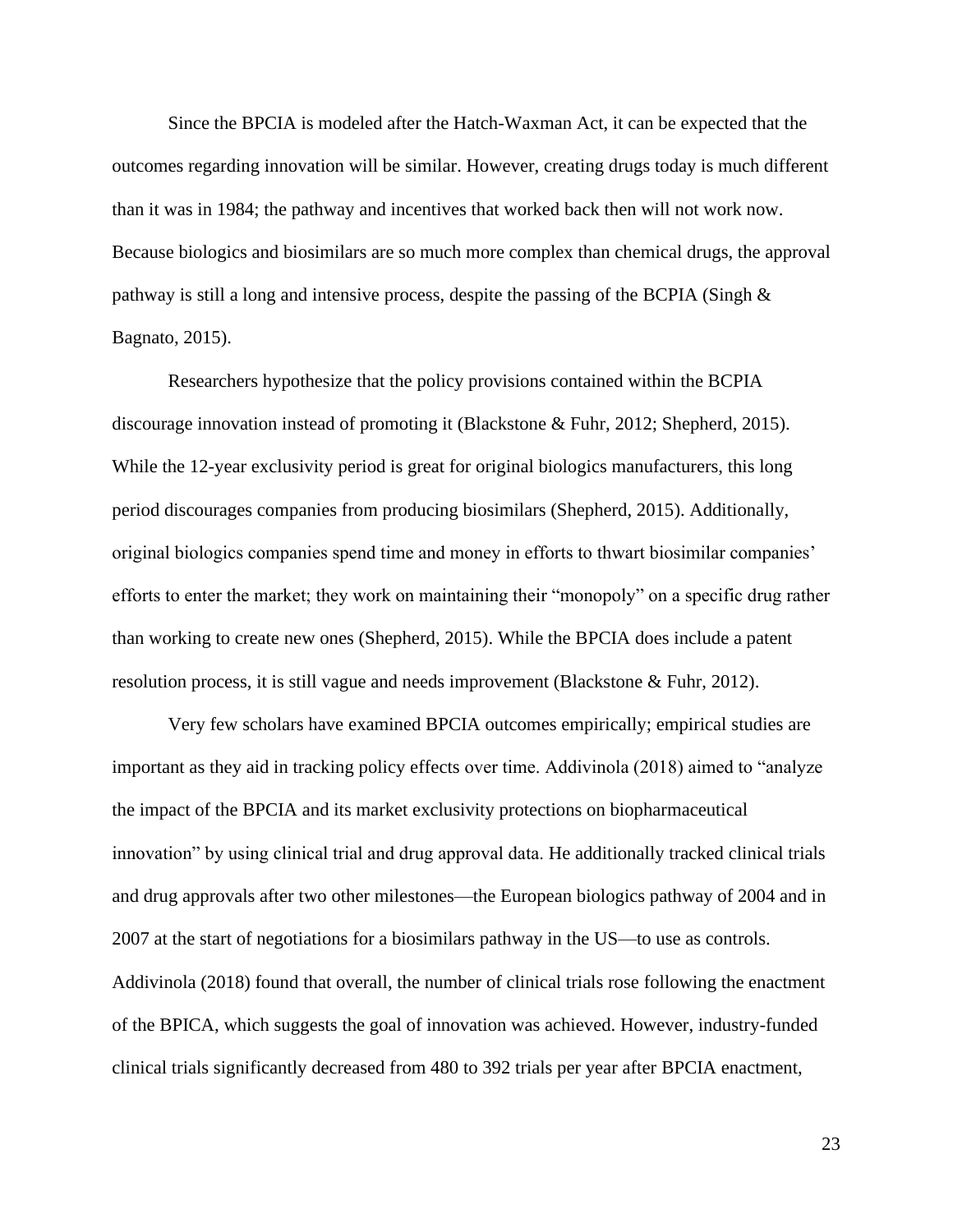whereas institutionally funded clinical trials insignificantly increased from 157 to 189 trials per year (Addivinola, 2018). Addivinola (2018) hypothesized that this is because biopharmaceutical companies now also had to sort through regulatory and exclusivity burdens, whereas academic institutions did not.

Addivinola's analysis of BLA approvals is inconclusive because he did not have enough data to analyze a measurable response (2018). This is because, at the time of his research, not enough time had passed for a significant number of biologics and biosimilars to be approved. Addivinola (2018) concluded that there was an increase in pharmaceutical research and development following BPCIA enactment, meaning the BPCIA's objective of promoting innovation is fulfilled, despite being unable to establish absolute certainty of causality. This innovation is more so due to the work of original biologics manufacturers because biosimilar companies face more obstacles with exclusivity. Without the influx of biosimilars, the BPCIA's other goals of price reduction and increased accessibility may not be achieved (Addivinola, 2018; Margolis, 2013). Addivinola (2018) proposed that more research is needed in the future once more data becomes available and uncertain aspects of the BPCIA are clarified by the FDA.

## <span id="page-24-0"></span>**3.2 POLICY MODIFICATIONS AND FDA GUIDANCE**

Multiple researchers have noted that the long exclusivity periods and confusing patent litigation process within the BPCIA may be detrimental to fostering innovation (Blackstone & Fuhr, 2012; Shepherd, 2015). Additionally, there is a general lack of understanding about biosimilars by both physicians and patients (Lyman et al., 2018; Singh & Bagnato, 2015). In response, the FDA began releasing "Q&A" documents on the BPCIA in 2015, releasing an updated document every few years as new questions arose (Wilmot, 2019). This document answers questions regarding biosimilarity and interchangeability, requirements for BLA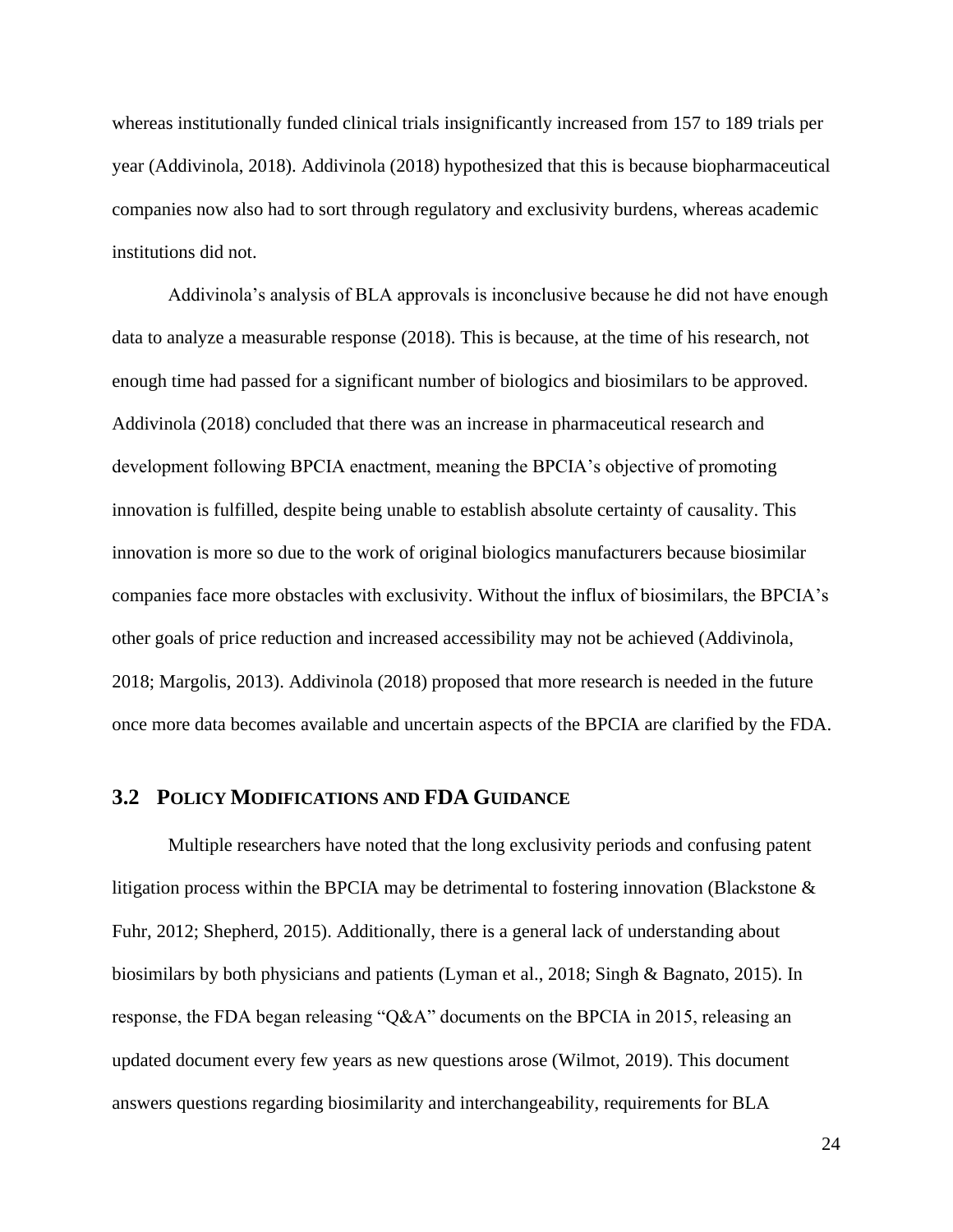submission, and exclusivity (New and Revised Draft Q&As, 2018). Additionally, the FDA released a "Biosimilars Action Plan," to explain how they planned on balancing the innovation and competition the BPCIA promised (Biosimilars Action Plan, 2018).

In 2019, the Biologic Patent Transparency Act (BPTA) was proposed to "increase transparency and reduce barriers that discourage efforts to bring generic alternatives to market" (*Bipartisan Group of Senators*, 2019). This bill proposed adding additional steps to the "patent dance" to provide better notice of BLA applications and patents to manufacturers, which would speed up litigation processes (Ainsworth & Watt, 2019). It also proposed requiring an updating of the Purple Book database to an easily searchable list and to include relevant patents (Ainsworth & Watt, 2019; *Bipartisan Group of Senators*, 2019). While the passage of this bill in late 2020 has fostered the creation of a searchable Purple Book, the patent list is only partially available through the Purple Book (S.659, 2019).

## <span id="page-25-0"></span>**3.3 SUMMARY OF LITERATURE REVIEW FINDINGS**

While there are many studies detailing the effect of BPCIA, it is difficult to draw definitive conclusions on its success because of the relative newness of the act. Studies show that while there may be reduced costs and increased innovation due to the BPCIA, some of its provisions, such as the patent litigation process, may also hinder more successful outcomes (Addivinola, 2018; Gabrowski et al., 2011; Shepherd, 2015). The literature shows that the BPCIA has complex impacts that need to remain in a balance to reach ideal outcomes.

The path diagram in Figure 3 describes the relationships that exist between the mechanisms and outcomes of the BPCIA. While the incentive of faster approval promotes the innovation of biosimilars, the long exclusivity period and patent disputes with biologic companies discourage it. Again, incentives promote original biologic innovation, but companies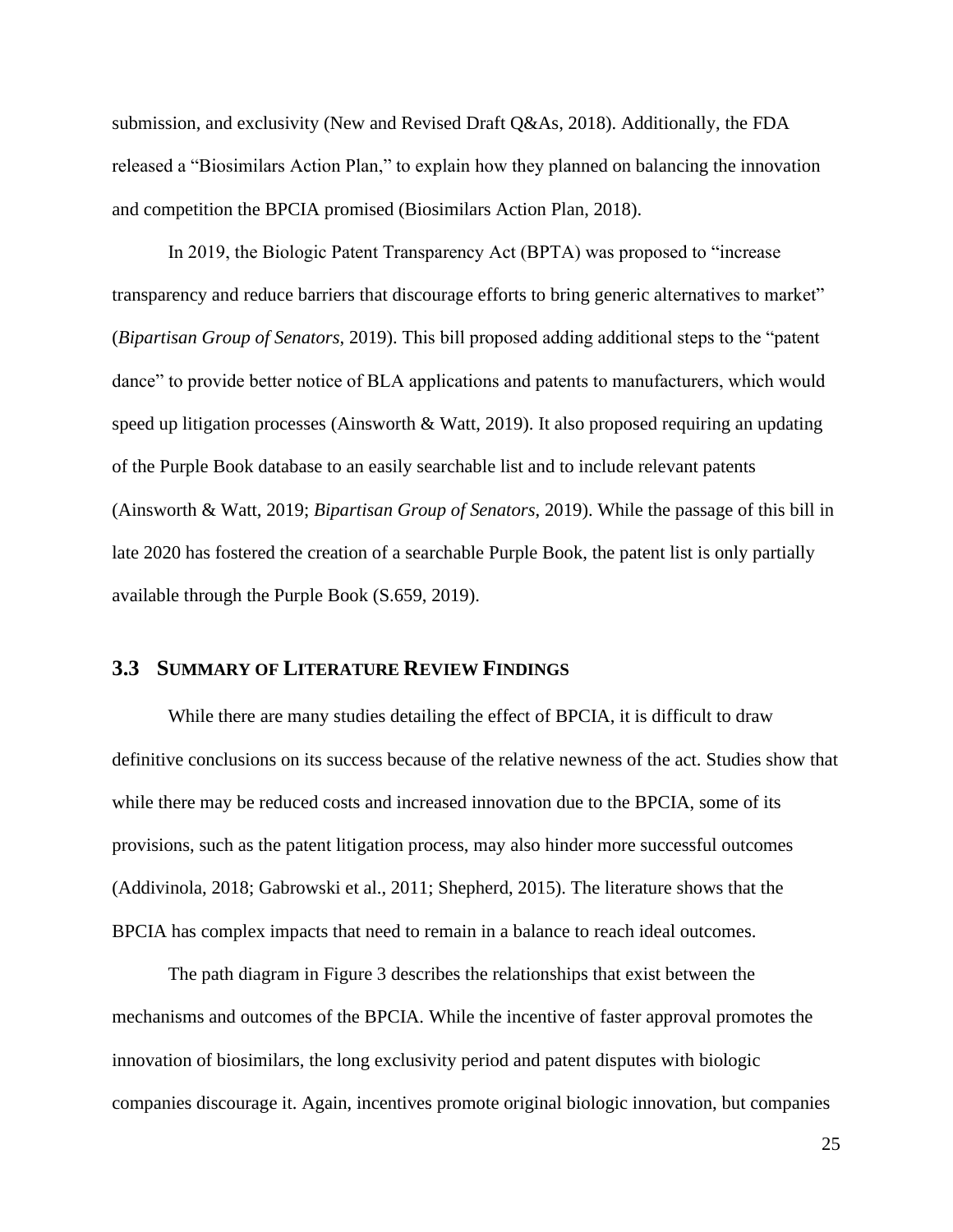still spend time protecting their data in patent disputes rather than creating new drugs. While research suggests that more drugs are being created, there is likely less innovation occurring than what is possible (Addivinola, 2018). After a drug is approved, there can only be market competition if new biologics and biosimilars are also entering the market—otherwise, patients will not see cost savings. Similarly, provider reluctance to prescribe biosimilars also hinders accessibility to these drugs. However, these final outcomes rely on companies innovating new products, and would otherwise not occur. While there has been some guidance documents and modifications to the BPCIA since its passage, they have only become available recently.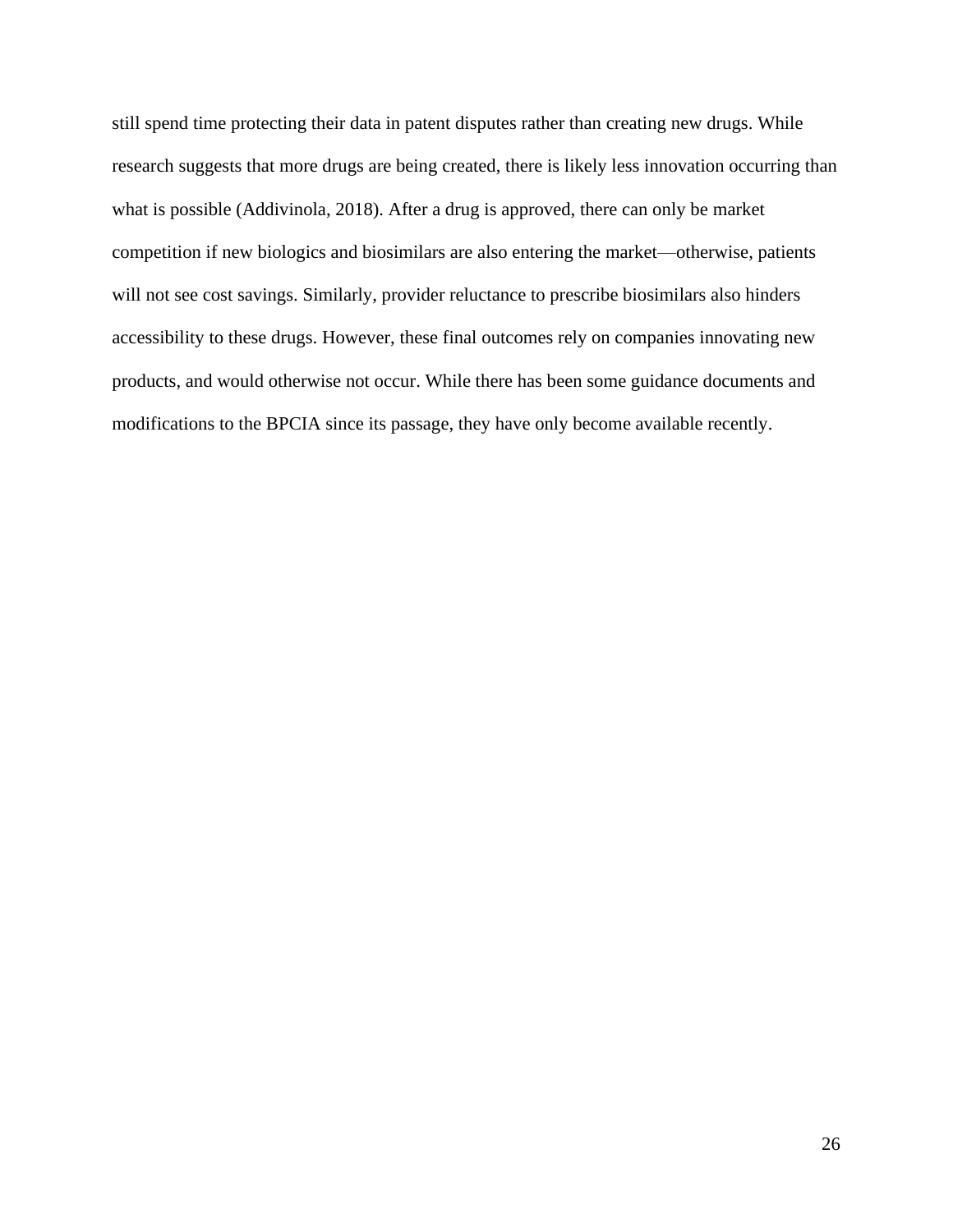

*Figure 3*. Actual outcomes of the BPCIA. Shaded blocks indicate where innovation should be occurring, and red squares where innovation can be measured. A (+) indicates a positive relationship, while a (-) indicates a negative one.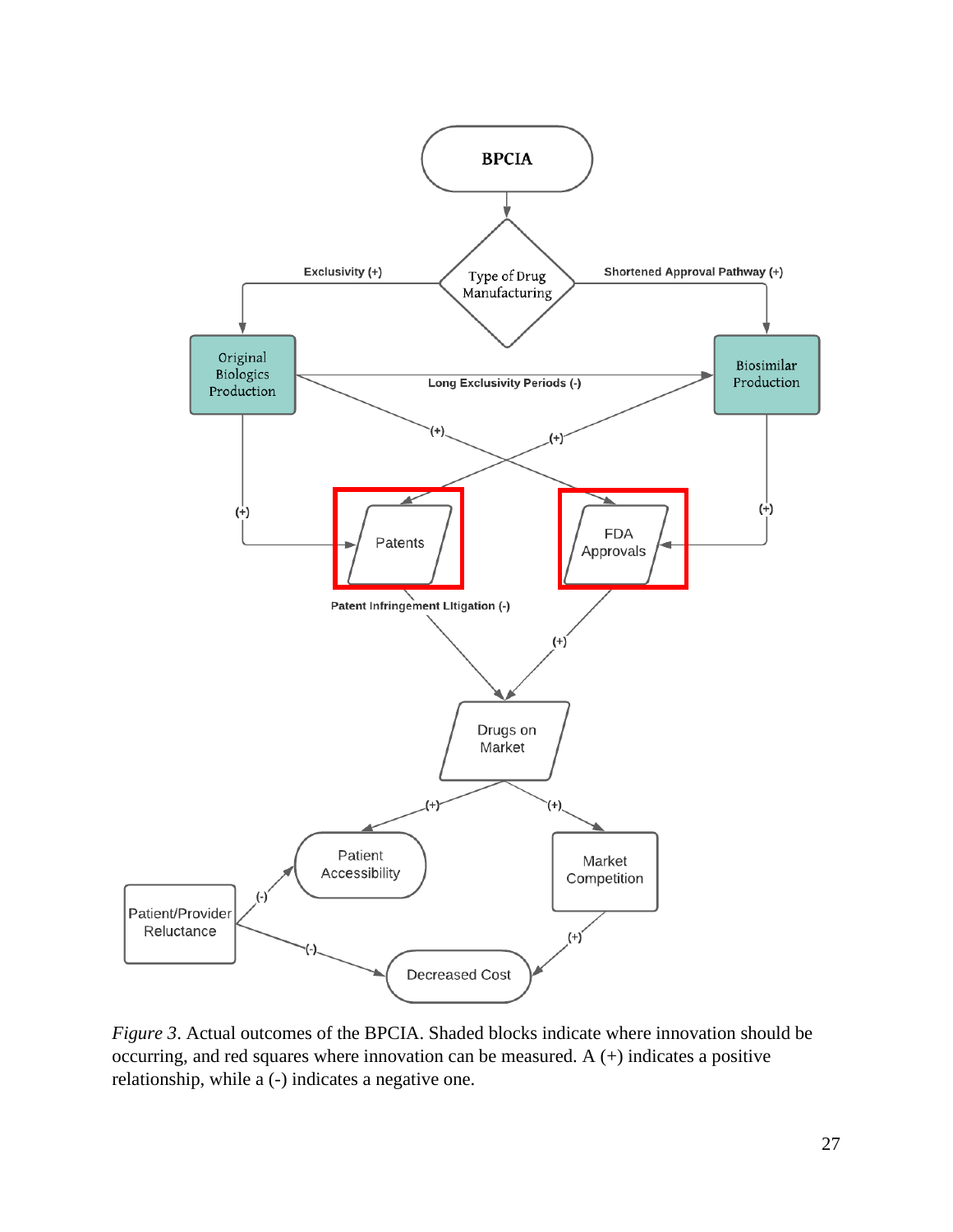## <span id="page-28-0"></span>**3.4 RESEARCH GOALS**

The BPCIA was created to streamline approval for biosimilars and provide incentives to biologics manufacturers to promote innovation and provide more cost-friendly treatment options to patients. Current research suggests that it may be successful at reducing cost and increasing innovation, but there is a distinct lack of evidence to definitively conclude the BPCIA is successful. Most experts focus on cost and accessibility, utilizing comparisons to the Hatch-Waxman Act or trends within the entire pharmaceutical industry for their research (Grabowski et al., 2011; Grabowski et al., 2014; Mulcahy et al., 2018). Few researchers focus on the impact the BPCIA has had on innovation, and those that have only speculate that the provisions for exclusivity and patent litigation may have a negative impact on some outcomes (Blackstone and Fuhr, 2012; Shepherd, 2015). Addivinola (2018) is the only scholar to directly analyze pharmaceutical innovation regarding the BPCIA. However, he could not definitively conclude that there was a significant increase in innovation and suggested more research is required (Addivinola, 2018).

Given the lack of literature investigating the BPCIA's impact on innovation, this area of research needs more investigation. I hypothesize that the BPCIA may have mixed outcomes because of the multitude of both positive and negative interactions that occur in its pathway. Therefore, this thesis aims to empirically analyze the impact the BPCIA has had on biopharmaceutical innovation using drug approval and patent data.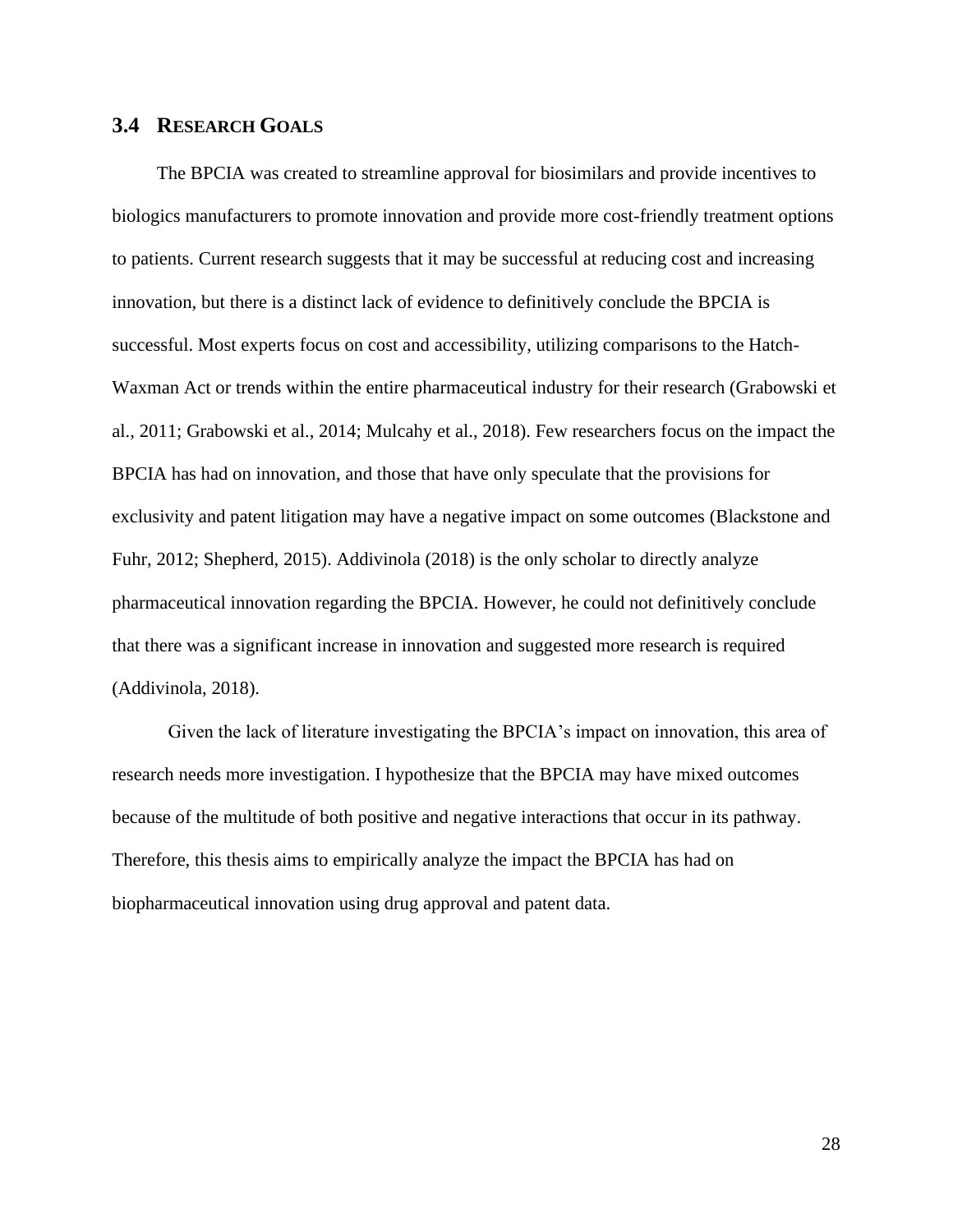## <span id="page-29-0"></span>**4 METHODS**

## <span id="page-29-1"></span>**4.1 DATABASE SELECTION**

The objective of this research is to measure innovation regarding the BPCIA by using publicly available data. There are multiple measures of technological innovation pertaining to biopharmaceuticals, including company R&D expenditures, drug approvals, clinical trials, and patents (Addivinola, 2018). The first step in gathering data is to determine which markers would be most useful for this analysis.

## <span id="page-29-2"></span>4.1.1 REJECTED DATABASES

Most pharmaceutical companies release annual budget reports, which include their R&D spending. It is logical to assume that if a company spends increasingly more on R&D over time that innovation is occurring. However, these reports do not specify what type of R&D is occurring. It is likely that the money is allocated to multiple different projects within the company and may not solely be used on biologics. Additionally, there is no database containing budget reports for all companies, which makes R&D spending an inadequate data source for this analysis.

Clinical trials are another marker of innovation; if a company has developed a potential biologic it must go through clinical trials before being approved by the FDA. If a company is conducting more clinical trials, it is likely working to produce more new biologics. The National Institutes of Health (NIH) maintains an online database of all registered clinical trials in the world. However, clinical trials are not only needed for new drugs. Each time a company wishes to market its drug for a different condition, clinical trials must be completed.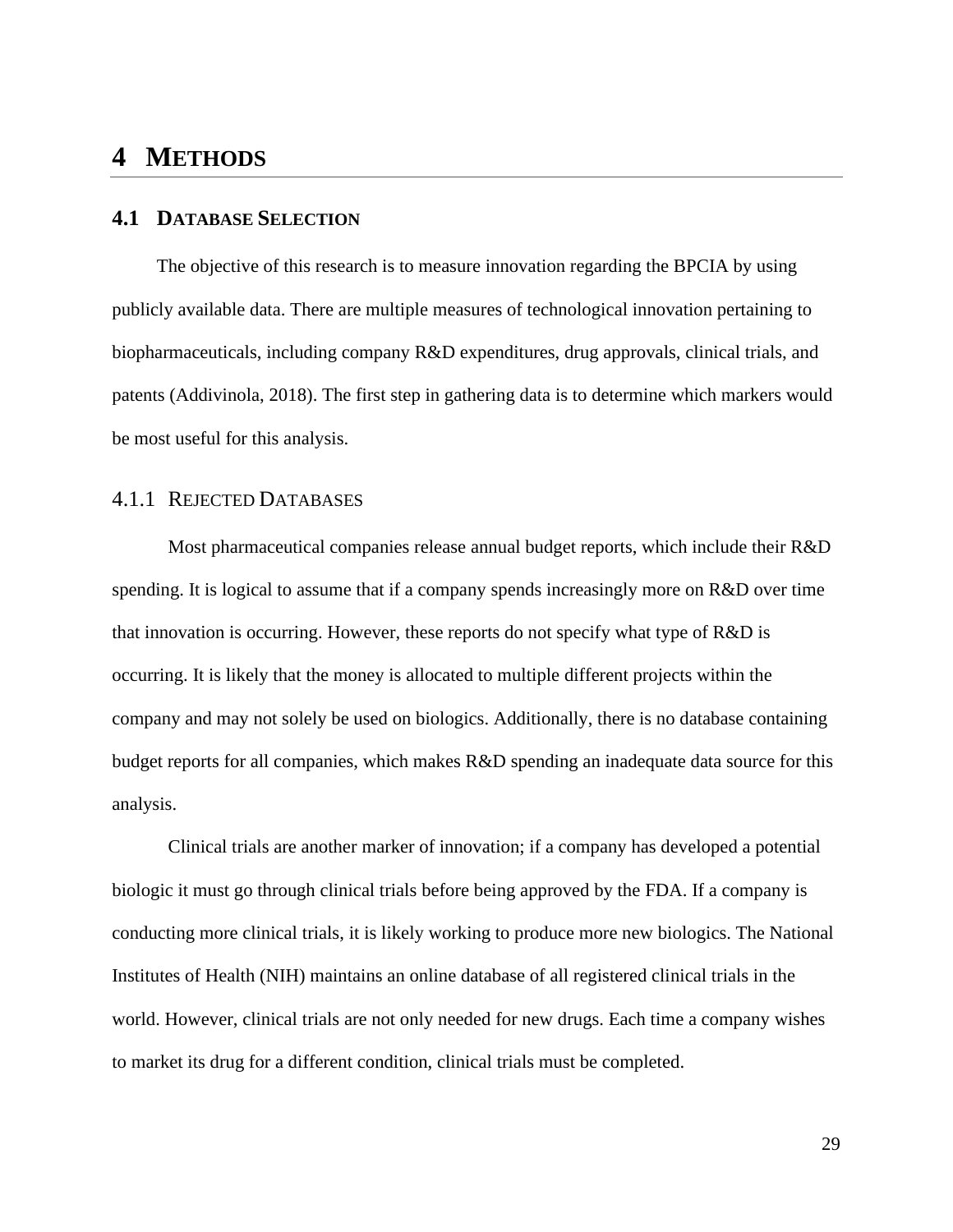For example, the FDA first approved Abbvie's Humira (adalimumab) for the treatment of rheumatoid arthritis. Since then, Humira has also been approved for the treatment of chronic plaque psoriasis, Crohn's Disease, and other conditions (Abbvie, n.d.) The clinical trials for these subsequent approvals are not markers for new drug innovation. The structure of the clinical trials database makes it difficult to distinguish which trials are for new biologics, rendering this second source unsuitable for this analysis.

### <span id="page-30-0"></span>4.1.2 SELECTED DATABASES: FDA AND USPTO

Drug approvals can also be used to track innovation. An increasing rate of drug approvals indicates that companies are innovating more pharmaceuticals. Every time a drug is approved, the FDA logs it into a database. The FDA has two databases to log drug approvals. The first is the "Orange Book: Approved Drug Products with Therapeutic Equivalence Evaluations," which contains information for all chemical/small molecule drugs approved by the FDA. This database has been in an online searchable format since 2005 (Center for Drug Evaluation and Research, 2020). At the beginning of 2020, the FDA released a second searchable database, the "Purple Book: List of FDA-Licensed Biological Products." This database is modeled like the Orange book and contains information on all biological products (Hahn, 2020). Both databases contain pertinent information such as approval date, applicant company, approval pathway, and prescriber information.

The amount of information provided by the FDA in these databases, in addition to the easily searchable and extractable format, make the Purple Book and Orange Book good data sources for this analysis. However, they only capture drugs that have already been approved and not those in development. To capture a bigger picture of the potential innovation occurring in the pharmaceutical industry, I need to include another source of data.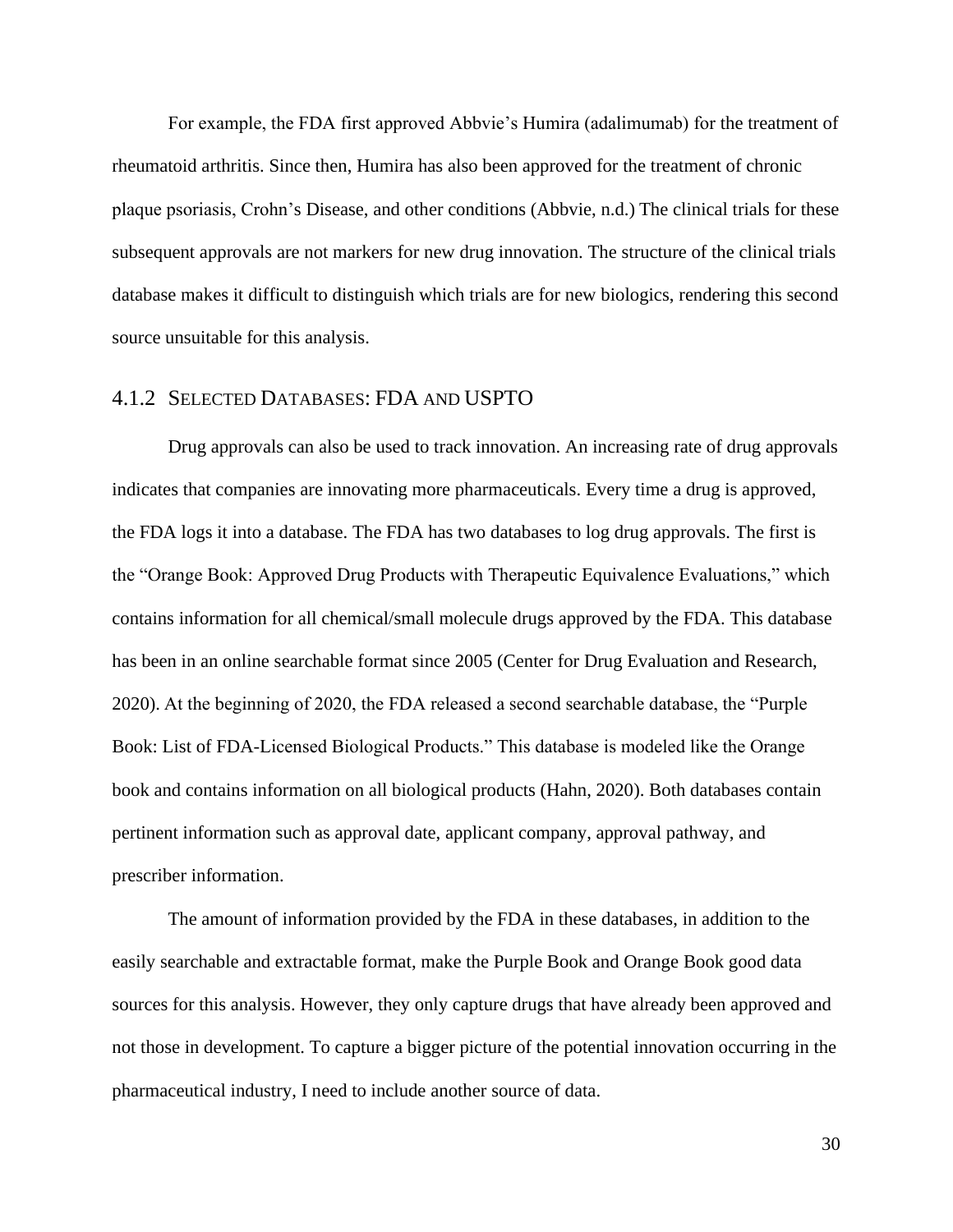Patenting helps to track pharmaceuticals that are still in development. Companies will patent certain discoveries or processes throughout the drug development process, making it a good marker of innovation. Like the FDA databases for drug approvals, the United States Patent and Trade Office (USPTO) maintains a database of all approved US patents dating back to the late 18<sup>th</sup> century (USPTO, n.d.). The database allows the user to search based on specific criteria such as inventor, patent number, or assignee. The extent of the exported information is also chosen by the user. This customizability makes the USPTO database a good second source of data for this analysis.

## <span id="page-31-0"></span>**4.2 DATA COLLECTION AND ANALYSIS**

I restricted the data collected to an approximately 20-year time frame centered around the BPCIA enactment in 2010. This time frame allows for analysis both before and after the act to determine any changes that occurred. Restricting the time frame to 2000-2019 also reduces the size of the data extracted to a manageable extent. I utilized different strategies to collect data from the FDA and USPTO databases, which I will further explain in Section 5.

After compiling both sets of data, I analyzed them using both descriptive statistics and regression analysis (Section 5). Analyzing the descriptive statistics for each data set allowed me to determine if any trends were indicating more innovation after the passage of the BPCIA. I conducted regression analysis to determine if these trends were statistically significant. The use of controls allowed me to determine if the innovation was due to the BPCIA or an external factor.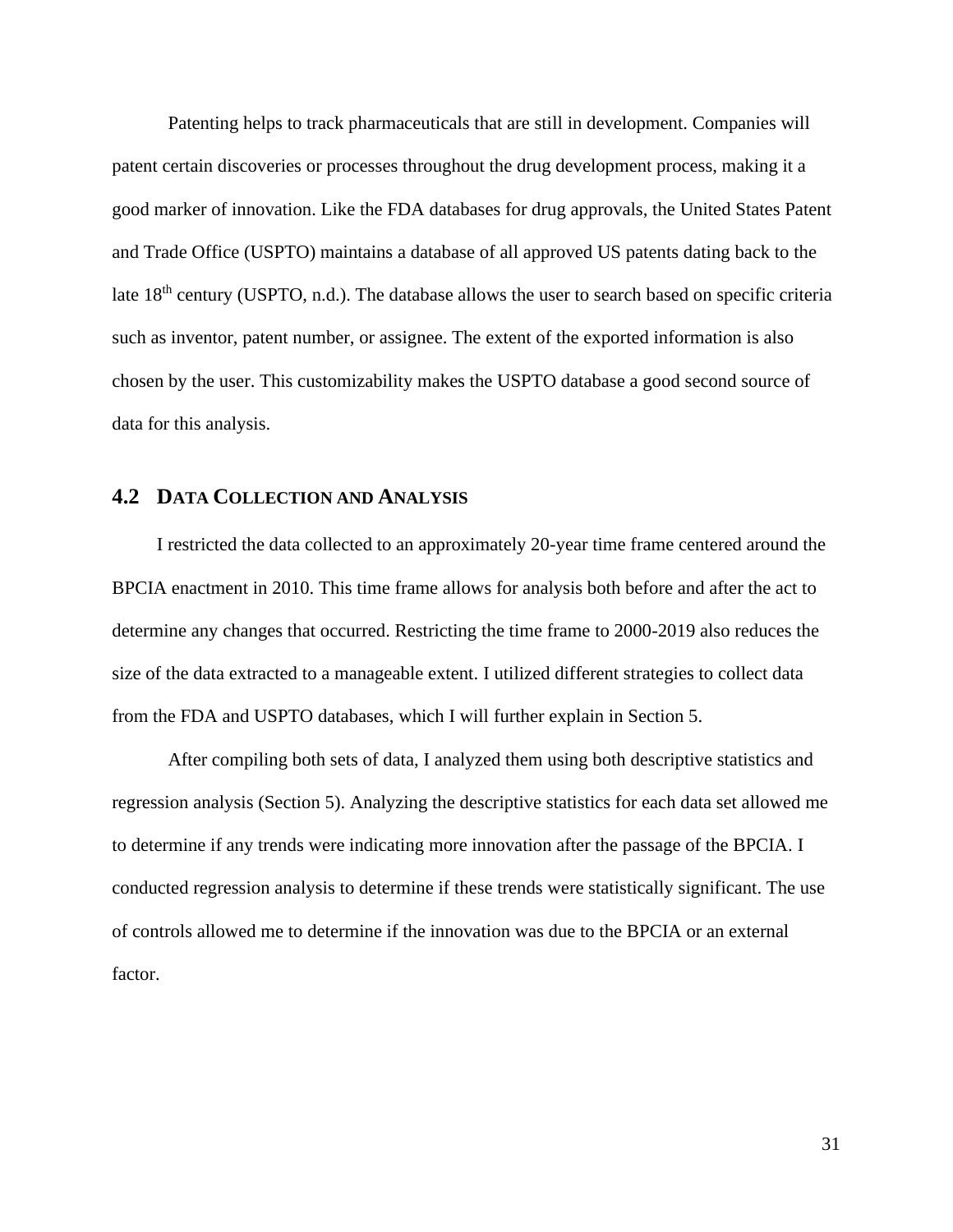## <span id="page-32-1"></span><span id="page-32-0"></span>**5 ANALYSIS AND DISCUSSION**

## **5.1 FDA DATABASE EVALUATION**

### <span id="page-32-2"></span>5.1.1 DATA COLLECTION

The Purple Book webpage allows for the user to search for a specific drug or export the entire database. In this case, I exported the entire database to Excel, which included information for every drug filed under a BLA or a New Drug Application (NDA) that was converted to BLA. When drugs are approved for subsequent uses as described in the Humira example, the same BLA number is used, creating duplicate entries. I removed duplicates so only unique BLA numbers existed, meaning each biologic drug is listed once in the dataset. I also removed unnecessary variables, leaving only those pertinent to my research, such as the drug name, applicant company, approval year, and biologic/biosimilar classification.

While this research focuses on biologics, I also used the count of small molecule drug approvals retrieved from the Orange Book Database to use as a control. Like with the Purple Book, I kept only relevant variables and removed duplicates to leave unique NDA numbers. Based on the selected time frame, I edited both datasets to remove entries approved before 2000 and after 2019.

## <span id="page-32-3"></span>5.1.2 ANALYSIS BASED ON COUNTS OF FDA APPROVED DRUGS

The first set of data presented here is descriptive statistics of biologic drugs (Purple Book) approved by the FDA over years 2000-2019. The approved biologics count includes biosimilars as well as original biologics. I utilized small molecule drugs (Orange Book) as a control group to show general drug approval trends over time. I expect that biologics approvals will increase at a faster rate as compared to chemical drug approvals after the BPCIA enactment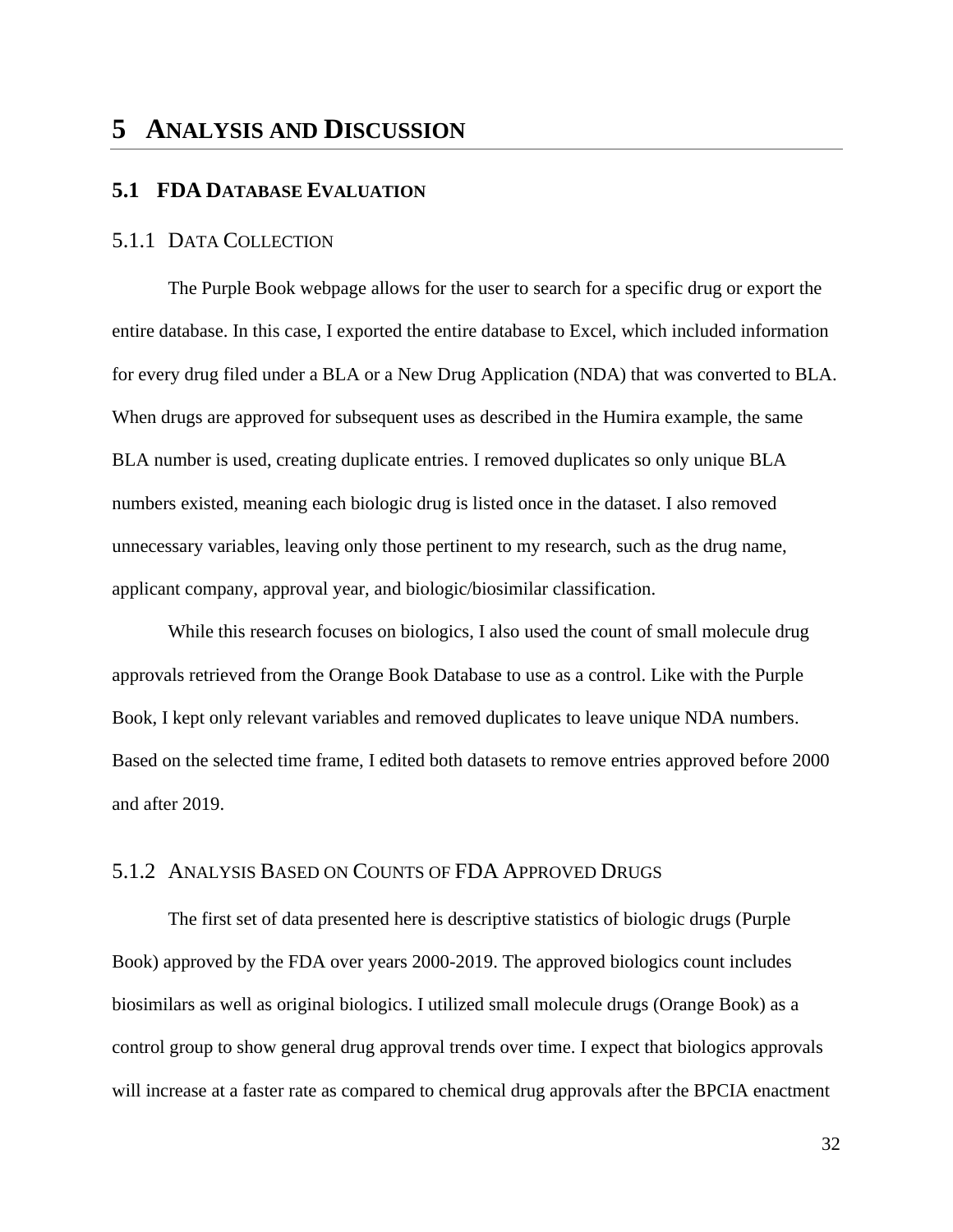if it does have a positive impact on innovation. There should be little impact on the chemical drug approvals because the BPCIA pathway does not include them.

I constructed a dataset by compiling the number of biologic drugs and small molecule drugs approved by the FDA each year, using the Purple and Orange Books. I plotted these approvals to create a time trend, as seen in Figure 4. This makes it possible to compare yearly trends between both types of drugs. It is important to note that both chemical and biologic drug approvals may increase due to the new technologies produced and knowledge gained each year.

There are almost 40 times more chemical drugs approved yearly as compared to biologic drugs. This is due to a multitude of reasons. Chemical drugs are easier to make and therefore cost less money for companies to produce. Additionally, there is already a more established market with defined innovative pathways such as the Hatch-Waxman Act. Biologic drugs are complex and therefore more expensive to make; there is also less knowledge in this area of the field, so fewer companies are producing them.

Prior to the enactment of the BPCIA (2000-2009), there does not appear to be any trends in biologic drug approvals. The number of approvals stays relatively steady during these years. After its enactment in 2010, there is a three-year period before there begins to be a marked increase in biologic drug approvals. The drug development and approval processes explain this three-year span before an increased approval rate occurs: a biosimilar can take three to five years to be developed and approved and was only allowed beginning in 2010. However, there is also an increasing trend for chemical drugs. This increasing trend in approvals for both types of drugs provides evidence that the BPCIA may be promoting the creation of more new biologic drugs, but there may be other contributing factors.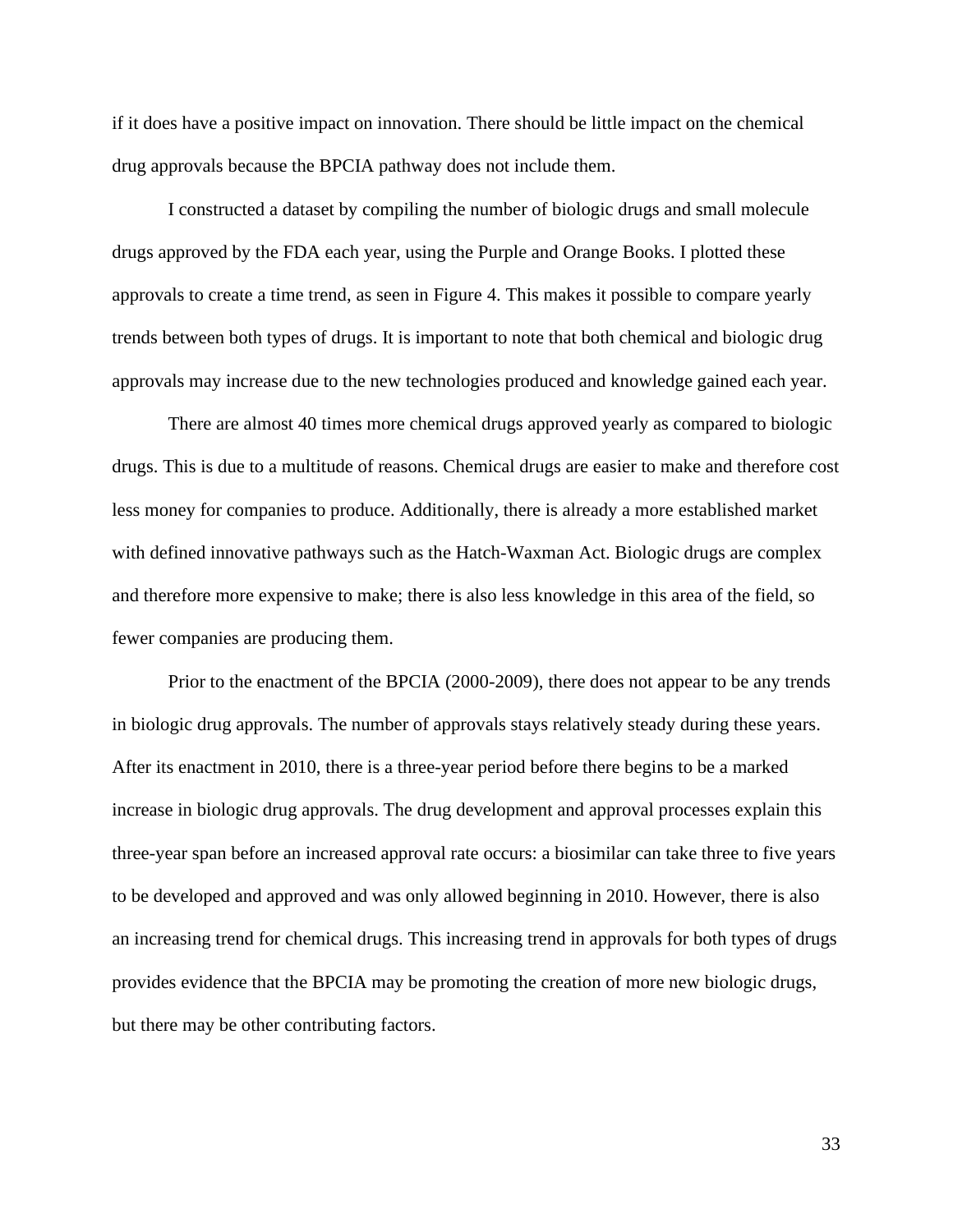

*Figure 4*. Comparison of Approved Products Counts for Small Molecule Drugs and Biologic Drugs 2000-2019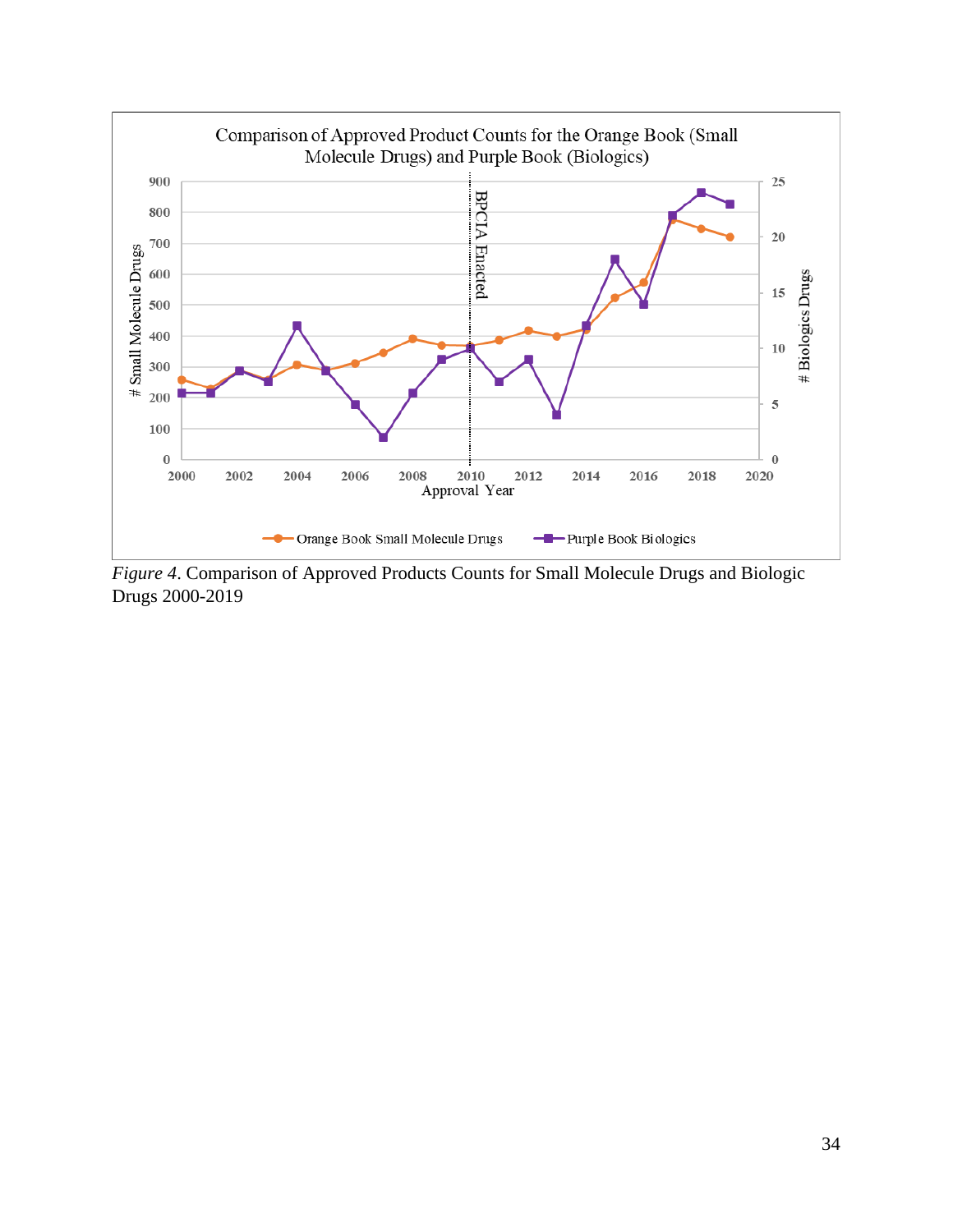To look more closely at trends only related to biologic drugs, Figure 6 tracks approvals for biologics and biosimilar drugs.



*Figure 5*. Approved product counts for biologics and biosimilar drugs 2000-2019

Figure 5 shows that the increase in biological drug approvals is dominated by original biologics. Approvals for biosimilar drugs began in 2015, with more biosimilar approvals occurring annually.

The trends within the count of the FDA-approved drugs may suggest an increase in biologic innovations after the 2010 BPCIA enactment, but do not provide tangible estimations of the innovation occurring in the biologics industry. A more complete analysis is necessary to fully estimate innovation.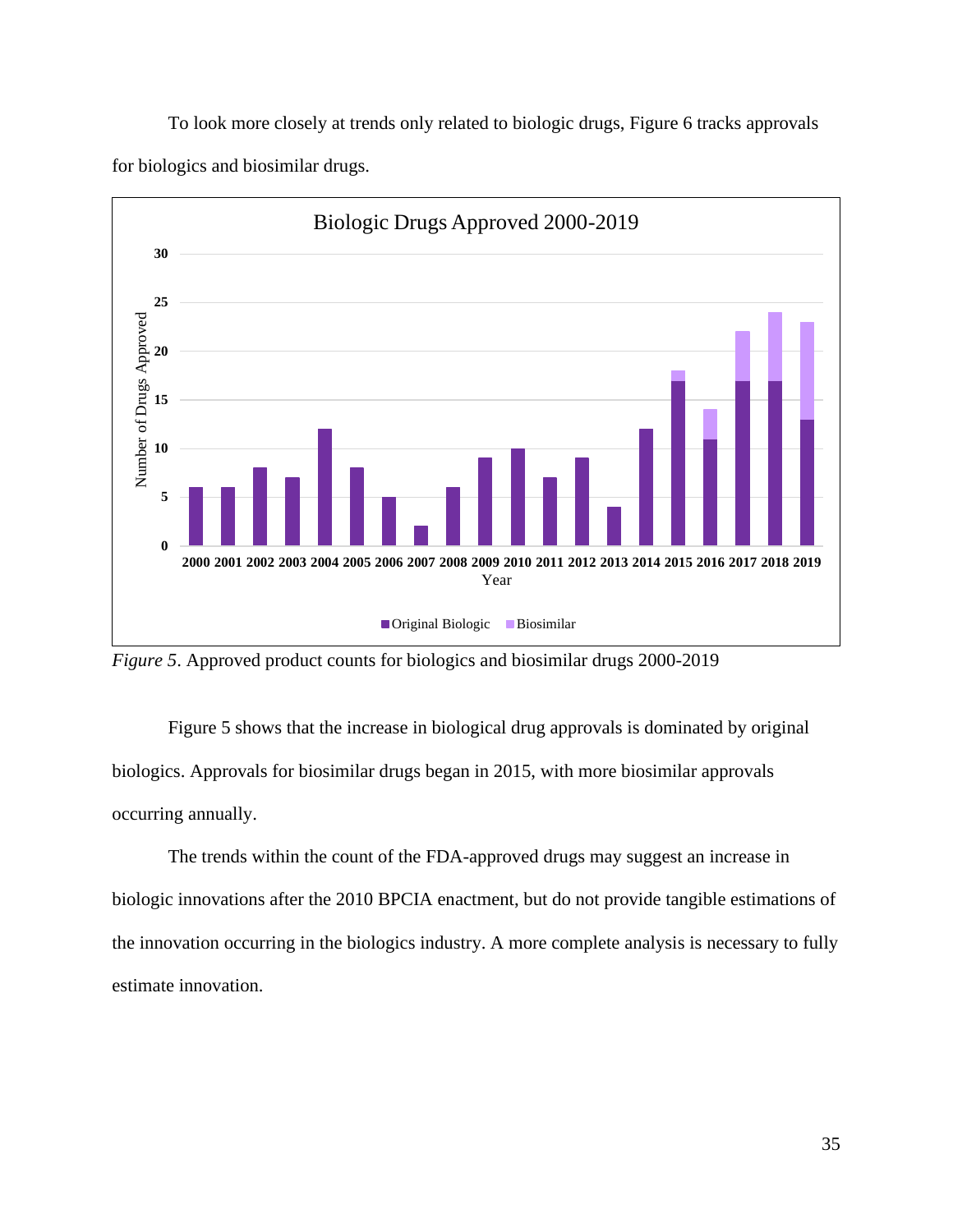## <span id="page-36-0"></span>5.1.3 ESTIMATED EFFECTS OF BPCIA ON BIOLOGICS INNOVATION USING FIRM-LEVEL DATA

In addition to the yearly changes in the aggregate count of biologic drugs approved nationwide, I also examined the changes in such drug applications at the firm level.

To do this, I first merged the Orange Book and Purple Book databases into one. From here, I extracted a list of companies that filed applications for both biologics and small molecule drugs, producing a list of 56 firms (Appendix 1). With this list, I created a firm-level dataset, which includes the number of each type of drug approved annually for each company. I transformed this into a panel dataset, creating a single point for each firm per year, per type of drug. This allows for the control of unobserved time-invariant heterogeneity across the companies. With this data, I estimate the following model (Equation 1):

$$
PB\_DRUG_{fy} = \beta_1 * POST2010 + \beta_2 * OB\_DRUG_{fy} + \eta_f + \varepsilon_{fy}.
$$
 (1)

In this model, the dependent variable is the number of biologic drugs (PB\_DRUG) developed by firm *f* and approved by the FDA in year *y*. I use the number of small molecule drugs developed by firm *f* and approved by the FDA in year *y* as the control variable, OB\_DRUG $_{fv}$ . This dataset only includes the 56 firms that develop both biologic and small molecule drugs, so this variable should capture the overall innovativeness of a firm. However, firms may shift more resources to creating biologics after the enactment of the BPICA, so this coefficient, β2, could be negative or positive. I created a dummy variable, POST2010, to identify the effect of the BPCIA. I coded the variable as one for years 2010-2019, and as zero for the years prior. The estimated coefficient is  $\beta_1$ , which should be a positive number if the policy does have a positive effect on innovation. This model also includes the firm-level fixed effects,  $\eta_f$ ,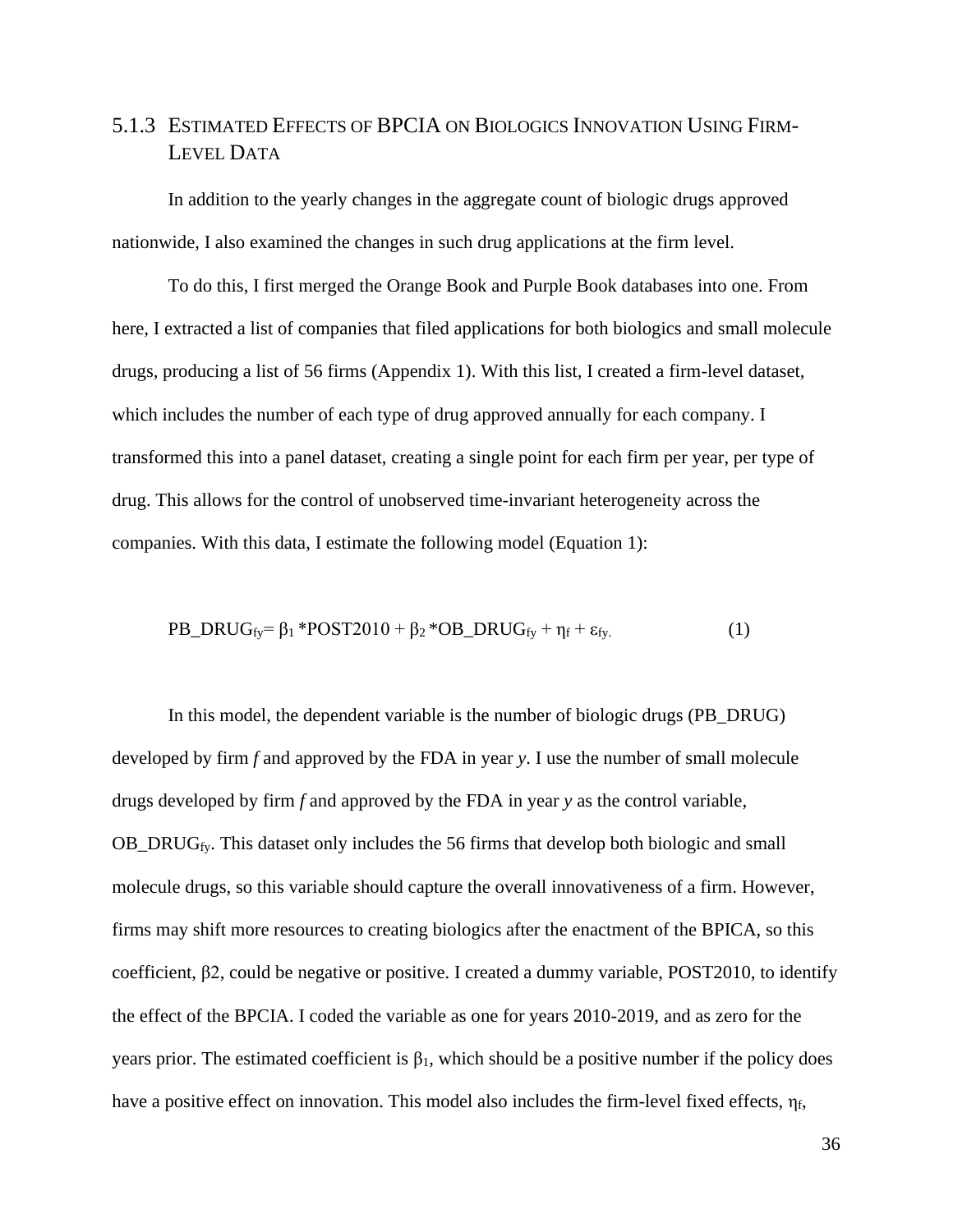which control for the unobserved time-invariant firm-level characteristics. The error term is  $\varepsilon_{fy}$ . I estimated the model in STATA by clustering the standard errors at the firm level. Table 1 reports the results of my estimation.

|                 | $(1)$ OB Drug | $(2)$ PB Drug | $(3)$ PB Drug |
|-----------------|---------------|---------------|---------------|
| <b>POST2010</b> | 0.141         | $0.0839$ ***  | $0.0837***$   |
|                 | (0.256)       | (0.0293)      | (0.0295)      |
|                 |               |               |               |
| <b>OB DRUG</b>  |               |               | 0.00158       |
|                 |               |               | (0.00706)     |
|                 |               |               |               |
| Constant        | $1.555$ ***   | $0.107***$    | $0.105***$    |
|                 | (0.128)       | (0.146)       | (0.016)       |
|                 |               |               |               |
| # Observations  | 1120          | 1120          | 1120          |
| # of Firms      | 56            | 56            | 56            |
| R-Squared       | 0.002         | 0.01          | 0.01          |

*Table 1*. Estimated Effect of BPCIA on Firm-level Innovation of Biologic Drugs

*Notes: In parenthesis are standard errors clustered at the firm level. All the specifications include firm-level fixed effects. \*\*\* p<0.01, \*\* p<0.05, \* p<0.1*

In Column 1 of Table 1, I used the count of small molecules drugs as the dependent variable. The results show that the POST2010 dummy variable has a positive estimated coefficient, but it is statistically insignificant. This suggests that at the firm level, the BPCIA has little effect on small molecule drugs. In Columns 2 and 3, I used the count of biologic drug approvals as the dependent variable. Column 3 also includes the firm's approved small molecule drugs as the control, which directly estimates my model in Equation 1.

The estimated coefficient of the POST2010 dummy variable is positive and statistically significant in both columns, with a coefficient of approximately 0.1. This estimates that there is an average increase of 0.1 biologic drug approvals per company per year following the 2010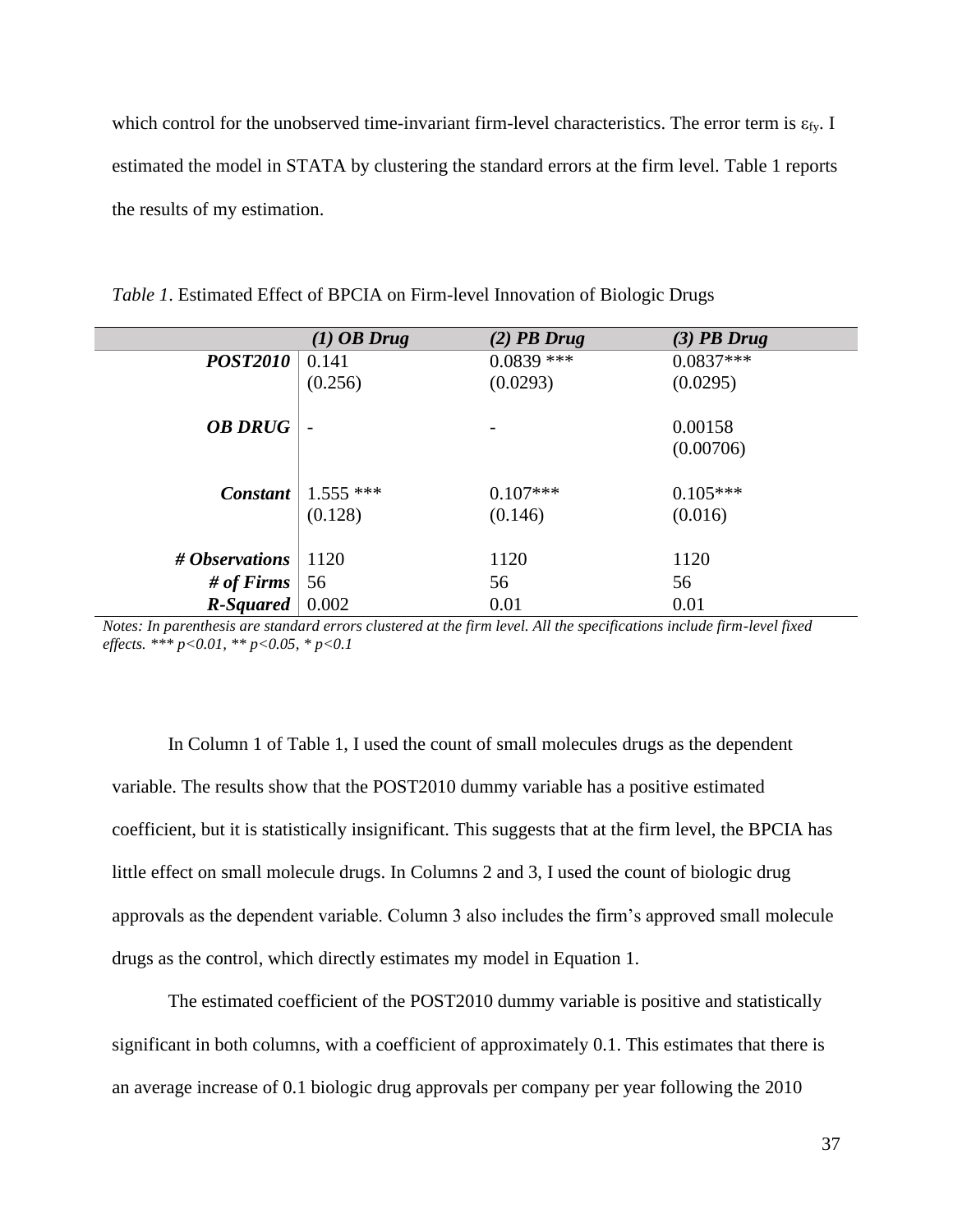enactment of the BPCIA. This coefficient is small, indicating there is an increase of less than one drug approval per year. However, biologic and biosimilar drugs take multiple years for development, and less than a decade has passed since the BPCIA enactment. So, this coefficient suggests that while small, there has been a positive effect on biologics innovation.

These results appear to be in conflict with trends seen in Figure 4, which shows increasing counts of chemical and biologic drug approvals per years. However, my statistical evaluation was only based on a confined sample, firms that produce both types of drugs, rather than the whole population. By using the firm-level data, I was able to control for external factors that could affect innovation, unlike the data I examined within Figure 4.

One should note that the analysis of the FDA databases only covers a small part of what is considered innovation in the biologics sector. To further answer my research question, I looked at the USPTO database, which I previously determined was also a good source for tracking innovation.

## <span id="page-38-0"></span>**5.2 USPTO DATABASE EVALUATION**

As a company develops a drug, they typically submit patent applications for multiple inventions pertaining to a new drug. This can include a specific molecule that the company created, a new manufacturing process, or a storage solution for the final drug. This means that one approved drug can be associated with multiple patents.

For example, the company Abbvie created the biologic Humira, which was first approved in 2002. They submitted multiple patents related to Humira during its original development, as well as submitting more patents each time the company made an update to the drug. In total, Abbvie has 136 approved patents all related to the single drug Humira (Luthi, 2019).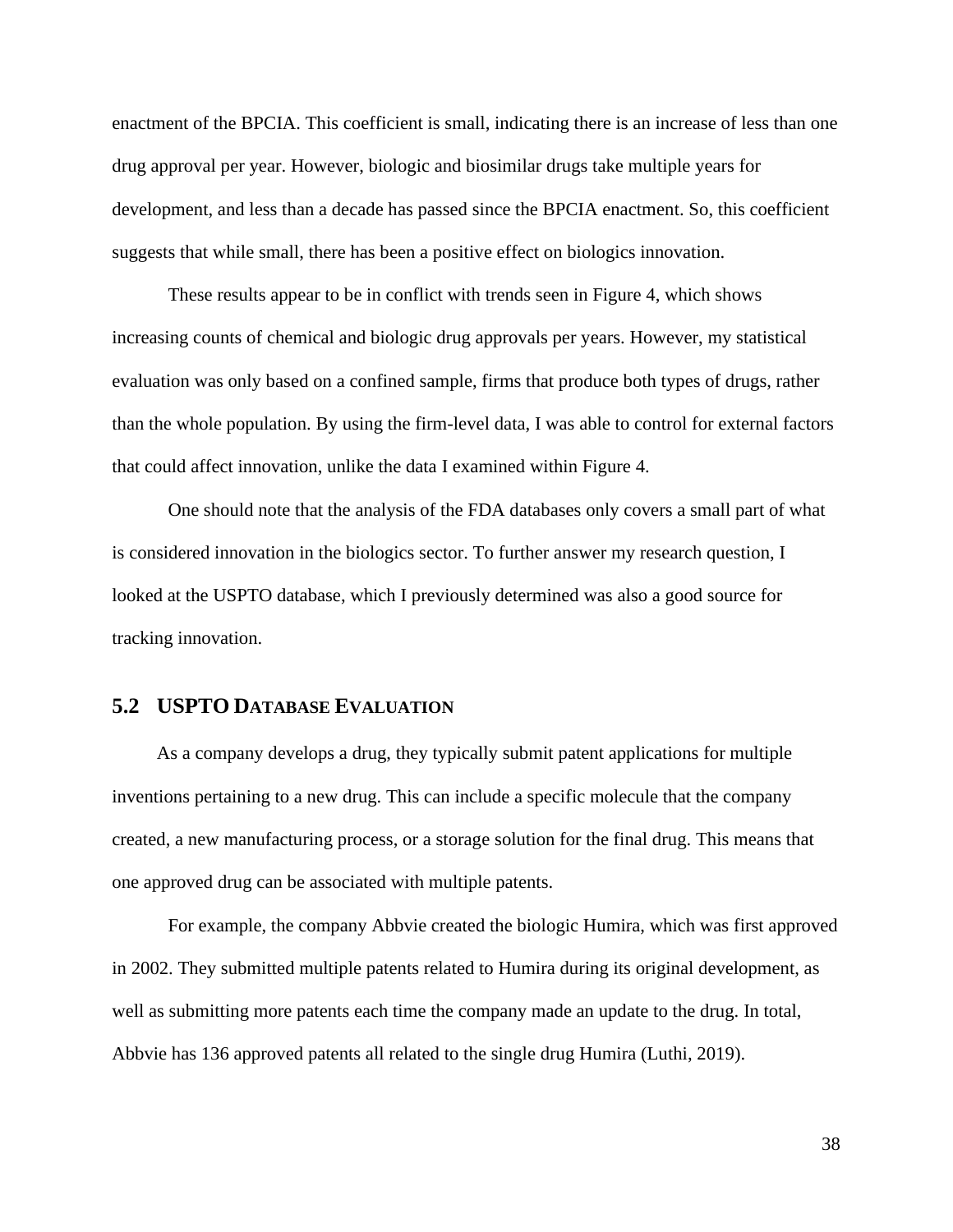In addition, patents for a biologic in development can be approved prior to FDA drug approval; the USPTO database can capture data on pharmaceuticals still in development, unlike the FDA database. Both this and the multiple patenting strategies create a larger, more detailed database than the FDA drug approvals.

## <span id="page-39-0"></span>5.2.1 USPTO DATABASE

The USPTO database is much vaster in comparison to FDA databases because it contains patents for all inventions in all industries. To make identifying patents easier, there are several coding schemes used to separate patents by type. The Cooperative Patent Classification (CPC) scheme is used by both the USPTO and European Patent Office (EPO), making these codes the most widely used.

A CPC code is comprised of numbers and letters denoting section, class, and group for a product type. Each subsequent part of the code makes it more specific. For example, CPC code A61K38/10 describes patents according to Table 2 below.

| <b>Title</b>    | <b>Scheme</b> | <b>Definition</b>                                    |
|-----------------|---------------|------------------------------------------------------|
| Section         |               | <b>Human Necessities</b>                             |
| Class           | 61            | Medical or veterinary science; hygiene               |
| <b>Subclass</b> |               | Preparations for medical, dental, or toilet purposes |
| Group           | 38            | Medicinal preparations containing peptides           |
| Subgroup        | 10            | Peptides having 12 to 20 amino acids                 |

*Table 2*: Example of CPC code breakdown and definitions for A61K38/10.

To correctly identify patents relating to biologics, I first determined relevant CPC codes. To do this, I examined the Purple and Orange Books to identify a company that only created biologics drugs. In other words, a company that was only present in the Purple Book and not the Orange Book. I chose Regeneron Pharmaceuticals, Inc. as the company to investigate, as it has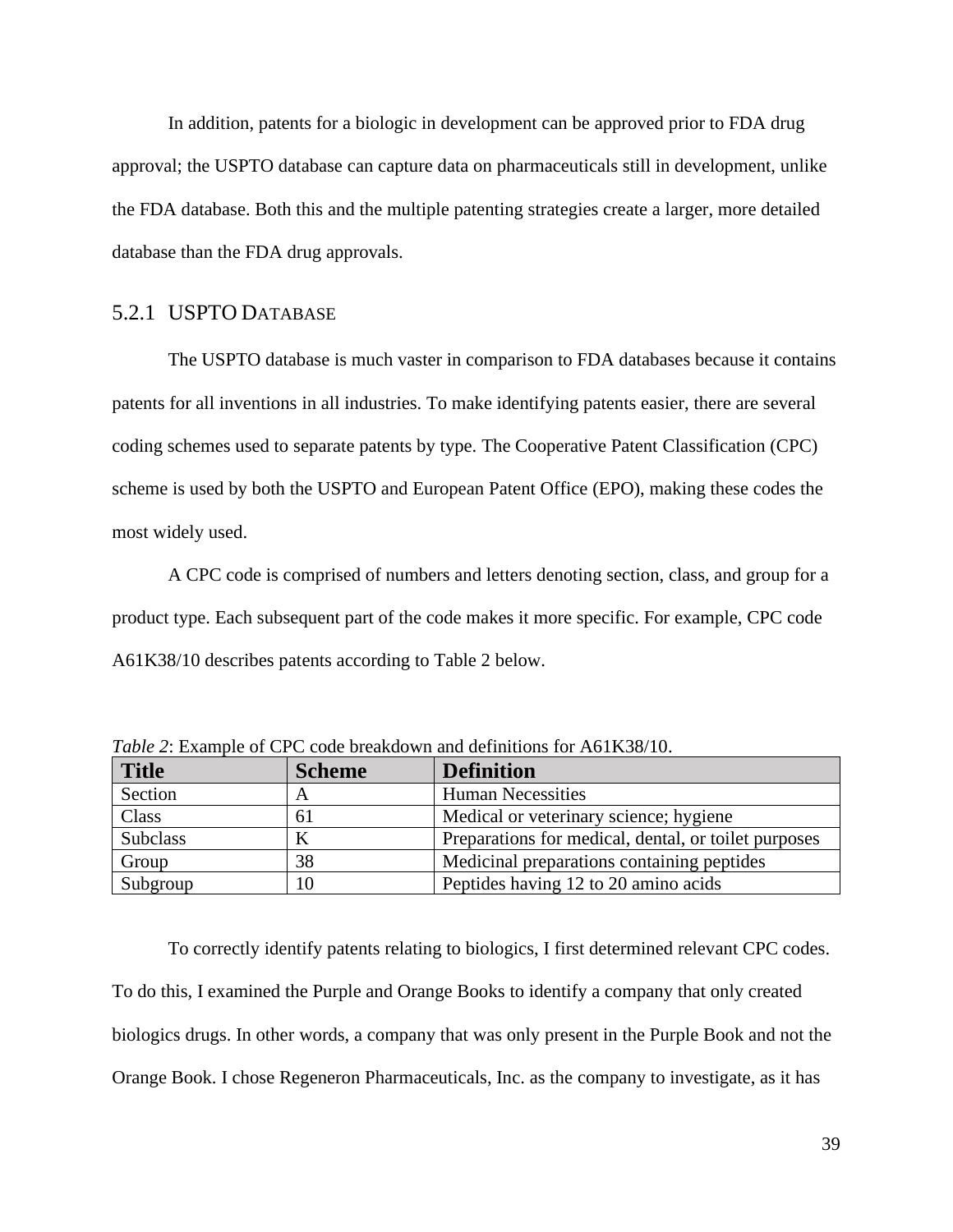more than one biologic on the market and no small molecule drugs. Using the PatentsView Advanced Search query tool, I conducted a search for Regeneron as an assignee, or the company behind the patent I exported the data to STATA, where I determined the most common CPC codes sorted by subclass (e.g. A61K).

To confirm that these were the proper codes, I conducted more searches for Alexion Pharmaceuticals and Dyax Corporation using the same methods as for Regeneron. I found that all the CPC codes overlapped, meaning the list determined from Regeneron's patents captures a large number of biologics-related CPC codes. I checked the most common CPC codes against the CPC patent dictionary to certify they are related to biologics. While determining the definitions of each code, I found that the specificity of subgroup was not needed. Instead, the main group code (A61K38 as per the example above), could be used, as all subgroups under it were relevant. This added hundreds more CPC codes to the list, making the search even more thorough. Additionally, most patents are identified using multiple CPC codes, making it likely that this list will capture most of the relevant patents. The final list of CPC codes used, and their definitions, is present in Appendix 2.

Using this list of CPC codes, I conducted more PatentsView Advanced Search queries based on the subclass code (C07K, A61K, C12N, G01N, and A61P). I only pulled records within the 2000-2019 timeframe. The relevant categories of assignee country, assignee organization, patent number, and patent approval date, in addition to the CPC data included in the data export. The data was then imported to STATA where only the group codes identified were kept. All of the datasets were merged, and any duplicate patents were dropped.

There are likely more relevant CPC codes than the ones chosen for identification of data in this analysis. However, since most patents are identified by multiple CPC codes, it is likely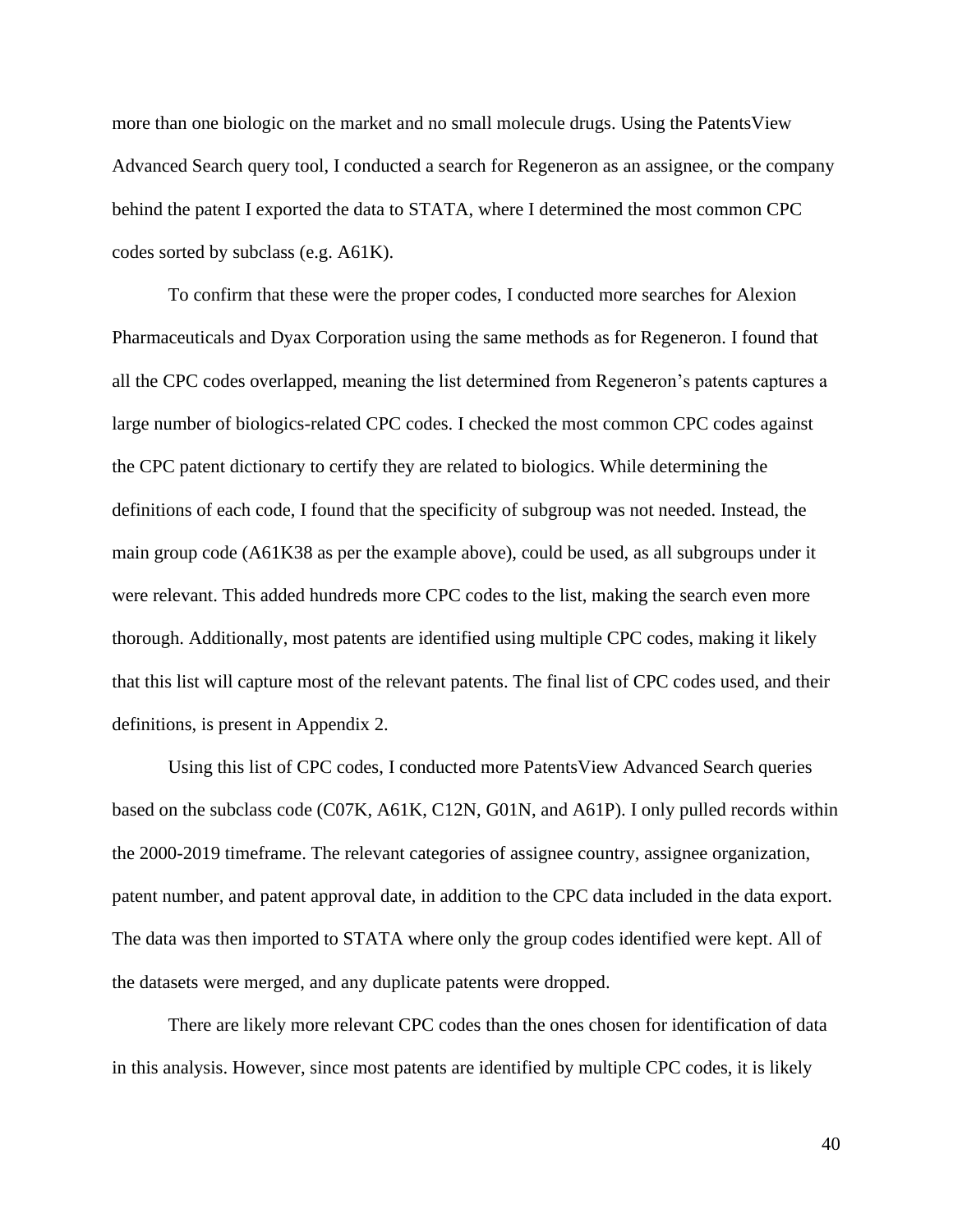that at least one of the CPC codes used is present on all biologics-related patents. Additionally, it is possible that the CPC codes could be used to identify inventions not related to biologics. This creates a margin of error that must be remembered during analysis.

## <span id="page-41-0"></span>5.2.2 SEARCH VALIDITY AND OVERLAP WITH FDA DATA

While I analyzed the selected databases separately, I must still compare them to determine if there is any similarity. Overlap between the two databases would provide evidence that patenting is a vital part of drug production and approvals. Having determined that there may be an increase of innovation in both patenting and drug development separately since the enactment of the BPICA, evidence that these statistics are related would provide further proof that innovation is occurring. If the databases contain widely differing data, then it would be more likely that innovation in at least one of the datasets may not be relevant to the BPCIA. Additionally, shared components between the two databases further prove that my methods for obtaining data and creating data sets are logical.

The two databases contain vastly different variables; however, they do both contain a variable for organization/manufacturer, which I can directly compare. I expect that the top companies in both databases will be highly similar, indicating that the previously determined innovation is related to the BPCIA. To determine if there is an overlap between the databases, I first created a list of the 15 top US-based patenting organizations. I then created a list of the same length for the top biologics manufacturers according to the Purple Book. I removed any foreign organizations from my top patenting list because the Purple Book only includes US-based manufacturers; the foreign organizations are not relevant in this comparison. It is important to note that these are the top patentors and manufacturers within the time frame 2000-2019. Changing or extending the period could yield different results.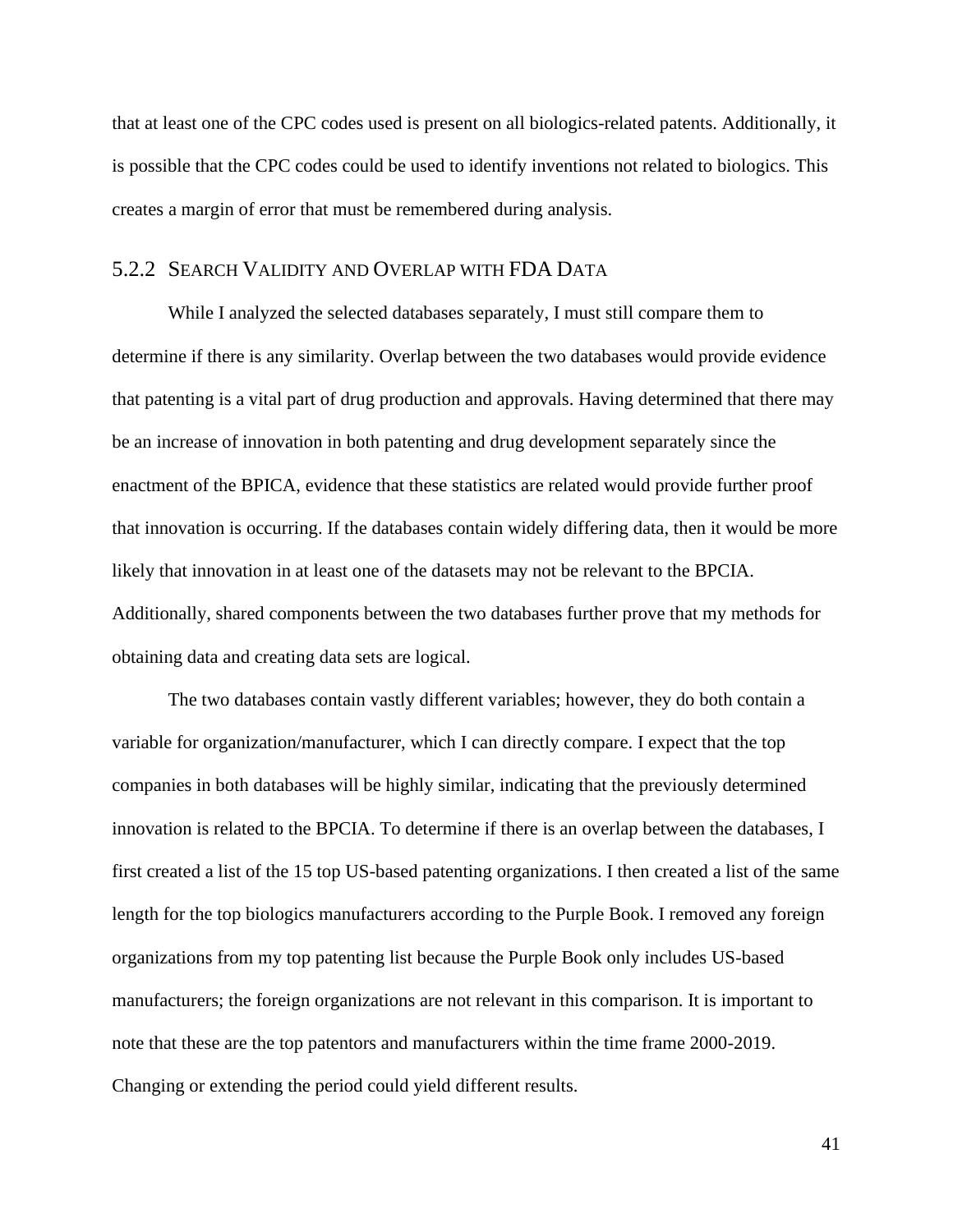I then compared these lists to determine if the same companies appeared on both. I

additionally looked at the un-matched patenting organizations to determine if they appeared in

the Purple Book in any capacity. The top 15 patentors and manufacturers are displayed in Tables

3 and 4 below.

Table 3. Top US-based patenting organizations 2000-2019

| <b>Assignee Organization</b>                        | <b>Number of Patent Applications</b> |
|-----------------------------------------------------|--------------------------------------|
| The Regents of the University of California         | 2182                                 |
| <b>Bristol-Myers Squibb Company</b>                 | 1971                                 |
| <b>Novartis</b>                                     | 1754                                 |
| Genentech, Inc.                                     | 1704                                 |
| Hoffmann-La Roche Inc. (acquired Genentech in 2009) | 1578                                 |
| Merck Sharp & Dohme Corp.*                          | 1500                                 |
| Boehringer Ingelheim International GmbH*            | 1420                                 |
| Allergan, Inc. (acquired by AbbVie in 2019)*        | 1375                                 |
| <b>Pfizer Inc.</b>                                  | 1360                                 |
| <b>Janssen Pharmaceuticals</b>                      | 1242                                 |
| The United States of America as represented by the  | 1178                                 |
| Department of Health and Human Services             |                                      |
| AstraZeneca*                                        | 1037                                 |
| <b>Wyeth (acquired by Pfizer in 2009)</b>           | 971                                  |
| Amgen, Inc.                                         | 946                                  |
| <b>Eli Lilly and Company</b>                        | 893                                  |

*Note: Companies placed in bold appear in both the top patenting and top biologics lists. Organizations followed by an asterisk (\*) are companies that have at least one biologic on the market, despite not being in the top 15 manufacturers. Subsidiaries and acquisitions are included and "counted" as the parent company if the transaction occurred within 2000-2019.*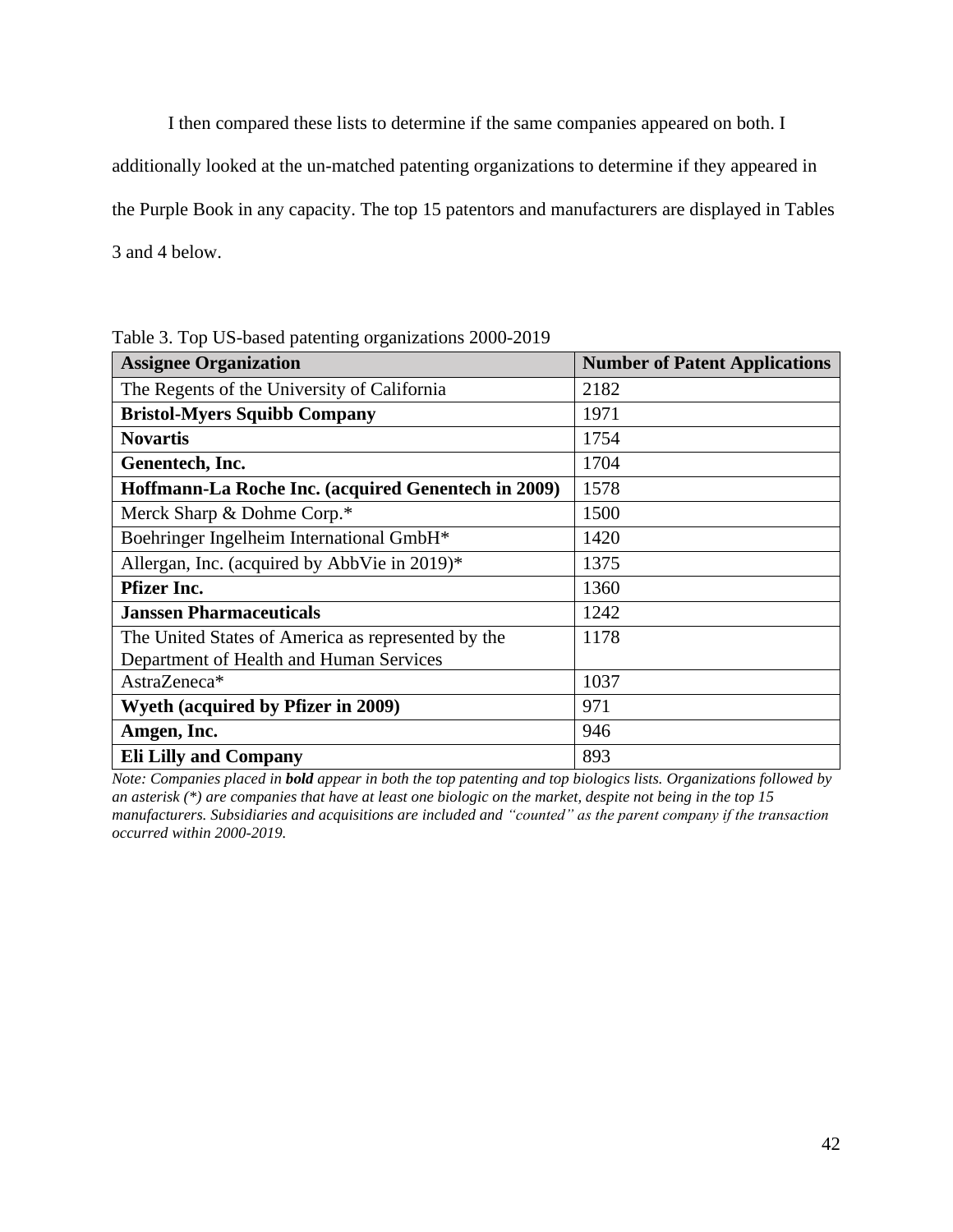| <b>Biologics Manufacturer</b>                             | <b>Number Biologics Approved</b> |
|-----------------------------------------------------------|----------------------------------|
| Genentech, Inc.                                           | 15                               |
| Amgen, Inc.                                               | 14                               |
| Sanofi-Aventis                                            | 10                               |
| <b>Eli Lilly and Company</b>                              | 9                                |
| Novo Nordisk Inc.                                         | 9                                |
| <b>Janssen Pharmaceuticals</b>                            | 6                                |
| <b>Novartis</b>                                           | 6                                |
| <b>Pfizer Inc.</b>                                        | 6                                |
| BioMarin Pharmaceutical Inc.                              | 5                                |
| <b>Bristol-Myers Squibb Company</b>                       | 5                                |
| EMD Serono, Inc.                                          | 5                                |
| Genzyme Corporation (subsidiary of Sanofi)                | 5                                |
| <b>Sandoz Inc. (subsidiary of Novartis)</b>               | 5                                |
| Alexion Pharmaceuticals, Inc. (acquired by AstraZeneca in | $\overline{4}$                   |
| 2020)                                                     |                                  |
| <b>GlaxoSmithKline LLC</b> (acquired Pfizer in 2019)      | $\overline{4}$                   |

Table 4. Top biologics manufacturers 2000-2019

*Note: Companies placed in bold appear in both the top patenting and top biologics lists. All companies listed have filed at least one patent within the time frame. Subsidiaries and acquisitions are included and "counted" as the parent company if the transaction occurred within 2000-2019.*

These tables make evident that there is a large amount of overlap between the biologicsrelated top patenting and top manufacturing companies. Seven of the 15 organizations listed are top players in both sectors. However, within the pharmaceutical industry, there are frequently company merges and acquisitions, such as Pfizer's acquisition of Wyeth in 2009. These companies are listed separately because both filed patents and/or had drugs approved before combining. Additionally, most companies retain their name and are identified as a division of the parent company; for example, Wyeth is now "Wyeth, subsidiary of Pfizer, Inc".

When including these mergers, it increases the overlap of seven organizations to nine, meaning that 60% of the top patentors and manufacturers are the same. Of the remaining six top patenting organizations, all but two have at least one biologic drug approved. In retrospect, all remaining biologics manufacturers have at least one patent on file. The remaining two patenting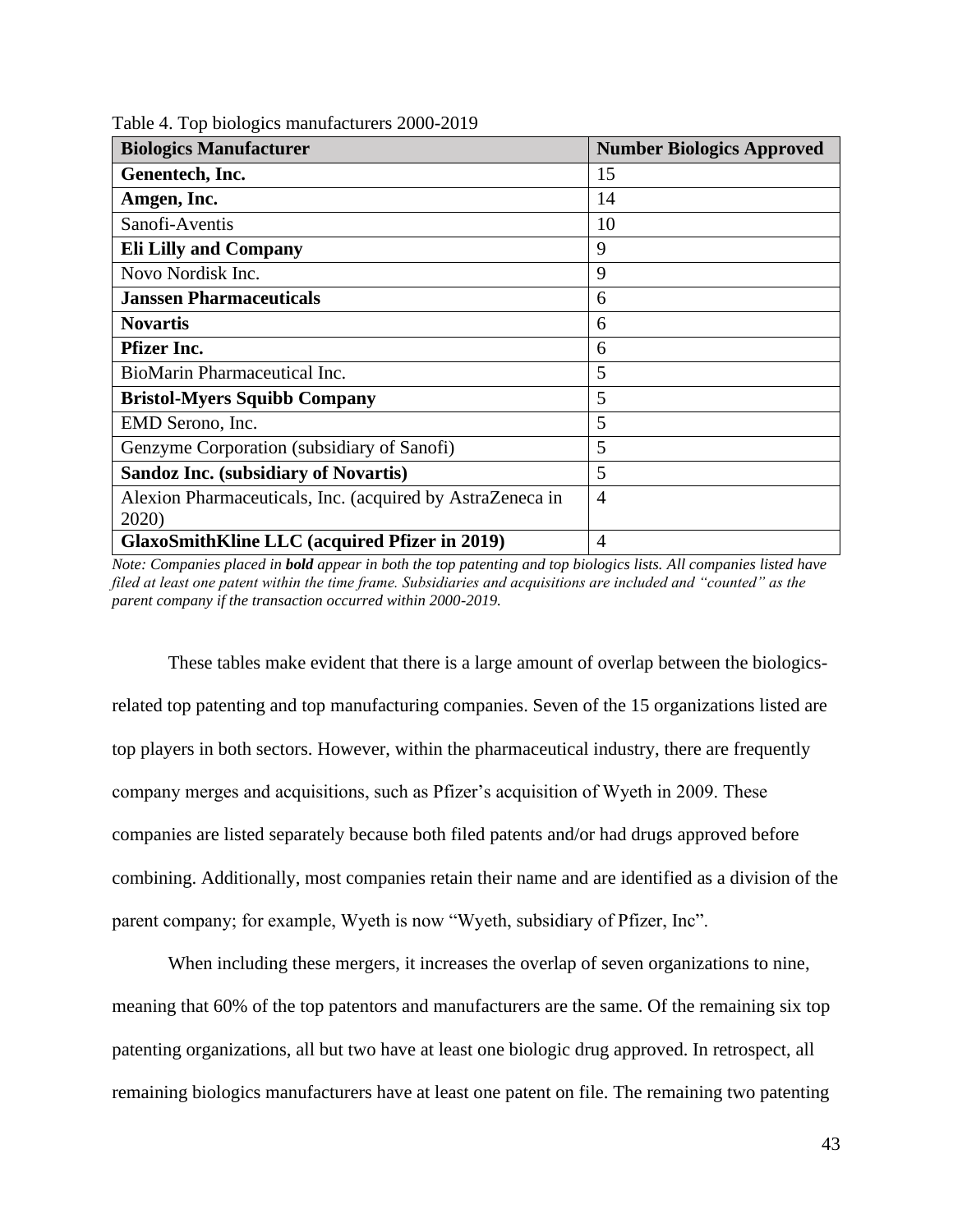organizations appear to be outliers; they do not have any biologics drugs approved but have many relevant patents.

The first, The Reagents of the University of California, has the most patents filed overall. This is because the university focuses on the early research portion of pharmaceutical development, thus needing patents without getting drugs approved. The second outlying patenting organization is the Department of Health and Human Services, which does government-sanctioned research. Both organizations can license out patents and sell relevant research data to pharmaceutical companies. This saves pharmaceutical companies both time and money, as it can take the research and move directly into testing and development. The final product is then approved under the company name, with no mention of the main patenting organization. Likely, the top biologics manufacturers that do not have a high number of patents utilize this approach. For example, Sanofi-Aventis has a high number of biologics approved but does not appear within the top patentors.

## <span id="page-44-0"></span>5.2.3 ANALYSIS BASED ON COUNTS OF PATENT APPLICATIONS AND APPROVALS

To begin evaluating the data collected from the USPTO database, I first constructed a dataset that has the number of patent applications and approvals each year related to biologics, using the dataset I created as described in Section 5.2.1. This data includes all relevant patent applications and approvals in the United States by both US and foreign companies. In line with the results I found during my analysis of the FDA database, I expect that there will be an uptick in both applications and approvals after 2010 if the BPCIA does promote more biologics innovation. I plotted this data to study its change over time, as seen in Figure 6.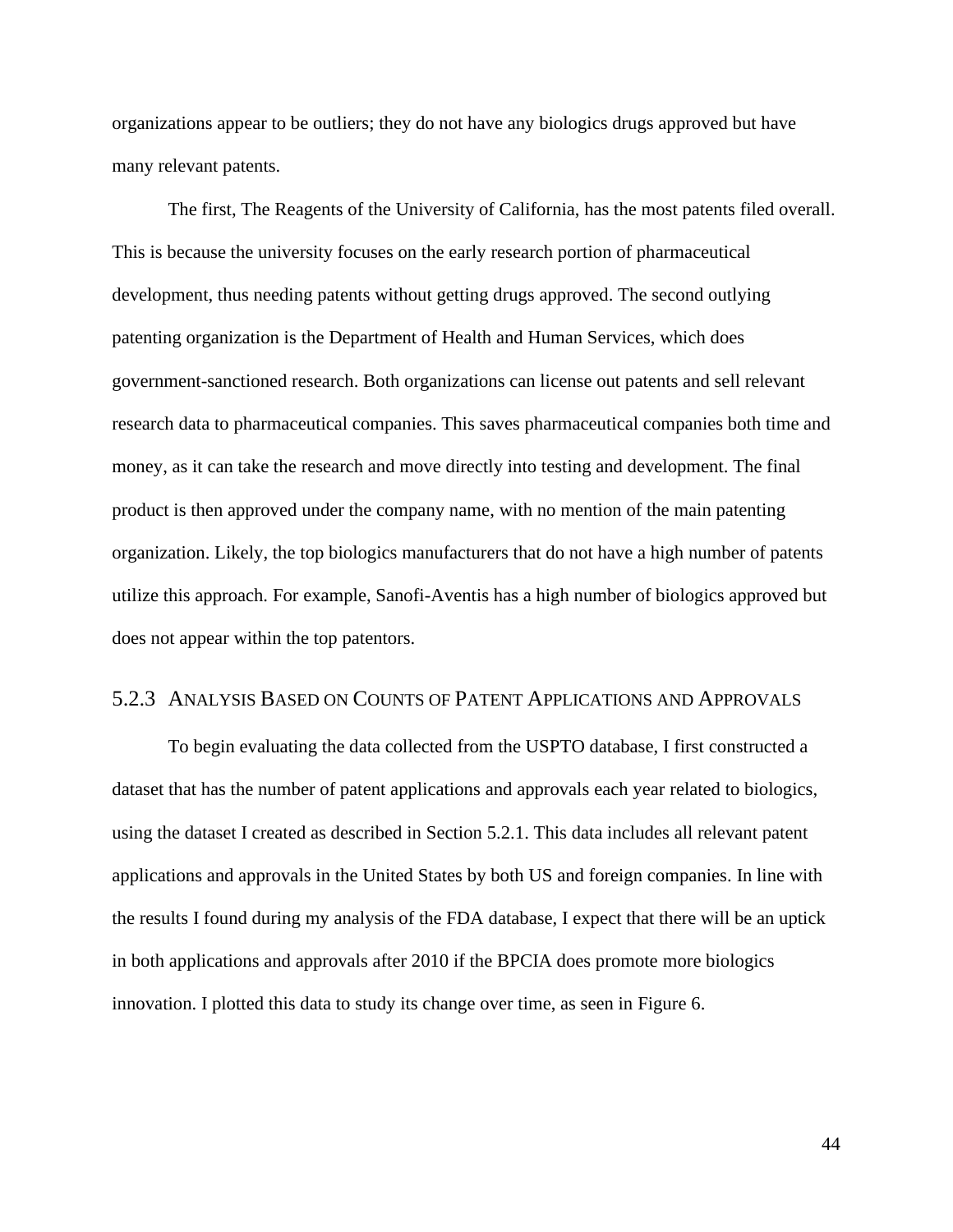

*Figure 6*. Comparison of patent applications and approvals in the United States during the 2000- 2019 period

Note that the patent data is subject to a truncation issue because many of the recently submitted patent applications have not been approved yet and are thus not observed in the dataset. This is marked by a large decrease in patent applications after 2015. The results pulled from the main USPTO database only include patents that have been approved and publicized. Only the applications of these approved patents appear in the database. One can see a similar truncation issue with the approved patents before 2005. Only applications submitted beginning in 2000 were included in this search. This means that approved patents with application dates prior to 2000 are not reflected in this dataset.  $\frac{2000}{2000}$ <br>  $\frac{2008}{2000}$ <br>  $\frac{2008}{2000}$ <br>  $\frac{2008}{2000}$ <br>  $\frac{2008}{2000}$ <br>  $\frac{2008}{2000}$ <br>
Note that the patent data is subject to a truncation issue because many of the recently<br>
submitted patent applications

Because of this truncation, the years before 2005 and after 2015 do not include the full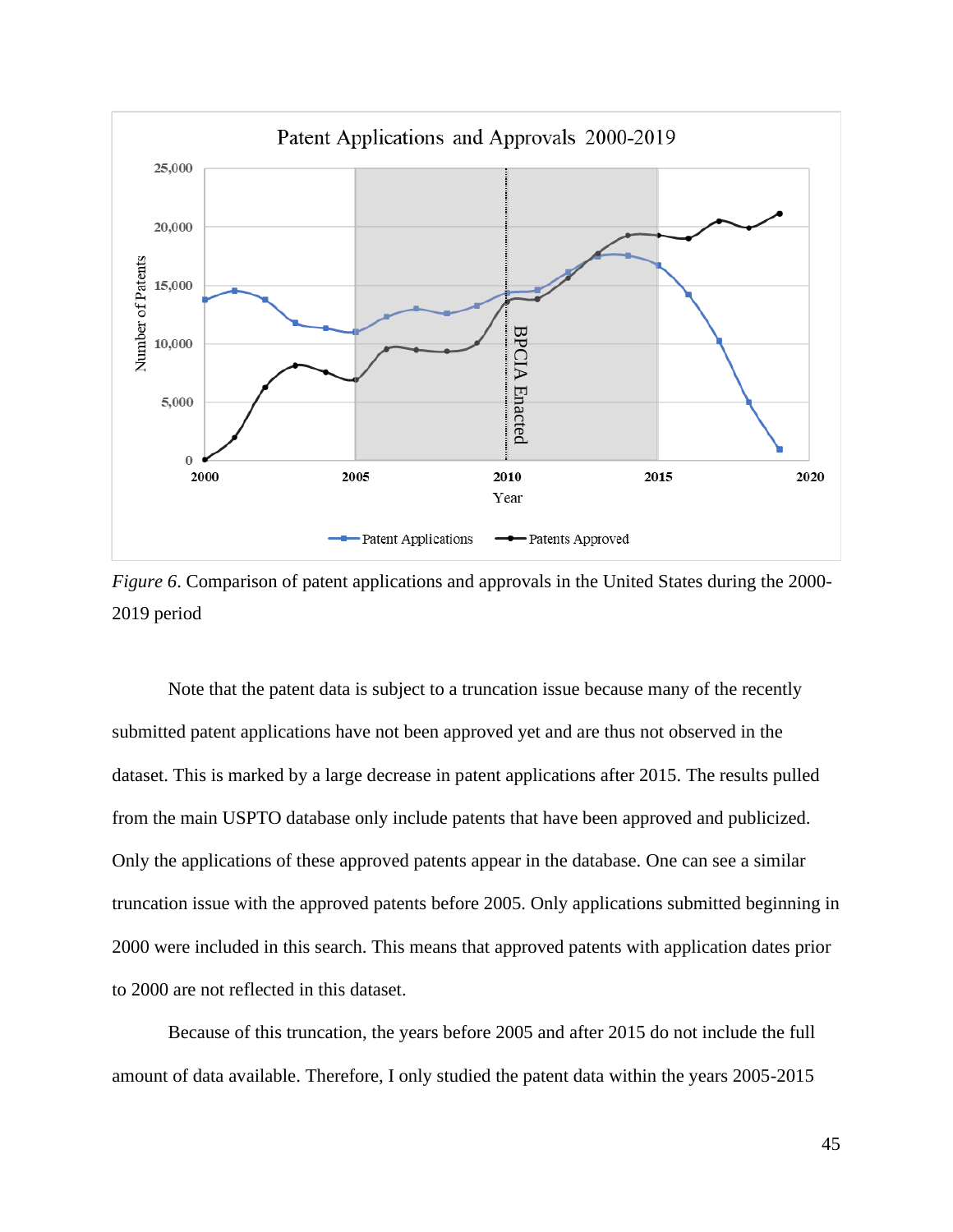for this and all subsequent patent analyses. This change is reflected in Figure 7, which contains the same set of data as Figure B, adjusted to include only the non-truncated data. Figure 7 shows increasing numbers of both patent approvals and applications each year.



*Figure 7*. Patent Application and Approval Trends over Time, 2005-2015

It is important to note that this data includes patent applications/approvals from countries outside the United States. A company must patent their inventions in every country they want to market the product to protect their intellectual property. So, the data from foreign companies is included because they go through the same US patenting process as national companies. While non-US countries must follow the same patenting process, they may develop a product based on their own country's regulations. Only US-based organizations have had a biologic drug approved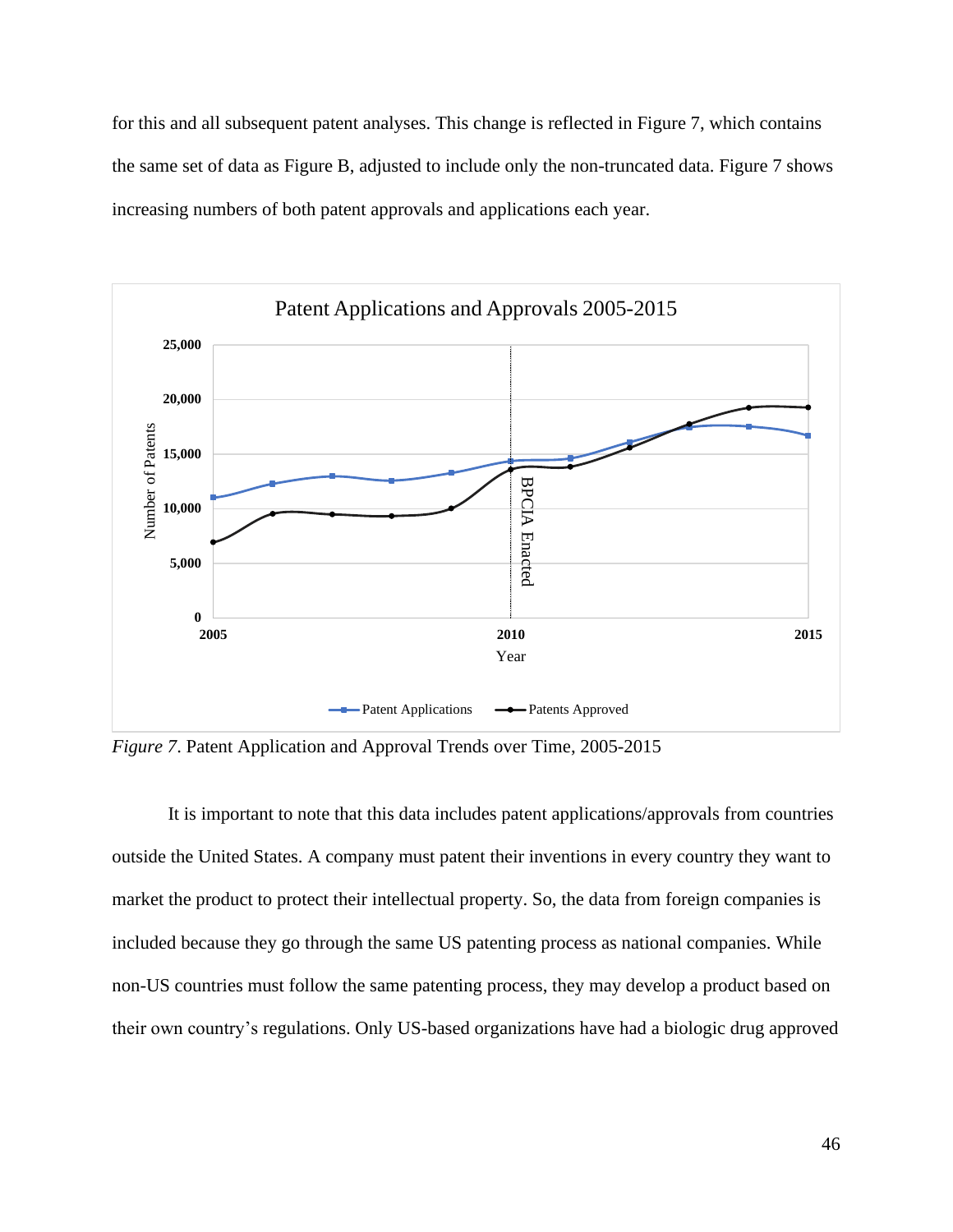by the FDA. To determine the patenting trends directly occurring from the BPCIA, I sorted the patent data by country.

## <span id="page-47-0"></span>5.2.4 ANALYSIS OF PATENTING TRENDS FOR US-BASED AS COMPARED TO FOREIGN **COMPANIES**

Continuing with the same dataset, I created a list of all countries with their total number of biopharmaceutical patents. From here, I determined the five foreign countries that had the highest total patent counts for the years 2005-2015. These countries are Japan, Germany, China, Great Britain, and France. In this scenario, the foreign companies act as a control: they are not affected by the BPCIA and account for other external factors that can influence patenting.

I plotted the country-level patent data across two figures to study trends because there is a significantly higher number of US-based approvals as compared to foreign approvals. Figure 8-1 shows approvals for US-based patent applications over time and Figure 8-2 shows approvals for the other five countries.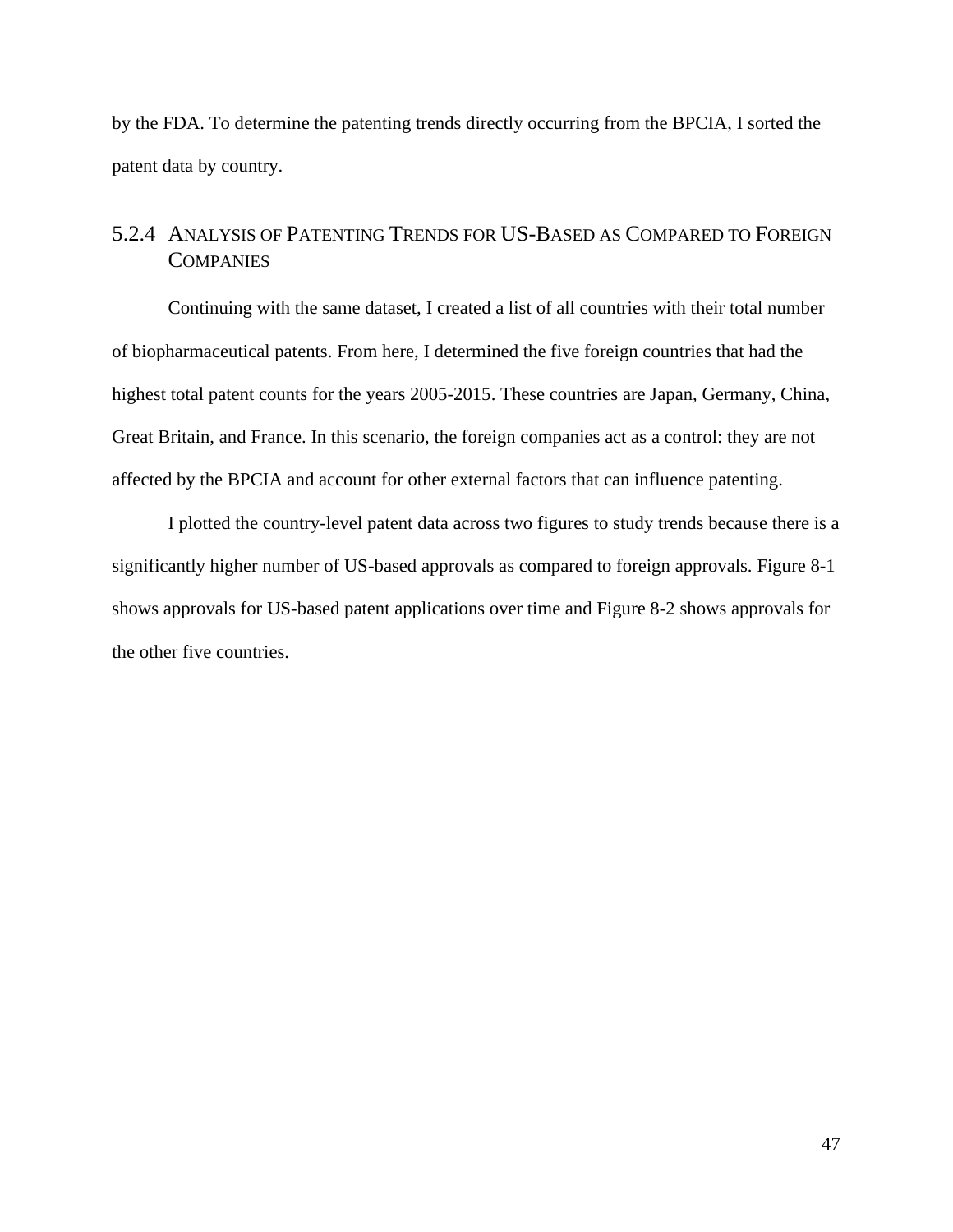

Figure 8-1. United States patent applications approved by the USPTO 2005-2015



Figure 8-2. Foreign patent applications approved by the USPTO 2005-2015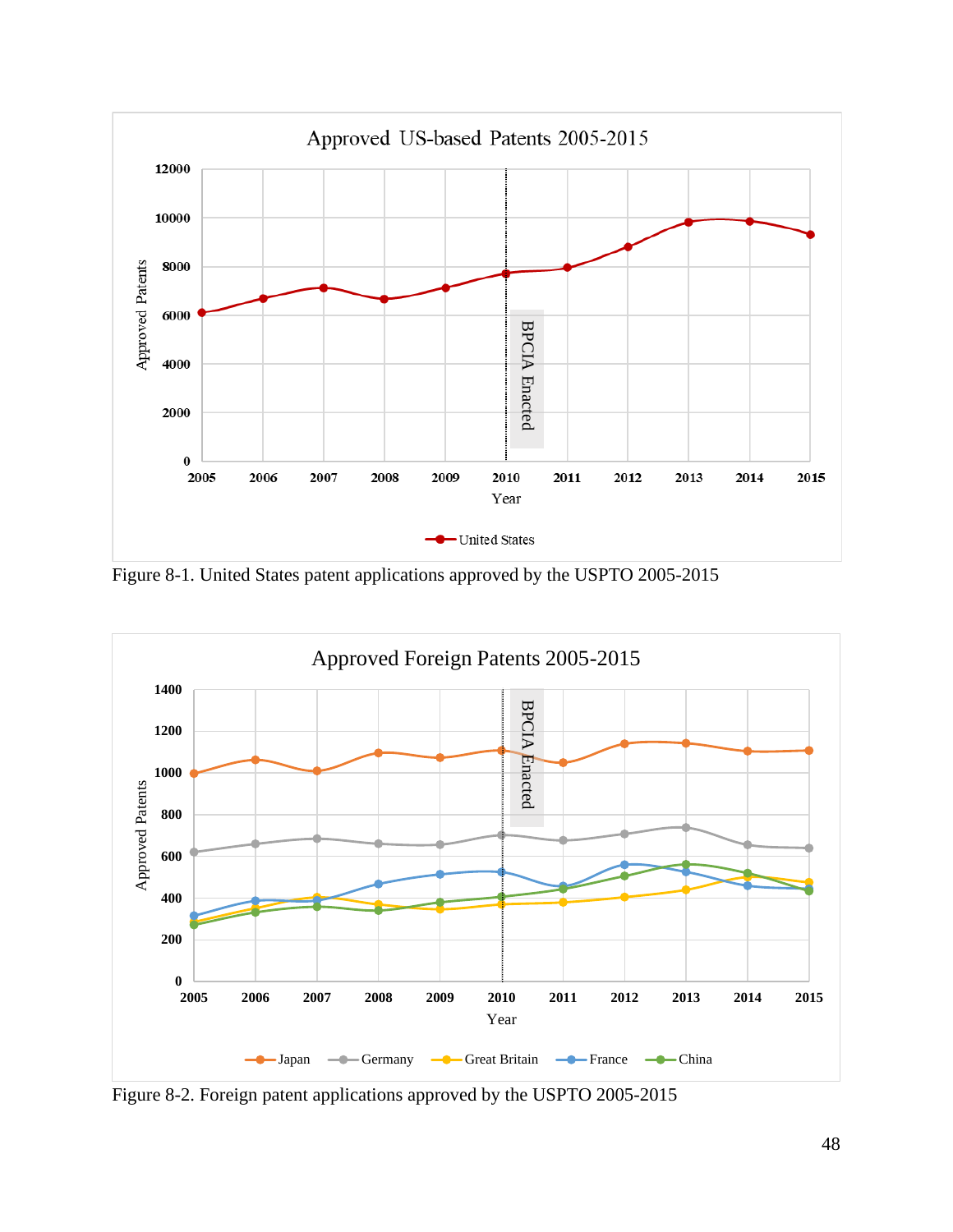The number of US-based patent approvals in Figure 8-1 increases across the entire tenyear span. However, after the 2010 BPCIA enactment, there appears to be a sharper increase in patent approvals. While there may be other contributing factors, the BPCIA likely also contributed to increasing innovation. In comparison, the number of annual foreign patents in all five foreign countries does not show significant change; they stay relatively constant over the ten-year period. This may suggest that biopharmaceutical innovations in foreign countries are unaffected by the BPCIA. If these foreign trends showed a steady increase over the entire tenyear span, it would be an indication that there is some other factor contributing to the rate of approvals, such as technological advances.

## <span id="page-49-0"></span>5.2.5 ESTIMATED EFFECTS OF THE BPCIA ON US-BASED COMPANIES

I also estimated a difference-in-difference model to further examine the impact of the BPCIA on biopharmaceutical patenting trends in US-based firms compared to foreign firms. I constructed a balanced panel dataset of patent application counts by country by year. My sample includes a total of 18 countries (US included), which have filed at least 2,000 patent applications related to biologics between 2000 and 2019. Using this set of data, I estimated the following equation (Equation 2):

$$
PATENT_{cy} = \beta_1 * POST2010 * US + \gamma_c + \eta_y + \varepsilon_{cy}.
$$
 (2)

In this model, the dependent variable is the number of patent applications (*PATENT*) filed by country *c* in year *y*. I again created a dummy variable, *POST2010*, to identify the effect of the BPCIA. I coded the variable as zero for the years prior to enactment and one for the years following. The independent variable (*US*) is coded as one for US-based firms and zero for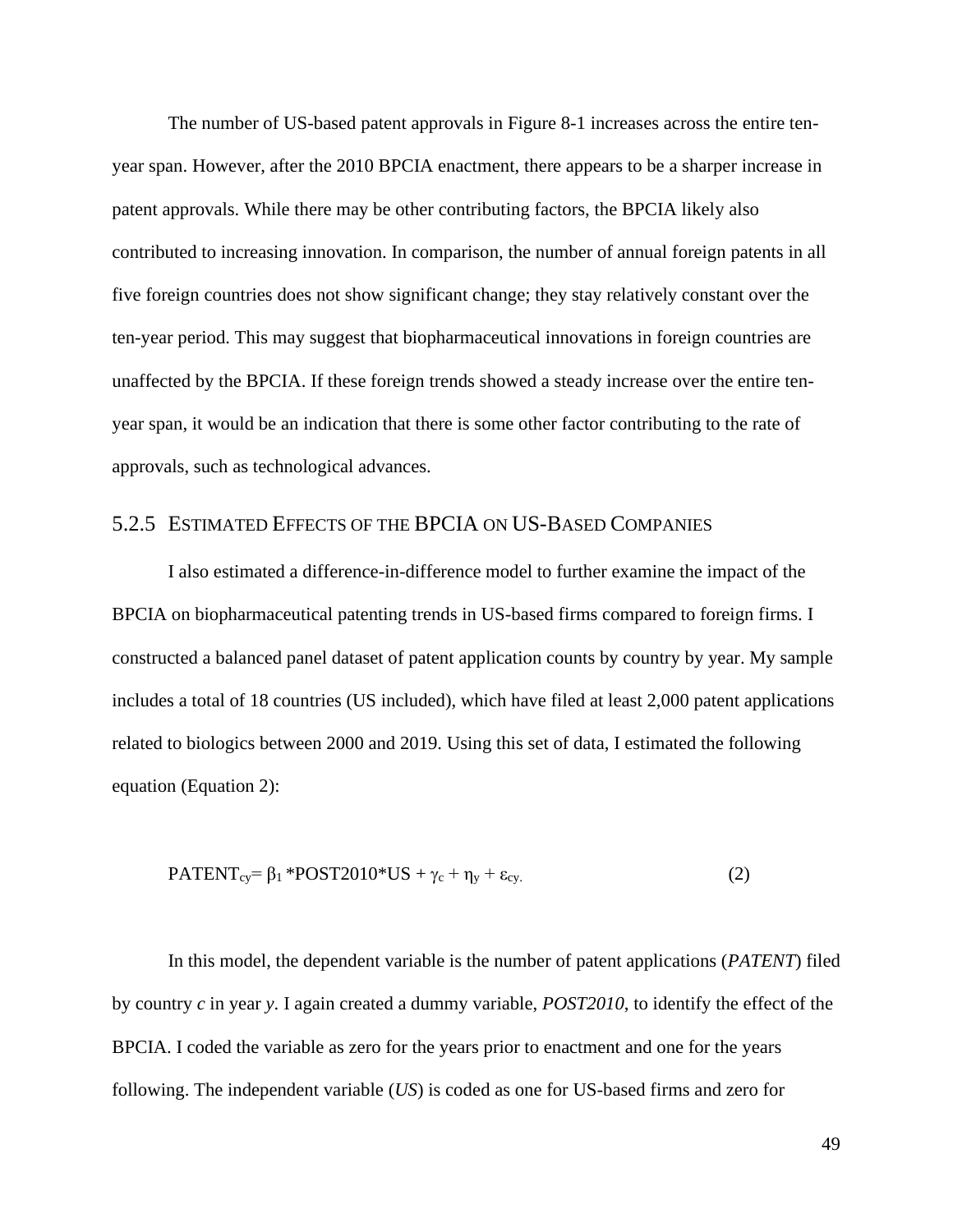foreign firms. The coefficient  $\beta_l$  estimates the policy impact on the count of applications filed by the US firms, as compared to foreign firms. This coefficient would be positive if the BPCIA has a positive impact on US-based biopharmaceutical patents. This model also includes the yearlevel fixed effects,  $\eta_y$ , and country-level fixed effects,  $\gamma_c$ . These variables act as controls and account for the advancement of knowledge and foreign policy over the years 2000-2019. Unlike my previously presented results, I used data from all years instead of 2005-2015. This is because my model includes the year-level fixed effects, which account for the truncation that occurs during the early and late years.

I estimated my regression model using STATA. The estimated coefficient, *β<sup>1</sup>* is 163.4, with a P value at 0.000. This result suggests that there is a significant increase of biologics applications filed in the US because of the policy. Since this model controls for year-level fixed effects and non-US countries, I can determine that this coefficient is only related to patenting trends within the United States.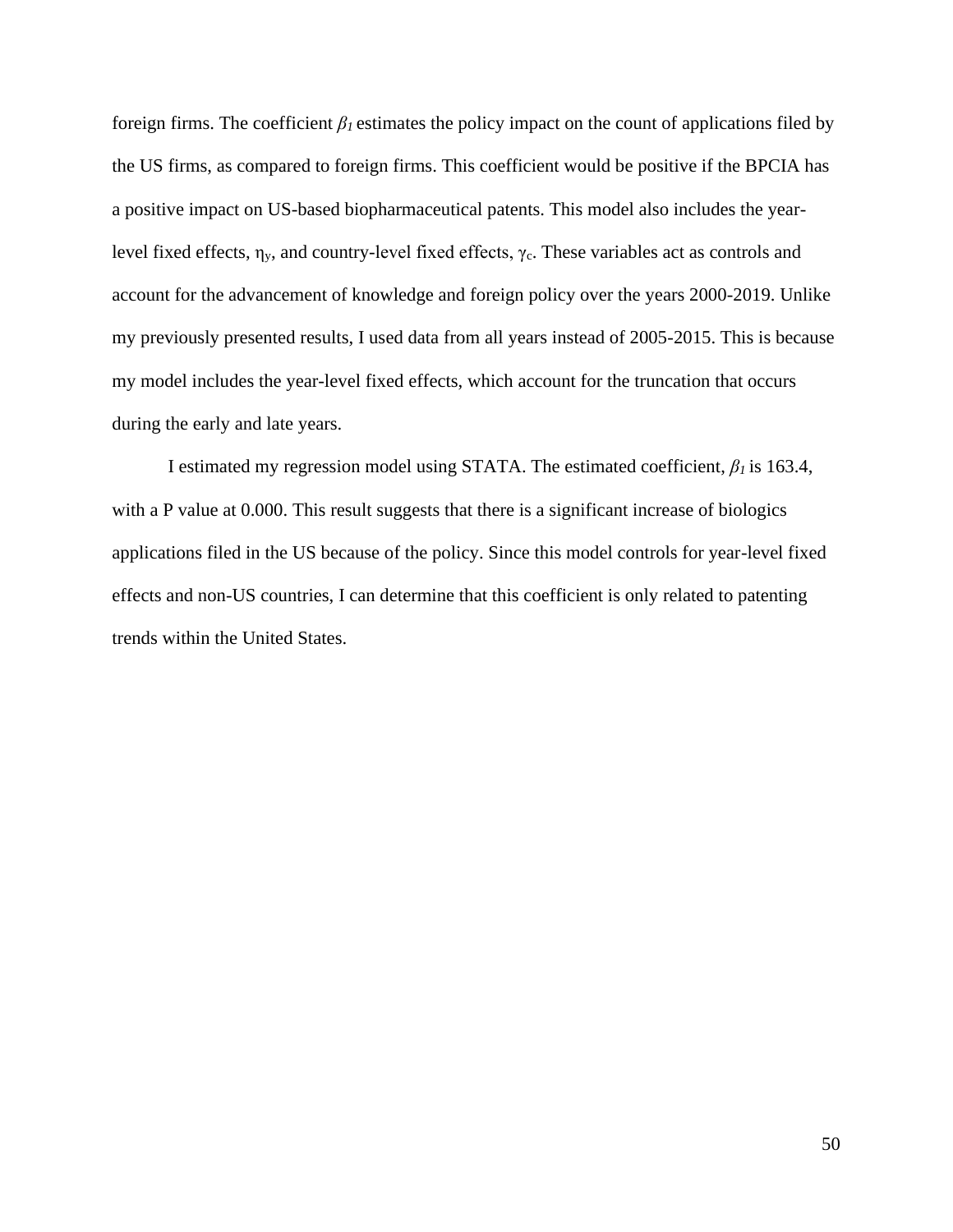## <span id="page-51-0"></span>**6 CONCLUSIONS**

## <span id="page-51-1"></span>**6.1 SUMMARY OF FINDINGS**

The Biologics Price Competition and Innovation Act provides pharmaceutical manufacturers incentives with the goal that their increased innovation will lead to better accessibility and lower cost to patients (U.S. Food and Drug Administration, 2019). This thesis aimed to study the outcomes of the BPCIA and determine if there has been an influence on innovation. To accomplish this, I conducted statistical analysis of drug approval and patent data collected from the FDA and USPTO, respectively. This study is one of the first to empirically analyze the effects of the BPCIA regarding pharmaceutical innovation, whose conclusions provide a basis for future researchers to work from.

The first set of analyses focused on the FDA approvals of original biologics and biosimilars. The number of biologics approved each year generally increased after 2010 BPCIA enactment, suggesting the pharmaceutical industry responded favorably to the new legislation. My research analyzing companies producing both biologic and chemical drugs indicates that there is a statistically significant increase of 0.1 biologics approvals each year following the BPCIA.

Biologics-related patent approvals composed my second set of analyses. The rate of US patent applications and approvals increased in the years following the BPCIA. Patents submitted by non-US entities did not increase after 2010, stipulating that only the BPCIA and not other factors is responsible for the US patent increase. Patent approvals from US-based companies increased at a rate of about 164 approvals per year after 2010.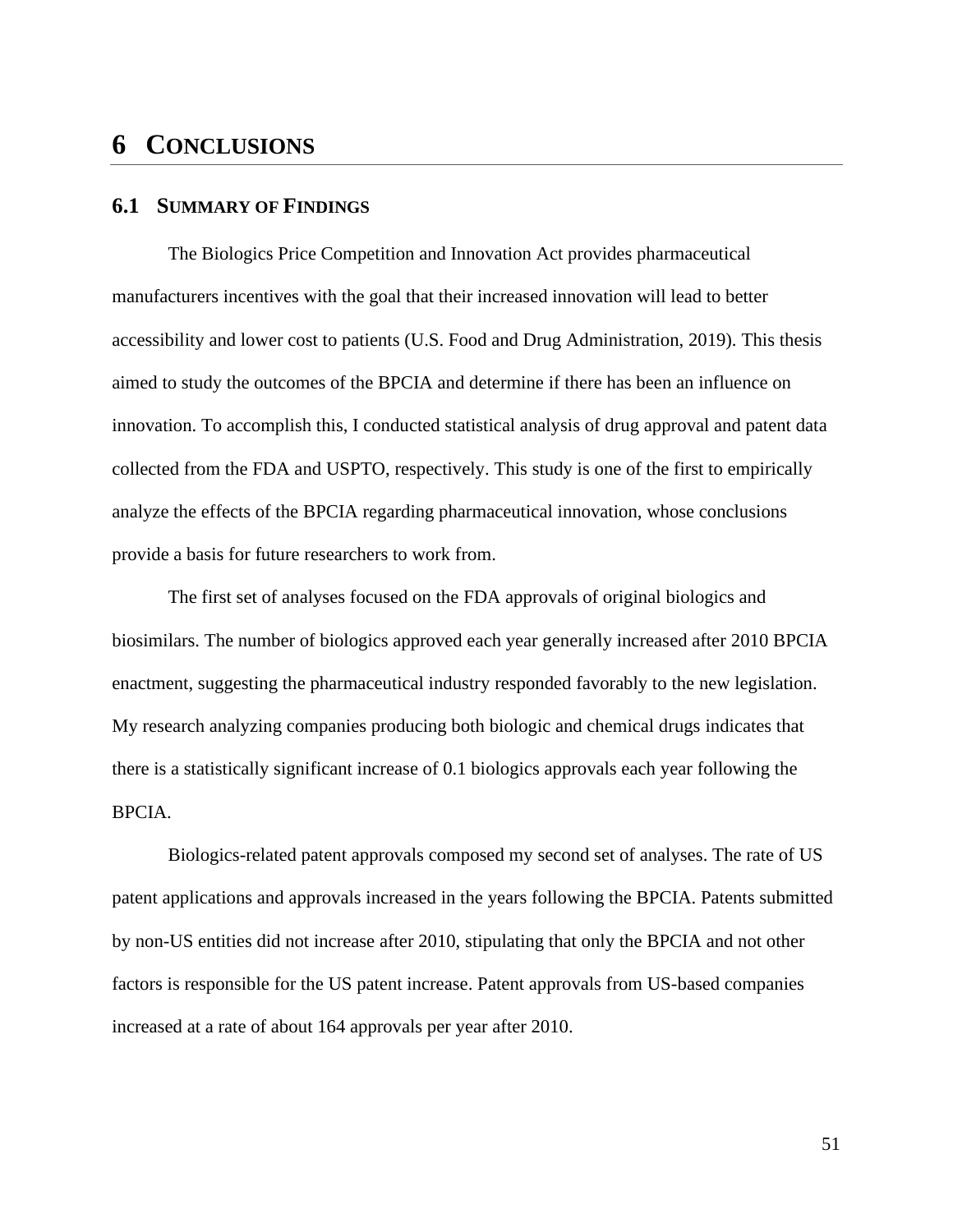Overall, my research shows that the BPCIA has had a positive impact on US-based pharmaceutical innovation. However, as evidenced by the literature review, the interactions between the BPCIA's outcomes may be limiting it from its full potential. Additionally, this does not allow me to fully categorize the BPCIA as a "success" or "failure." My study only measures innovation and does not estimate if it is enough to provoke a change in the other outcomes of accessibility and cost.

## <span id="page-52-0"></span>**6.2 LIMITATIONS**

There are several other limitations of this study. The data collected for this study relies only on what is publicly available through the FDA and USPTO databases. This data only captures approved biologics or approved patents, meaning some projects in development may not be captured. This is especially apparent when analyzing the patent data, as the data had to be truncated to a shorter period to account for patents that were still awaiting approval. Because the CPC codes used to collect the patent data were chosen based on their definitions, there is a chance that not all relevant CPC codes were chosen. However, many patents are categorized using multiple CPC codes, meaning the majority of relevant patents were most likely captured in my search.

Secondly, the BPCIA was only established in 2010, meaning only about a decade has passed with the policy in effect. In the pharmaceutical industry, this is a very small timescale, as it can take up to twelve years to develop and approve a biologic drug and up to ten years for a biosimilar (GBI Research, 2017). The period for which data was collected, 2000-2019, therefore only captures a limited view of the industry. To account for this, the patent data was also collected and analyzed to account for drugs that may still be in development.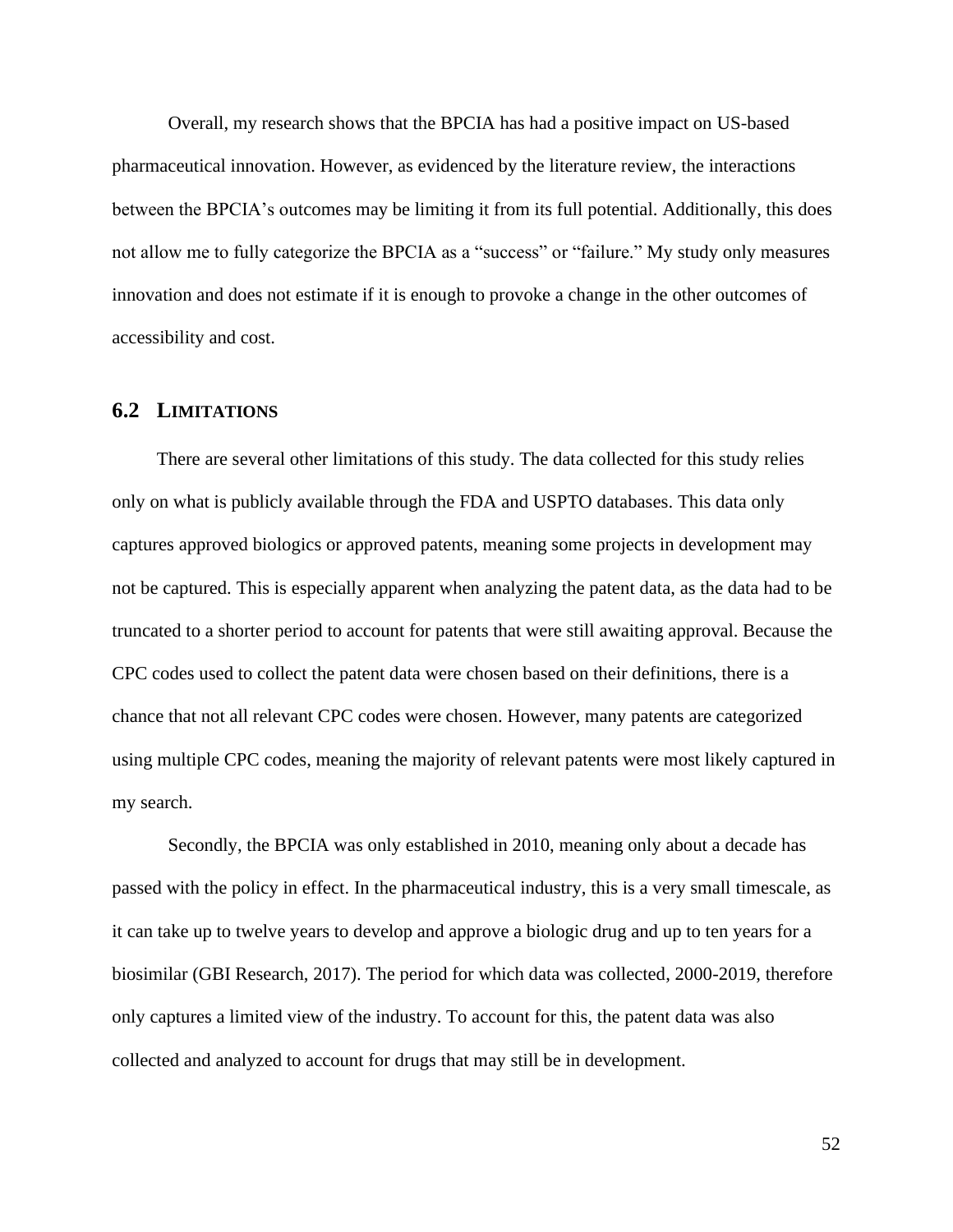Another limitation of this research is that I did not separate biologic and biosimilar drugs when conducting my statistical analyses studying drug and patent approvals. It is possible that the BPCIA impacts biosimilars innovation differently than biologics innovation. This is because the provisions for patent litigation and exclusivity periods within the Act affect them differently. My study does not produce results for them individually, but rather leaves them within the one overall category of biopharmaceuticals.

The biggest limitation of this study is the ability to determine a causal relationship between pharmaceutical innovation and the BPCIA. There are a vast number of variables that can influence the pharmaceutical industry, such as advances in technology and scientific knowledge, access to funding, or state of the economy and political climate. To overcome this challenge, I used chemical drug approvals to control for other influences that may have affected the pharmaceutical industry. For patents, I utilized foreign countries as a control, as they would be unaffected by the BPCIA. However, it is possible that there are other unobserved factors that may influence these measures over the study period after the BPCIA was enacted.

### <span id="page-53-0"></span>**6.3 IMPLICATIONS OF FINDINGS**

The BPCIA has successfully allowed biosimilars to enter the US market, but it is likely innovation could occur at a higher rate. Some provisions within the BPCIA are hindering it from reaching its full potential. Policymakers should continue to monitor industry response to the BPCIA and release new guidance if necessary.

More research is needed to determine the overall success of the BPCIA. It would be beneficial to re-visit this topic in ten or more years, as more data will be available and may indicate different outcomes. Future scholars may also study other indications of innovation, such as clinical trials data or R&D expenditures, to confirm my findings. A more extensive future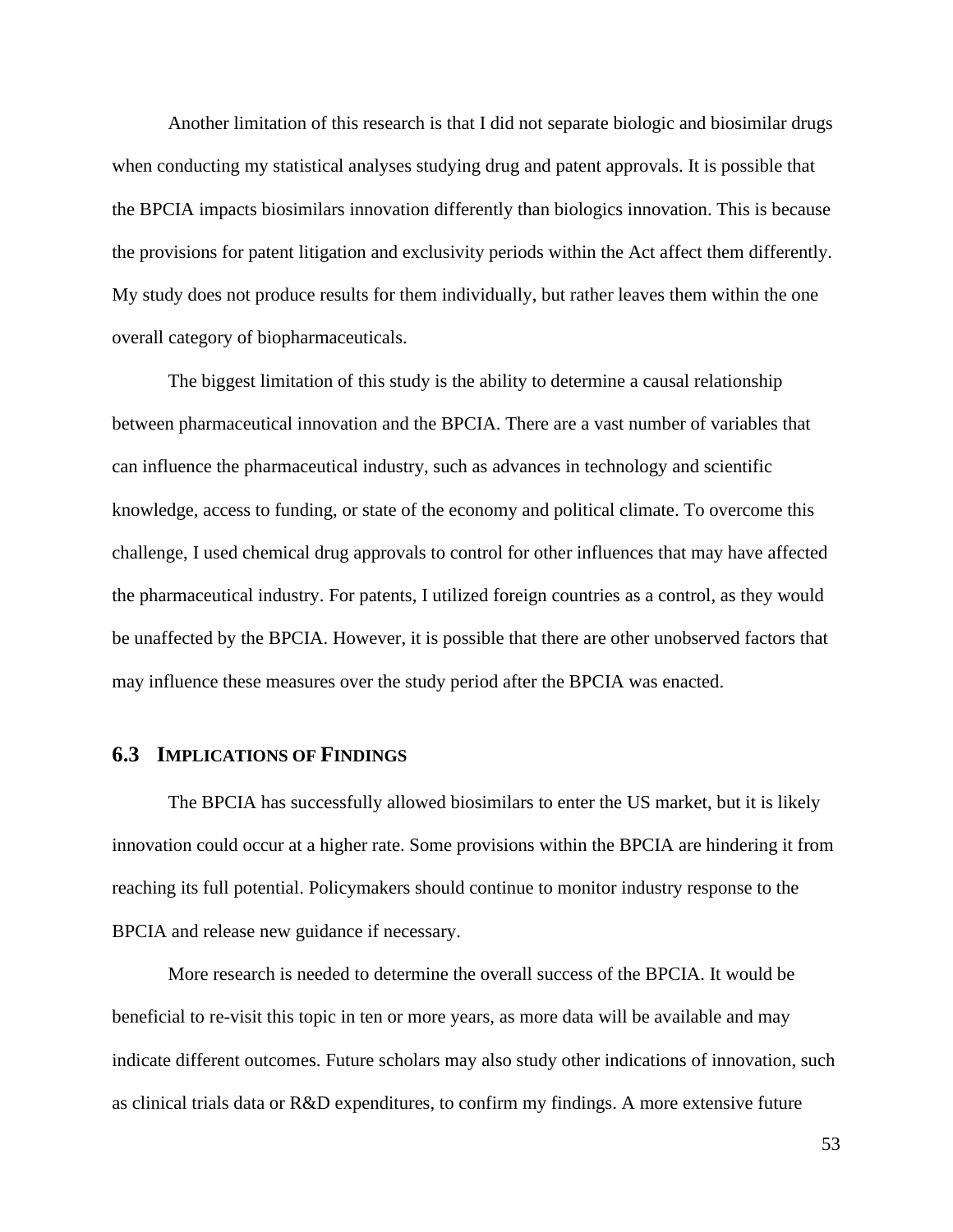study could include an investigation of drug pricing in addition to innovation to measure the outcomes of the BPCIA more quantitatively.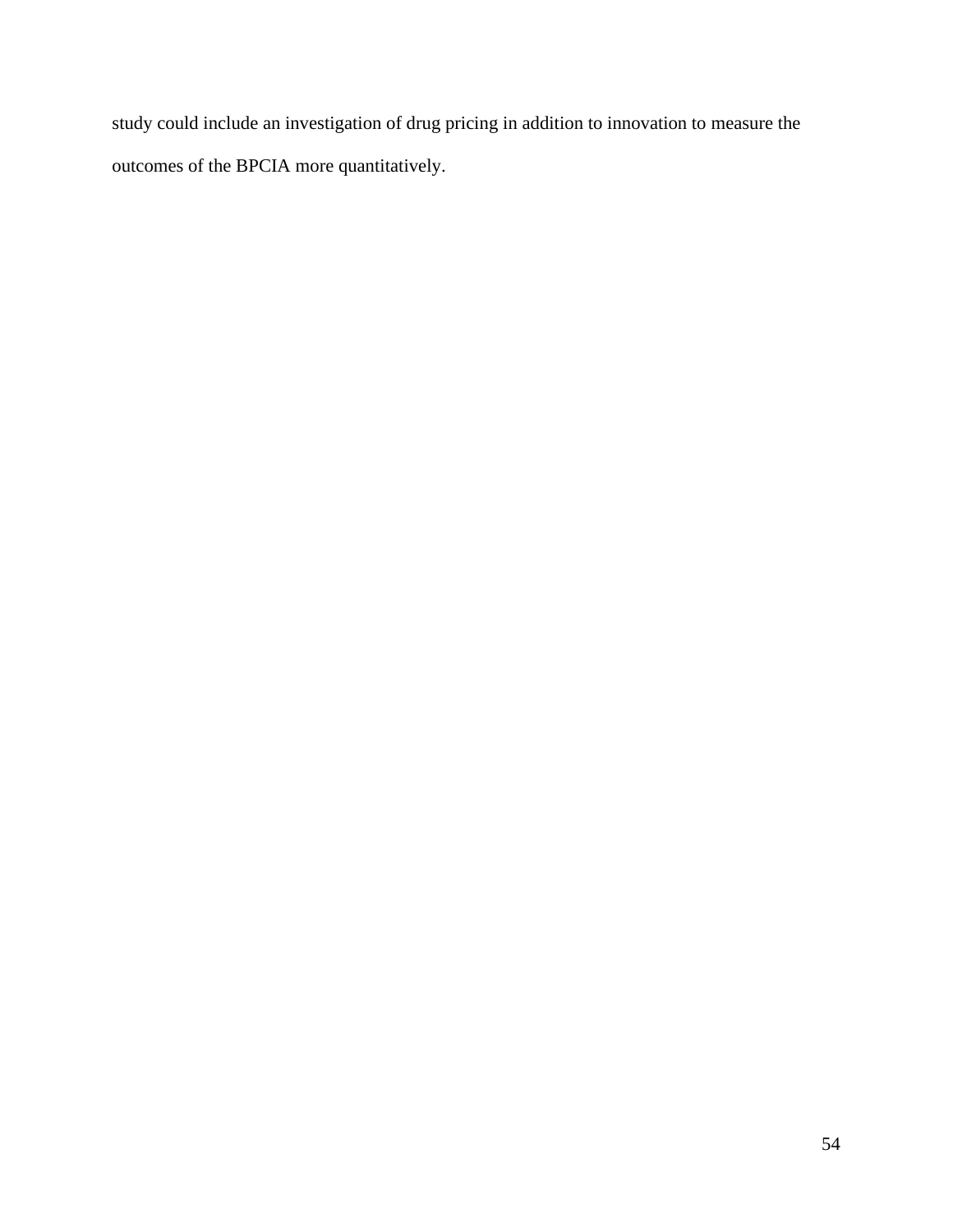## <span id="page-55-0"></span>**7 WORKS CITED**

- 42 U.S. Code § 262(k) Regulation of biological products. (n.d.). Retrieved from https://www.law.cornell.edu/uscode/text/42/262
- Abbvie (n.d.). Humira® (adalimumab): A biologic treatment option. Retrieved from https://www.humira.com/?cid=ppc\_ppd\_ggl\_franchise\_brand\_2015\_humira\_Phrase\_64Z 1948409&gclid=EAIaIQobChMIjfrGo\_SG6wIVxT2tBh1JHQQMEAAYASAAEgIYhP D BwE
- Addivinola, F. J. (2018). *The Effects of the Biologics Price Competition and Innovation Act of 2009 on Biopharmaceutical Research and Development* (Doctoral dissertation). Boston, MA: Northeastern University.
- Ainsworth, P., & Watt, L. (2019, May). *Proposed BPCIA reforms: More music, same dance*. IP Stars. Retrieved from https://www.ipstars.com/NewsAndAnalysis/Proposed-BPCIAreforms-More-music-same-dance/Index/4001.
- Billings, B. (n.d.). *Thank you, Rep. Henry Waxman*. Association for Accessible Medicines. Retrieved from https://accessiblemeds.org/resources/blog/thank-you-rep-henry-waxman.
- Biological Products Regulated Under Section 351 of the Public Health Service Act; Implementation of Biologics License; Elimination of Establishment License and Product License, 64 Fed. Reg. 56441 (20 Oct, 1999) (to be codified at 21 C.F.R. pts. 3, 5, 10, 20, 50, 56, 58, 207, 310, 312, 316, & 600).
- *Biosimilars Action Plan: Balancing Innovation and Competition*. U.S. Food and Drug Administration. (2018, July). Retrieved November from https://www.fda.gov/media/114574/download.
- Biosimilars Resource Center. (n.d.). *How Does a Manufacturer Demonstrate Biosimilarity?* Retrieved from https://www.biosimilarsresourcecenter.org/faq/how-does-a-manufacturerdemonstrate-biosimilarity/
- *Bipartisan Group of Senators Launch Effort to Stop Patent Gaming & Increase Access to Lower-Cost Drugs*. Senator Collins Newsroom. (2019, March 6). Retrieved from https://www.collins.senate.gov/newsroom/bipartisan-group-senators-launch-effort-stoppatent-gaming-increase-access-lower-cost-drugs.
- Blackstone, E. A. & Fuhr, J. (2012). The future of competition in the biologics market. *Temple Journal of Science, Technology and Environmental Law, 31(1),* 1-30.
- Calvo, P. A., & Shea, T. J., Jr. (2020, July 1). *Implications of the BPCIA on the IP strategies of Brand Companies and Biosimilar Developers*. Sterne Kessler. Retrieved from https://www.sternekessler.com/news-insights/publications/implications-bpcia-ipstrategies-brand-companies-and-biosimilar.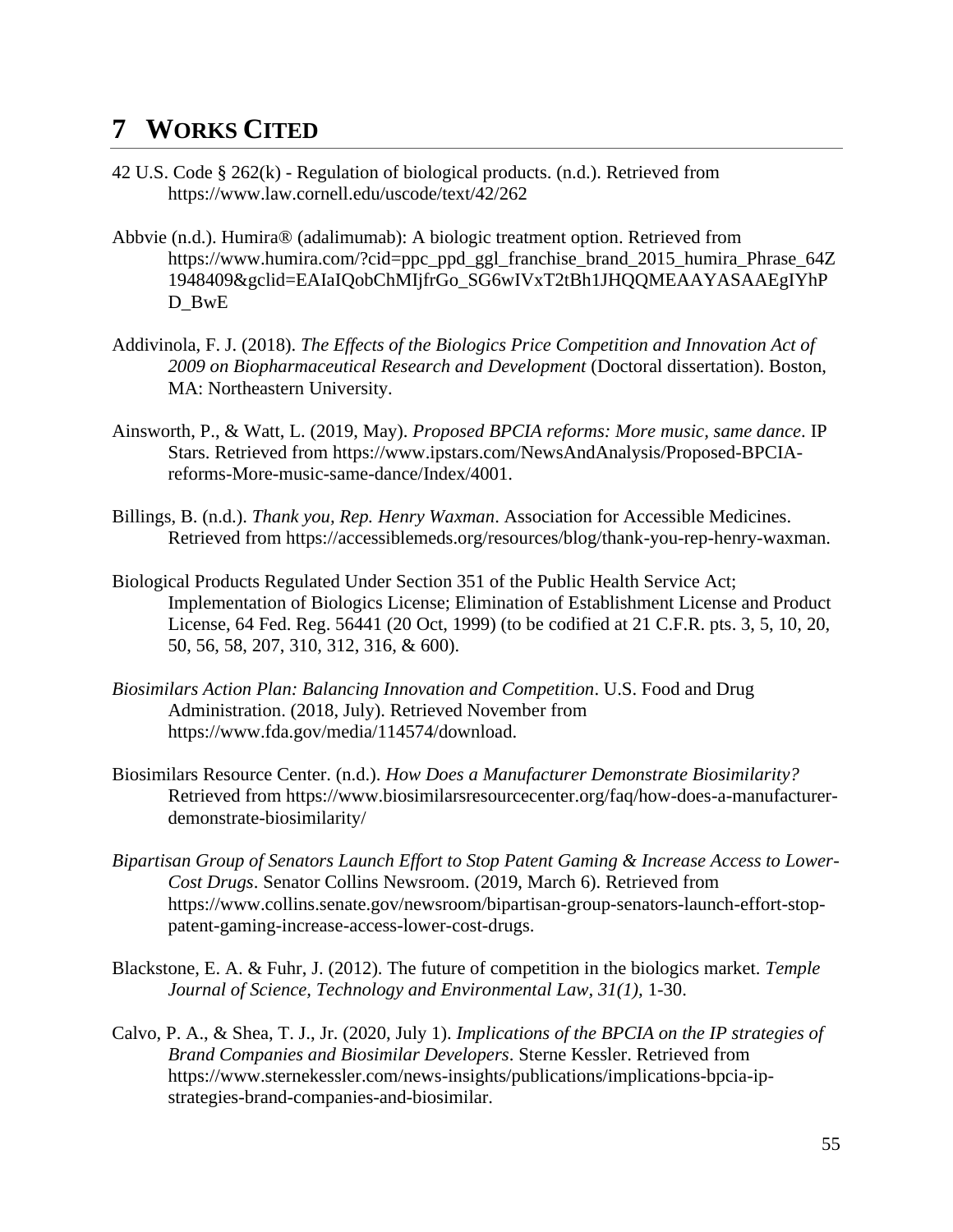- Center for Drug Evaluation and Research. (2018, March 30). Current Good Manufacturing Practice (CGMP) Regulations. Retrieved from https://www.fda.gov/drugs/pharmaceutical-quality-resources/current-goodmanufacturing-practice-cgmp-regulations
- Center for Drug Evaluation and Research. (2020, February 5). Frequently Asked Questions on the Orange Book. Retrieved from https://www.fda.gov/drugs/drug-approvals-anddatabases/frequently-asked-questions-orange-book
- Cohen, H. I. (2019, July 11). *Biosimilar development - approval of biosimilar medicines through totality of the evidence*. Drug Development and Delivery. Retrieved from https://drugdev.com/biosimilar-development-approval-of-biosimilar-medicines-through-totality-ofthe-evidence/.
- Dabrowska, A. (2019, June 6). *Biologics and Biosimilars: Background and Key Issues* (CRS Report No. R44620). Congressional Research Service. Retrieved from https://sgp.fas.org/crs/misc/R44620.pdf
- Davis, C. (2013). Take Two and Call Congress in the Morning: How the Biologics Price Competition and Innovation Act May Fail to Prevent Systemic Abuses in the Follow-on Biologics Approval Process. *The George Washington Law Review,81*(4). Retrieved from http://www.gwlr.org/wp-content/uploads/2013/07/Davis.pdf
- Drug Spending Research Initiative. (2017, September 8). *Policy proposal: Reducing the exclusivity period for Biological Products*. The Pew Charitable Trusts. Retrieved from https://www.pewtrusts.org/en/research-and-analysis/fact-sheets/2017/09/policy-proposalreducing-the-exclusivity-period-for-biological-products.
- European Medicines Agency, & European Commission. (2019, October 29)*. Biosimilars in the EU: Information Guide for Healthcare Professionals.* European Medicines Agency*.*  Retrieved from https://www.ema.europa.eu/en/human-regulatory/overview/biosimilarmedicines-overview.
- *European Union Experience*. SafeBiologics. (2019). Retrieved from https://safebiologics.org/european-union/.
- Foxhall, K. (2012, March 15). *Waxman: 12-year wait for Biosimilars Too Long*. Drug Topics. Retrieved from https://www.drugtopics.com/view/waxman-12-year-wait-biosimilars-toolong.
- GBI Research. (2017, February 28). Biosimilar development: The incentives and challenges. Retrieved from https://www.pharmaceutical-technology.com/comment/commentwhatare-the-incentives-and-challenges-to-biosimilar-development-5751024/
- Grabowski, H.; Long, G.; Mortimer, R. (2011). Implementation of the biosimilar pathway: Economic and policy issues. Seton Hall Law Review, 41(2), 511-558.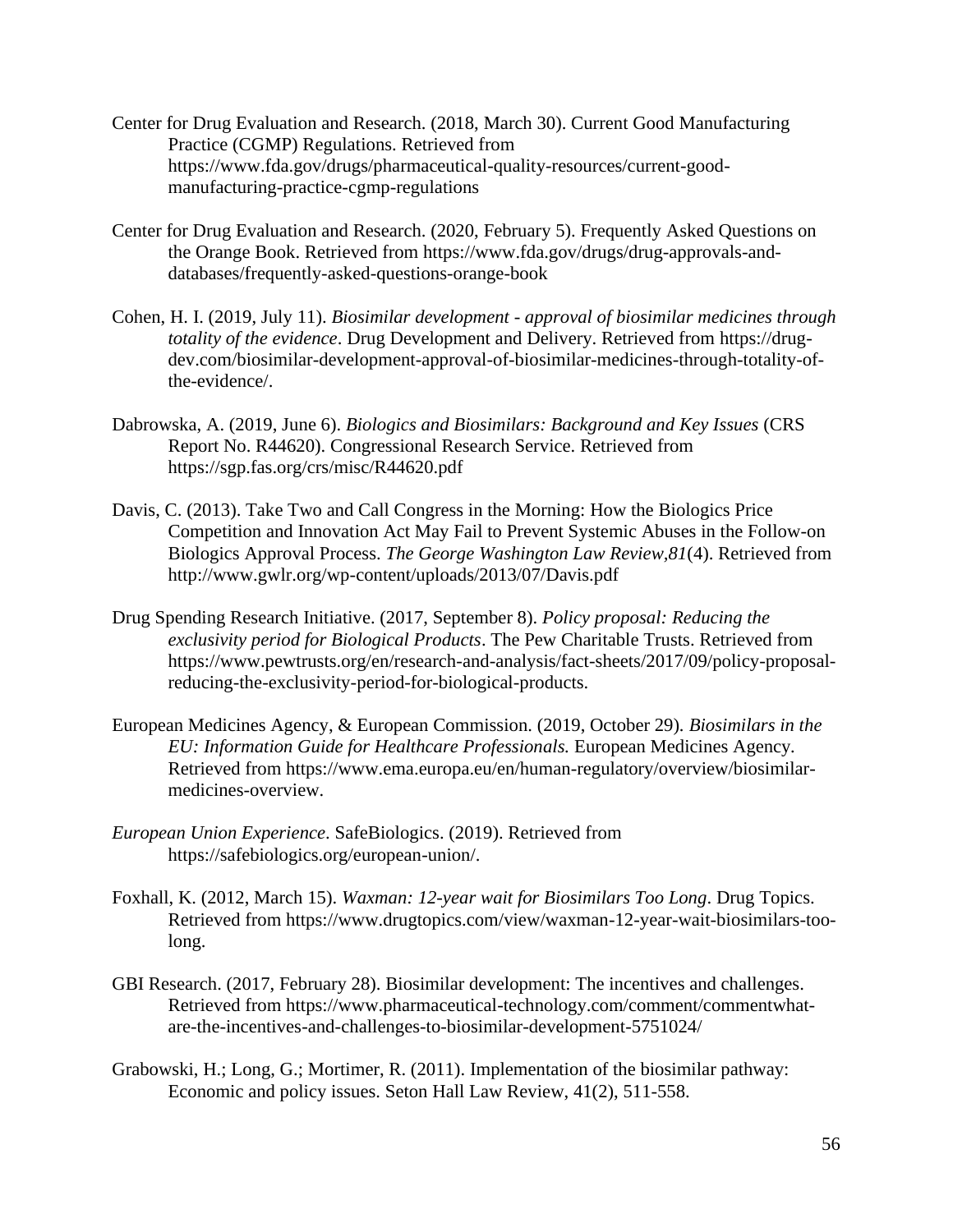- Grabowski, H. G., Guha, R., & Salgado, M. (2014). Regulatory And Cost Barriers Are Likely To Limit Biosimilar Development And Expected Savings In The Near Future. *Health Affairs*, *33*(6), 1048–1057. doi: 10.1377/hlthaff.2013.0862
- Hahn, S. M., M.D. (2020, February 24). FDA enhances purple book to support transparency in Biosimilars. Retrieved from https://www.fda.gov/news-events/fda-brief/fda-brief-fdaenhances-purple-book-support-transparency-biosimilars
- Lietzan, E., Elikan, J., & Carver, K. (2010). An Unofficial Legislative History of the Biologics Price Competition and Innovation Act of 2009. *Food and Drug Journal,65*(4). Retrieved from https://papers.ssrn.com/sol3/papers.cfm?abstract\_id=2219873
- Luthi, S. (2019, March 19). *AbbVie sued over Humira 'patent thicket'*. Modern Healthcare. Retrieved November 21, 2021, from https://www.modernhealthcare.com/politicspolicy/abbvie-sued-over-humira-patent-thicket.
- Lyman, G. H., Zon, R., Harvey, R. D., & Schilsky, R. L. (2018). Rationale, Opportunities, and Reality of Biosimilar Medications. *New England Journal of Medicine*, 378(21), 2036- 2044. doi:10.1056/nejmhle1800125
- Margolis, S. (2013). Destined for failure: An analysis of the biologics price competition and innovation act of 2009. *Columbia Business Law Review, 2013(1),* 209-241.
- MPKB. (n.d.). Differences between in vitro, in vivo, and in silico studies. Retrieved from https://mpkb.org/home/patients/assessing\_literature/in\_vitro\_studies
- Mulcahy, A. W., Hlavka, J. P., & Case, S. R. (2018). Biosimilar Cost Savings in the United States. *Rand Health Quarterly*, *7*(4), 3. Retrieved from https://www.ncbi.nlm.nih.gov/pmc/articles/PMC6075809/
- *New and revised draft Q&As on Biosimilar Development and the BPCI Act*. U.S. Food and Drug Administration. (2018). Retrieved from https://www.fda.gov/regulatoryinformation/search-fda-guidance-documents/new-and-revised-draft-qas-biosimilardevelopment-and-bpci-act-revision-2.
- Office of the Commissioner. (n.d.). The Drug Development Process. Retrieved from https://www.fda.gov/patients/learn-about-drug-and-device-approvals/drug-developmentprocess
- Rifkin, R. M. (2018, October 3). A Perfect Storm Brews for Biosimilar Marketing. Retrieved from https://www.onclive.com/publications/oncology-live/2018/vol-19-no-18/a-perfectstorm-brews-for-biosimilar-marketing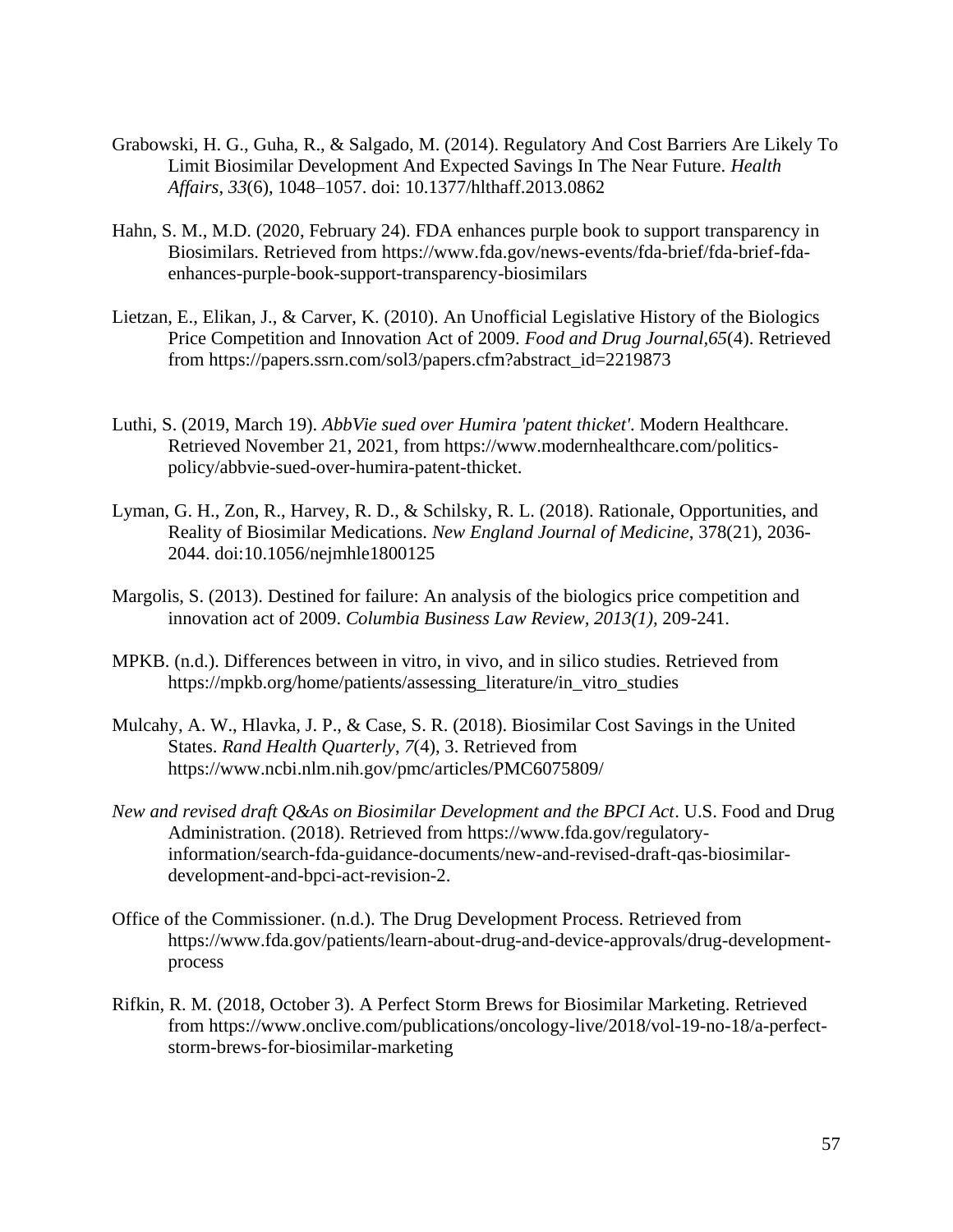- S.659 116th Congress (2019-2020): Biologic Patent Transparency Act. (2019, March 5). https://www.congress.gov/bill/116th-congress/senate-bill/659
- Schacht, W. H., & Thomas, J. R. (2012, December 5). *The Hatch-Waxman Act: Over a Quarter Century Later* (CRS Report No. R41114). Congressional Research Service. Retrieved from https://www.everycrsreport.com/reports/R41114.html.
- Shepherd, J. M. (2015). Biologic Drugs, Biosimilars, and Barriers to Entry. *Health Matrix: Journal of Law-Medicine, 25,* 139-162.
- Singh, S. C., & Bagnato, K. M. (2015, December 28). *The Economic Implications of Biosimilars*. AJMC. Retrieved from https://www.ajmc.com/journals/supplement/2015/ace0039\_12\_2015\_bi\_biosimilars/ace0 039\_dec15\_biosimilars\_singhbagnato
- Soon, A. (2013, March 22). *Dr. Geoff Nicholson, the "Father of POST-IT NOTES", on 3M & innovation*. HardwareZone Singapore. https://www.hardwarezone.com.sg/feature-drgeoff-nicholson-father-post-it-notes-3m-innovation.
- Thakore, C. (2016, November 21). *Basics of Biologics Price Competition and Innovation Act*. The National Law Review. Retrieved from https://www.natlawreview.com/article/basicsbiologics-price-competition-and-innovation-act.
- Thomas, J. R. (2016, September 28). *The Hatch-Waxman Act: A Primer* (CRS Report No. R44643). Congressional Research Service. Retrieved from https://crsreports.congress.gov/product/pdf/R/R44643
- Tvetenstrand, E. (2015, May 18). Biosimilars vs Generics: History Does Not Repeat, It Rhymes. Retrieved from<https://ark-invest.com/research/biosimilars-generics>
- U.S. Department of Health and Human Services. (2017). *The Basics*. National Institutes of Health. Retrieved November 17, 2021, from https://www.nih.gov/health-information/nihclinical-research-trials-you/basics.
- U.S. Department of Health and Human Services. (2020, July 14). *Grants & Funding: Write Your Application*. National Institutes of Health. https://grants.nih.gov/grants/how-to-applyapplication-guide/format-and-write/write-yourapplication.htm#What%20Peer%20Reviewers%20Look%20For.
- U.S. Department of Health and Human Services, Food and Drug Administration, Center for Drug Evaluation and Research, Center for Biologics Evaluation and Research. (2015a, April). Biosimilars: Questions and Answers Regarding Implementation of the Biologics Price Competition and Innovation Act of 2009. Retrieved from http://www.gabionline.net/layout/set/print/Guidelines/US-guidelines-for-biosimilars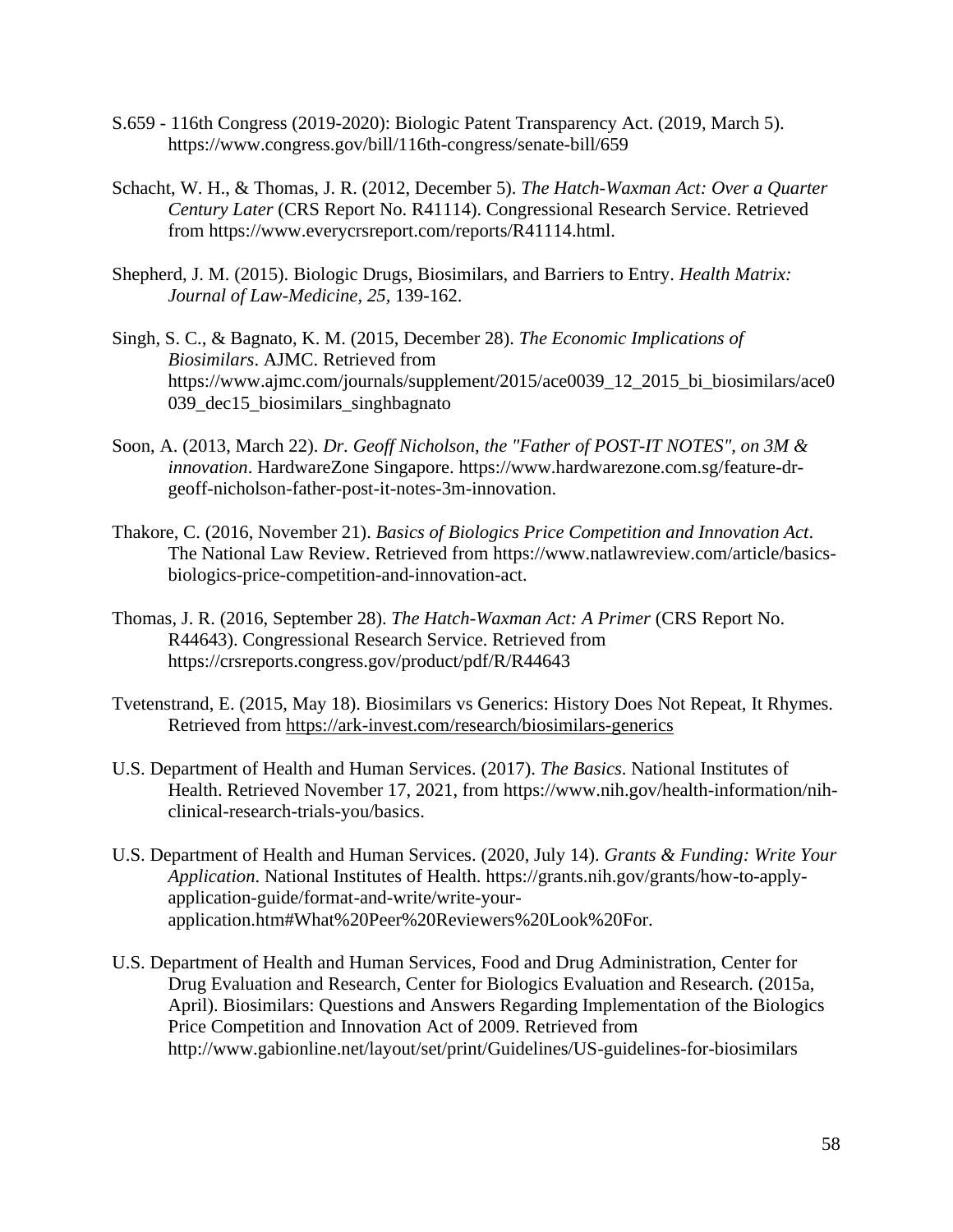- U.S. Food and Drug Administration. (2017, October 23). Biosimilars Biosimilar and Interchangeable Products. Retrieved from https://www.fda.gov/Drugs/DevelopmentApprovalProcess/HowDrugsareDevelopedandA pproved/ApprovalApplications/TherapeuticBiologicApplications/Biosimilars/ucm580419 .htm
- U.S. Food and Drug Administration. (2019, September 23). Biosimilars. Retrieved from https://www.fda.gov/drugs/therapeutic-biologics-applications-bla/biosimilars
- USPTO. (n.d.). PatentsView. Retrieved from https://patentsview.org/
- Wilbur, T. (2019, May 22). *Ip explained: How hatch-waxman successfully balances affordability and Innovation*. PhRMA. Retrieved from https://catalyst.phrma.org/ip-explained-howhatch-waxman-successfully-balances-affordability-and-innovation.
- Wilmot, C. M. (2019, January 11). *FDA issues new guidance on Biosimilar Development under the BPCIA*. Biosimilars Law Bulletin. Retrieved from https://www.biosimilarsip.com/2019/01/11/fda-issues-new-guidance-on-biosimilardevelopment-under-the-bpcia/.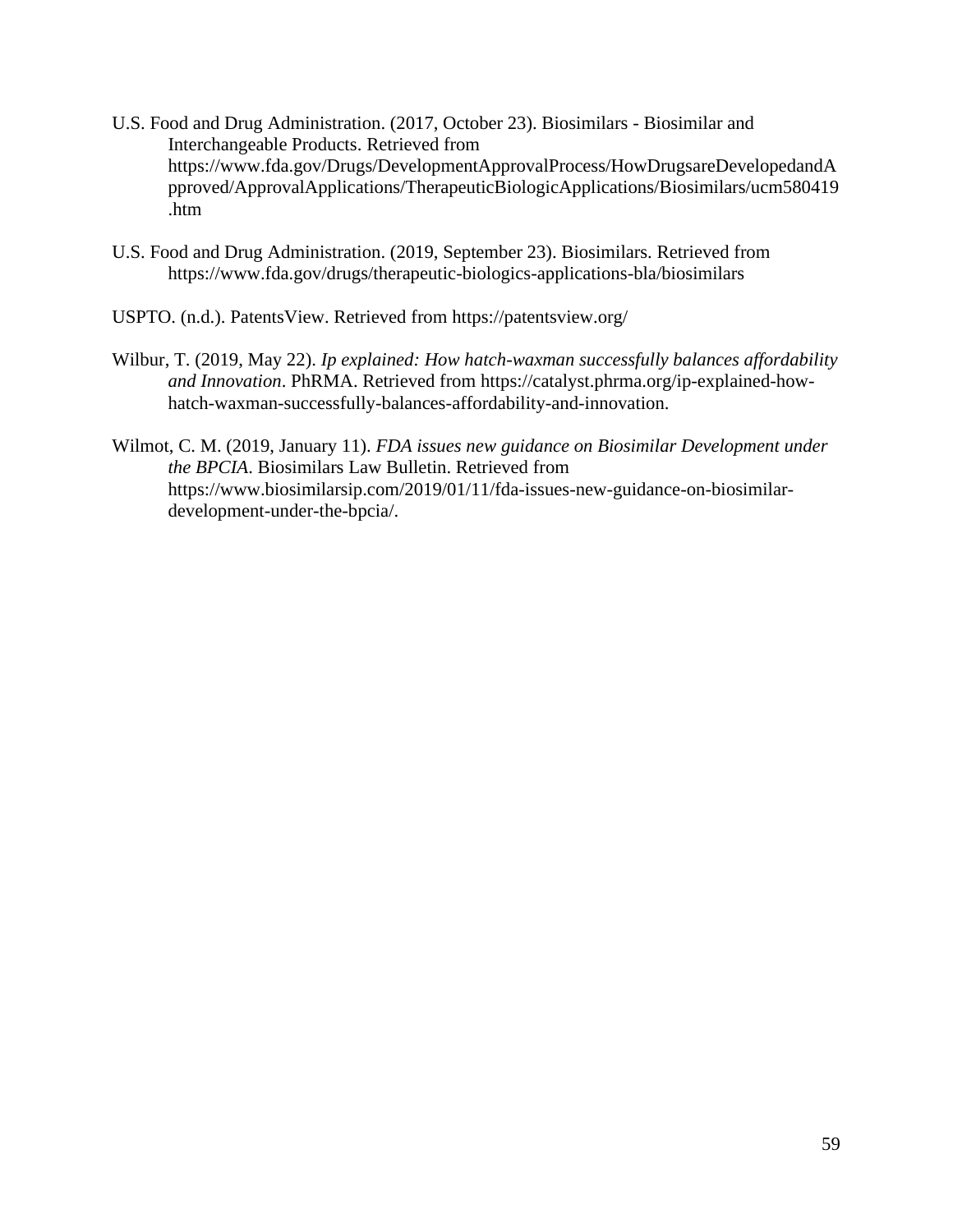# <span id="page-60-0"></span>**APPENDIX 1: FIRMS CREATING BOTH BIOLOGIC AND CHEMICAL DRUGS**

| <b>Pharmaceutical Firm</b>          | # Biologic Drugs | # Chemical Drugs |
|-------------------------------------|------------------|------------------|
|                                     | <b>Approved</b>  | <b>Approved</b>  |
| Abbvie, Inc.                        | 3                | 22               |
| Aegerion Pharmaceuticals, Inc.      | 1                | 1                |
| Akorn, Inc.                         | 1                | 80               |
| Amgen, Inc.                         | 13               | 3                |
| Amphastar Pharmaceuticals, Inc.     | 1                | 7                |
| Astellas Pharma US, Inc.            | $\overline{2}$   | 9                |
| AstraZeneca                         | $\overline{2}$   | 32               |
| <b>Auxilium Pharmaceuticals LLC</b> | 1                | $\overline{2}$   |
| Bausch and Lomb, Inc.               | $\overline{2}$   | 41               |
| Baxter Healthcare Corp.             | $\mathbf{1}$     | 40               |
| Biogen, Inc.                        | 3                | 3                |
| Biomarin Pharmaceutical, Inc.       | 5                |                  |
| Boehringer Ingelheim Pharma, Inc.   | $\overline{2}$   | 23               |
| Bristol Myers Squibb Co             | 5                | 13               |
| Celgene Corp                        | 1                | 5                |
| Celltrion, Inc.                     | 3                | 11               |
| Daiichi Sankyo, Inc.                | 1                | 9                |
| Eli Lilly and Co                    | 9                | 16               |
| EMD Serono, Inc.                    | 5                | 3                |
| Ferring Pharmaceuticals, Inc.       | $\overline{2}$   | 8                |
| Genentech, Inc.                     | 15               | 5                |
| Genzyme Corporation                 | 4                | 7                |
| GlaxoSmithKline                     | $\overline{4}$   | 40               |
| Hoffmann La Roche, Inc.             | 2                | 9                |
| Horizon Pharma USA, Inc.            | 1                | 6                |
| Hospira, Inc.                       | $\overline{2}$   | 89               |
| Insmed, Inc.                        | 1                |                  |
| Ipsen Biopharmaceuticals, Inc.      | $\overline{2}$   | $\overline{2}$   |
| Janssen Biotech, Inc.               | 6                | 30               |
| Jazz Pharmaceuticals, Inc.          | 1                | 5                |
| Kyowa Kirin, Inc.                   | $\overline{2}$   | $\overline{2}$   |
| Leadiant Biosciences, Inc.          | $\mathbf{1}$     | $\mathbf{1}$     |
| Merck Sharp and Dohme Corp          | 3                | 37               |
| Merz Pharmaceuticals, LLC           | $\mathbf{1}$     | $\mathbf{1}$     |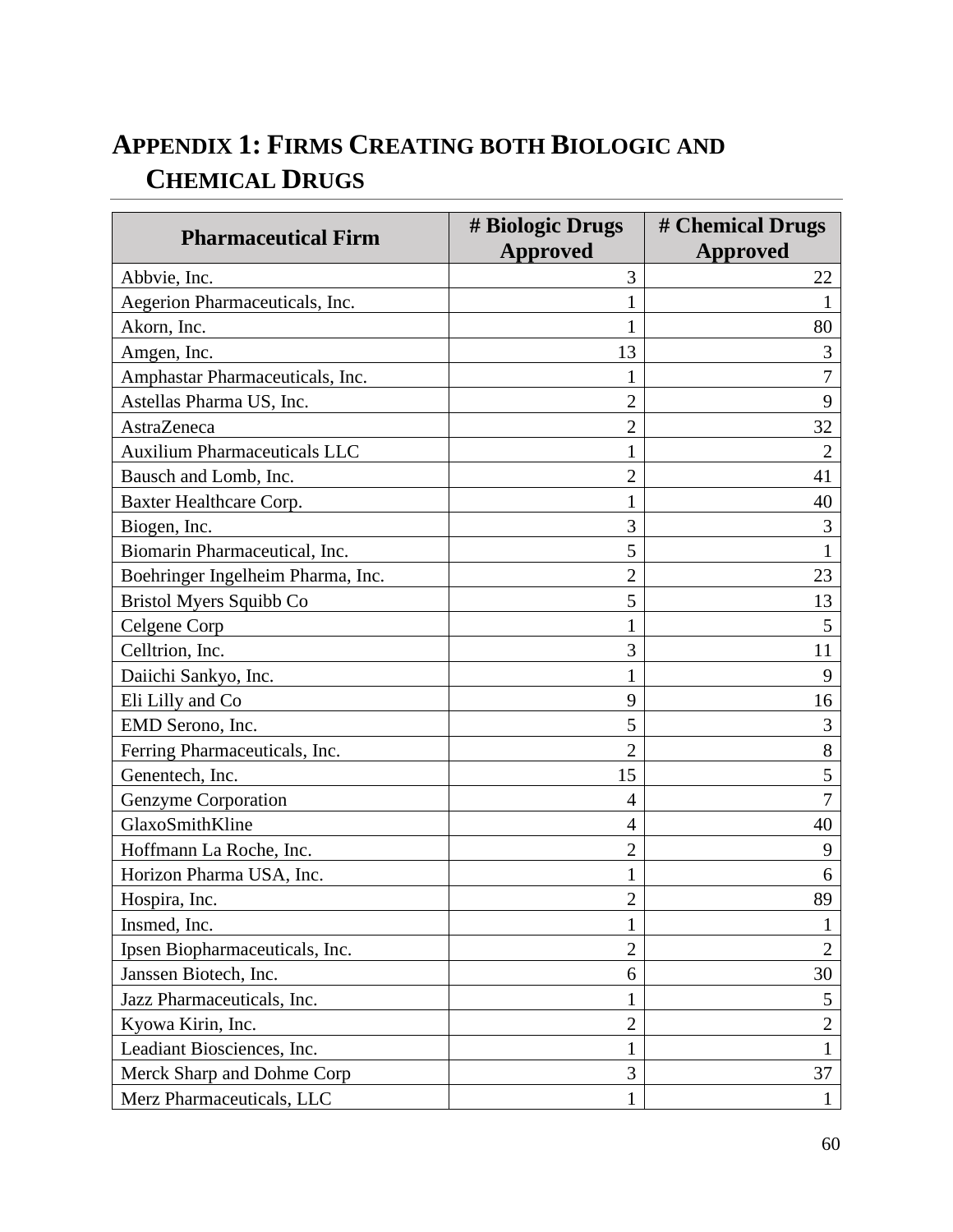|                                    | # Biologic Drugs | # Chemical Drugs |
|------------------------------------|------------------|------------------|
| <b>Pharmaceutical Firm</b>         | <b>Approved</b>  | Approved         |
| Mylan Pharmaceuticals, Inc.        | $\overline{2}$   | 436              |
| Novartis Pharmaceuticals Corp      | 6                | 70               |
| Novo Nordisk, Inc.                 | 9                |                  |
| NPS Pharmaceuticals, Inc.          |                  |                  |
| Organon USA, Inc.                  | $\overline{2}$   | 4                |
| Pfizer, Inc.                       | 6                | 18               |
| Pharmacia and Upjohn Co            |                  | 5                |
| Sandoz, Inc.                       | 5                | 144              |
| Sanofi Aventis US LLC              | 10               | 22               |
| <b>Schering Corp</b>               |                  | 2                |
| Shire Development, Inc.            | $\overline{2}$   | 9                |
| Spectrum Pharmaceuticals, Inc.     |                  |                  |
| Sun Pharmaceutical Industries Ltd. |                  | 240              |
| Swedish Orphan Biovitrum AB        | $\overline{2}$   |                  |
| Takeda Pharmaceuticals USA, Inc.   |                  | 17               |
| <b>Teva Pharmaceuticals USA</b>    | $\overline{2}$   | 244              |
| UCB, Inc.                          |                  | 10               |
| <b>United Therapeutics Corp</b>    |                  | 3                |
| <b>Valeant Pharmaceuticals</b>     |                  | 17               |
| Vifor, Inc.                        |                  |                  |
| Vivus, Inc.                        |                  |                  |
| <b>Wyeth Pharmaceuticals LLC</b>   | $\overline{2}$   | 4                |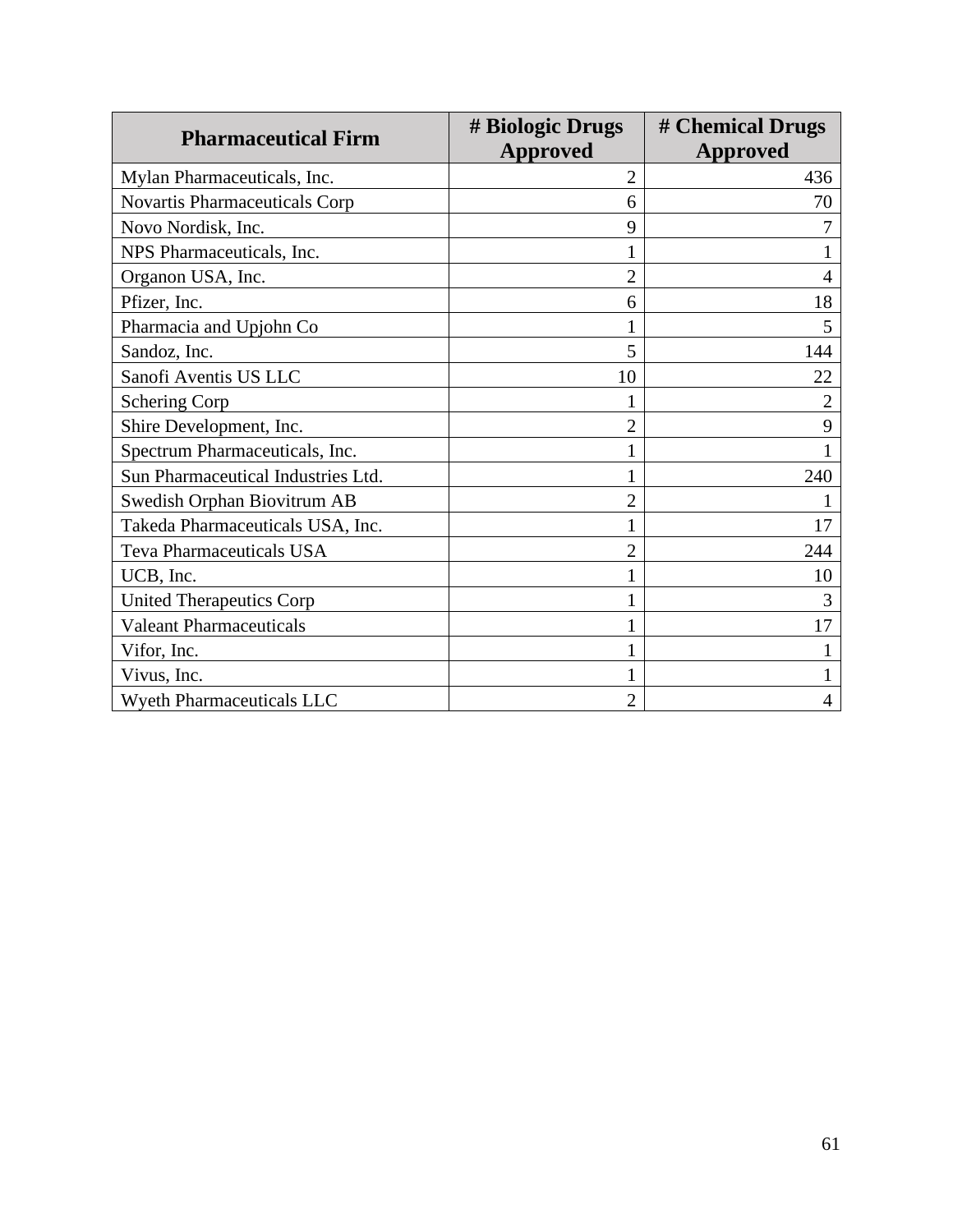# **APPENDIX 2: CPC CODES USED FOR PATENT SEARCH**

<span id="page-62-0"></span>

| <b>Subclass</b><br>ID | <b>Subclass Definition</b>                                                                                                                                                                                  | Subgroup<br>ID | <b>Subgroup Definition</b>                                                                                                                                                               |
|-----------------------|-------------------------------------------------------------------------------------------------------------------------------------------------------------------------------------------------------------|----------------|------------------------------------------------------------------------------------------------------------------------------------------------------------------------------------------|
|                       |                                                                                                                                                                                                             | C07K2317       | Immunoglobulins specific features                                                                                                                                                        |
|                       |                                                                                                                                                                                                             | C07K16         | Immunoglobulins [IGs], e.g. monoclonal or polyclonal antibodies                                                                                                                          |
| C07K                  | <b>PEPTIDES</b>                                                                                                                                                                                             | C07K14         | Peptides having more than 20 amino<br>acids; Gastrins; Somatostatins; Melanotropins; Derivatives thereof                                                                                 |
|                       |                                                                                                                                                                                                             | C07K2319       | Fusion polypeptide                                                                                                                                                                       |
|                       |                                                                                                                                                                                                             | A61K2039       | (same as A61K39)                                                                                                                                                                         |
|                       |                                                                                                                                                                                                             | A61K38         | Medicinal preparations containing peptides                                                                                                                                               |
|                       |                                                                                                                                                                                                             | A61K39         | Medicinal preparations containing antigens or antibodies                                                                                                                                 |
|                       | PREPARATIONS FOR MEDICAL,<br>DENTAL, OR TOILET PURPOSES                                                                                                                                                     | A61K47         | Medicinal preparations characterised by the non-active ingredients used, e.g.<br>carriers or inert additives; Targeting or modifying agents chemically bound to<br>the active ingredient |
| A61K                  |                                                                                                                                                                                                             | A61K31         | Medicinal preparations containing organic active ingredients                                                                                                                             |
|                       |                                                                                                                                                                                                             | A61K45         | Medicinal preparations containing active ingredients not provided for in<br>groups A61K 31/00 - A61K 41/00                                                                               |
|                       |                                                                                                                                                                                                             | A61K9          | Medicinal preparations characterised by special physical form                                                                                                                            |
|                       |                                                                                                                                                                                                             | A61K2300       | Mixtures or combinations of active ingredients, wherein at least one active<br>ingredient is fully defined in groups A61K 31/00 - A61K 41/00                                             |
|                       |                                                                                                                                                                                                             | A61K49         | Preparations for testing in vivo                                                                                                                                                         |
|                       | <b>MICROORGANISMS OR</b><br><b>ENZYMES; COMPOSITIONS</b><br>THEREOF; PROPAGATING,<br>PRESERVING, OR<br><b>MAINTAINING</b><br>MICROORGANISMS; MUTATION<br>OR GENETIC<br>ENGINEERING; CULTURE<br><b>MEDIA</b> | C12N15         | Mutation or genetic engineering; DNA or RNA concerning genetic<br>engineering, vectors, e.g. plasmids, or their isolation, preparation or<br>purification; Use of hosts thereof          |
|                       |                                                                                                                                                                                                             | C12N2800       | Nucleic acids vectors                                                                                                                                                                    |
| C12N                  |                                                                                                                                                                                                             | C12N5          | Undifferentiated human, animal or plant cells, e.g. cell<br>lines; Tissues; Cultivation or maintenance thereof; Culture media therefor                                                   |
|                       |                                                                                                                                                                                                             | C12N9          | Enzymes; Proenzymes; Compositions thereof; Processes for preparing,<br>activating, inhibiting, separating or purifying enzymes                                                           |
|                       |                                                                                                                                                                                                             | C12N2015       | (same as C12N15)                                                                                                                                                                         |
|                       |                                                                                                                                                                                                             | C12N2840       | Vectors comprising a special translation-regulating system                                                                                                                               |
|                       |                                                                                                                                                                                                             | C12N2501       | Active agents used in cell culture processes, e.g. differentation                                                                                                                        |